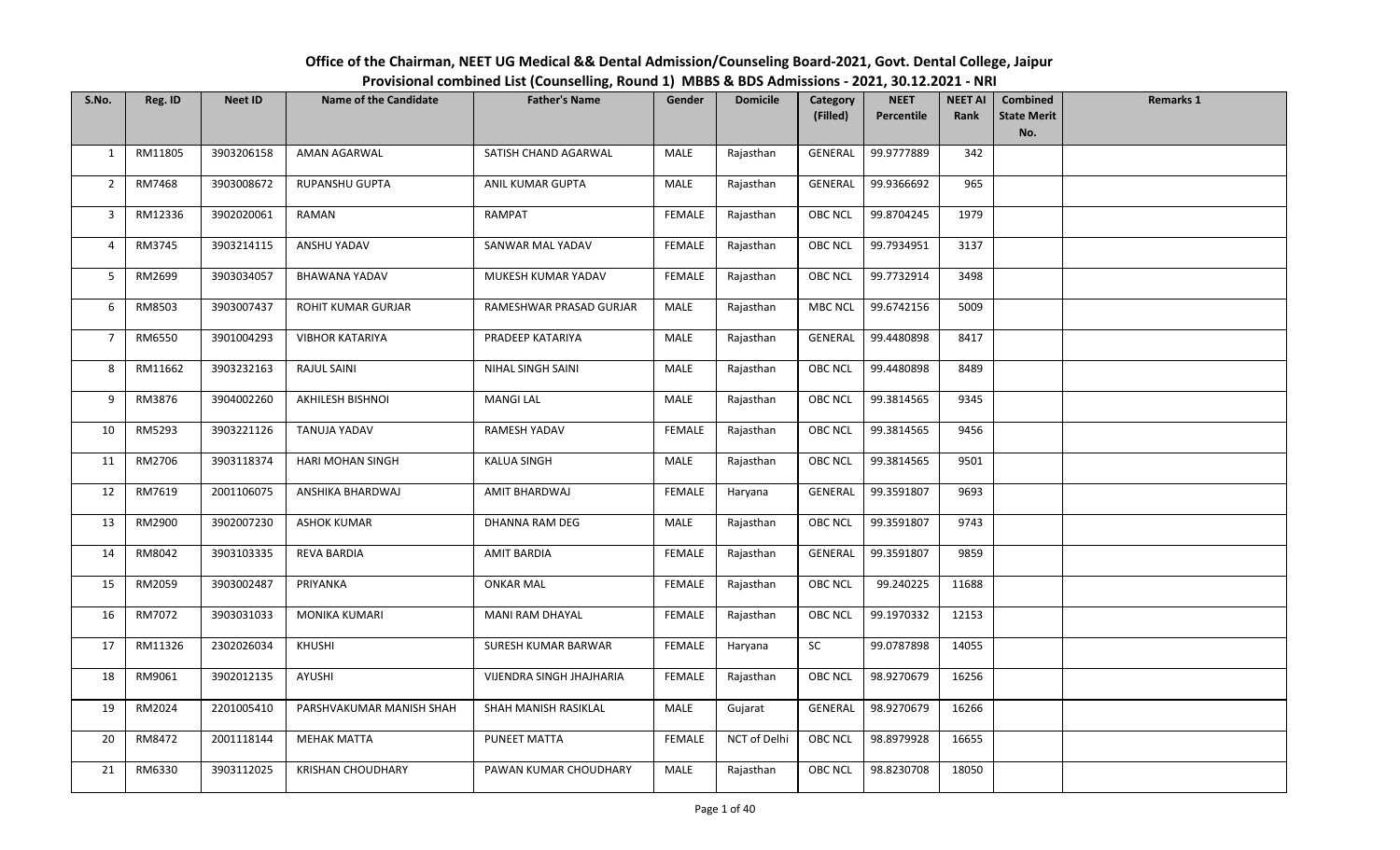| S.No. | Reg. ID | <b>Neet ID</b> | <b>Name of the Candidate</b> | <b>Father's Name</b>    | Gender        | <b>Domicile</b> | Category       | <b>NEET</b> | <b>NEET AI</b> | <b>Combined</b>           | <b>Remarks 1</b> |
|-------|---------|----------------|------------------------------|-------------------------|---------------|-----------------|----------------|-------------|----------------|---------------------------|------------------|
|       |         |                |                              |                         |               |                 | (Filled)       | Percentile  | Rank           | <b>State Merit</b><br>No. |                  |
| 22    | RM9051  | 3901015150     | ANIL KUMAR JAT               | KHANA LAL JAT           | MALE          | Rajasthan       | OBC NCL        | 98.7916644  | 18242          |                           |                  |
| 23    | RM8985  | 3904011002     | <b>BHARAT KUMAR</b>          | <b>DUNGAR RAM</b>       | MALE          | Rajasthan       | OBC NCL        | 98.6765941  | 20183          |                           |                  |
| 24    | RM7277  | 3903002456     | DIYA SHARMA                  | <b>KAPIL SHARMA</b>     | FEMALE        | Rajasthan       | GENERAL        | 98.6473894  | 20574          |                           |                  |
| 25    | RM2256  | 2001323028     | SOURAV YADAV                 | SANJAY KUMAR            | MALE          | Rajasthan       | <b>OBC NCL</b> | 98.6172782  | 21076          |                           |                  |
| 26    | RM3039  | 3903219279     | NIKITA VERMA                 | HAWA SINGH VERMA        | FEMALE        | Rajasthan       | <b>OBC NCL</b> | 98.560941   | 21798          |                           |                  |
| 27    | RM1567  | 2302030066     | <b>DEVID YADAV</b>           | <b>TEJRAM YADAV</b>     | MALE          | Rajasthan       | OBC NCL        | 98.5299879  | 22496          |                           |                  |
| 28    | RM9703  | 3904103458     | KAVITA KUMARI                | KHERAJ RAM CHOUDHARY    | FEMALE        | Rajasthan       | <b>OBC NCL</b> | 98.4997471  | 22820          |                           |                  |
| 29    | RM5436  | 3903030110     | <b>GIRIRAJ KUMAWAT</b>       | ROTASH KUMAWAT          | MALE          | Rajasthan       | OBC NCL        | 98.4632898  | 23450          |                           |                  |
| 30    | RM1865  | 3903008563     | ANUSHA SIDANA                | SANJEEV K SIDANA        | <b>FEMALE</b> | Rajasthan       | GENERAL        | 98.4632898  | 23714          |                           |                  |
| 31    | RM2854  | 3905009154     | <b>DARSHAN JAIN</b>          | NARENDRA JAIN           | MALE          | Rajasthan       | GENERAL        | 98.4352508  | 23937          |                           |                  |
| 32    | RM12060 | 3903206483     | SHIVAS OLA                   | JAI SINGH OLA           | MALE          | Rajasthan       | <b>OBC NCL</b> | 98.3700421  | 25158          |                           |                  |
| 33    | RM3891  | 3904105043     | <b>ABHINAV RATHORE</b>       | <b>VIRENDRA RATHORE</b> | MALE          | Rajasthan       | OBC NCL        | 98.3010128  | 25976          |                           |                  |
| 34    | RM2589  | 2302014210     | <b>VAISHNAVI GARG</b>        | SANDEEP GARG            | FEMALE        | Rajasthan       | <b>GENERAL</b> | 98.3010128  | 26063          |                           |                  |
| 35    | RM3133  | 3904113102     | <b>RADHIKA SONI</b>          | <b>CHHAGAN LAL</b>      | FEMALE        | Rajasthan       | <b>OBC NCL</b> | 98.3010128  | 26212          |                           |                  |
| 36    | RM6639  | 3903201379     | <b>HARSHITA GOYAL</b>        | LOKESH GOYAL            | FEMALE        | Rajasthan       | GENERAL        | 98.2690884  | 26375          |                           |                  |
| 37    | RM11725 | 3903204037     | DIVYANSHU MAHALA             | <b>GIRDHARI LAL</b>     | MALE          | Rajasthan       | <b>OBC NCL</b> | 98.2690884  | 26666          |                           |                  |
| 38    | RM13013 | 3903136103     | MS.USHA KUMARI YADAV         | KAILASH CHAND YADAV     | FEMALE        | Rajasthan       | <b>OBC NCL</b> | 98.176553   | 27939          |                           |                  |
| 39    | RM2959  | 3005004367     | MUDIT ANJANA                 | LAL BAHADUR ANJANA      | MALE          | Rajasthan       | <b>OBC NCL</b> | 98.1384121  | 28585          |                           |                  |
| 40    | RM12650 | 3903112177     | ANNU YADAV                   | <b>NANURAM YADAV</b>    | FEMALE        | Rajasthan       | OBC NCL        | 98.1384121  | 28661          |                           |                  |
| 41    | RM9986  | 3903012296     | PRADEEP KHYALIYA             | SOHANLAL                | MALE          | Rajasthan       | <b>OBC NCL</b> | 98.0379117  | 29818          |                           |                  |
| 42    | RM6143  | 3903103211     | NEKSHA                       | <b>JAI NARAYAN</b>      | FEMALE        | Rajasthan       | <b>GENERAL</b> | 98.0379117  | 30063          |                           |                  |
| 43    | RM12434 | 3904009005     | POOJA RAJPUROHIT             | <b>DURG SINGH</b>       | FEMALE        | Rajasthan       | GENERAL        | 98.0379117  | 30167          |                           |                  |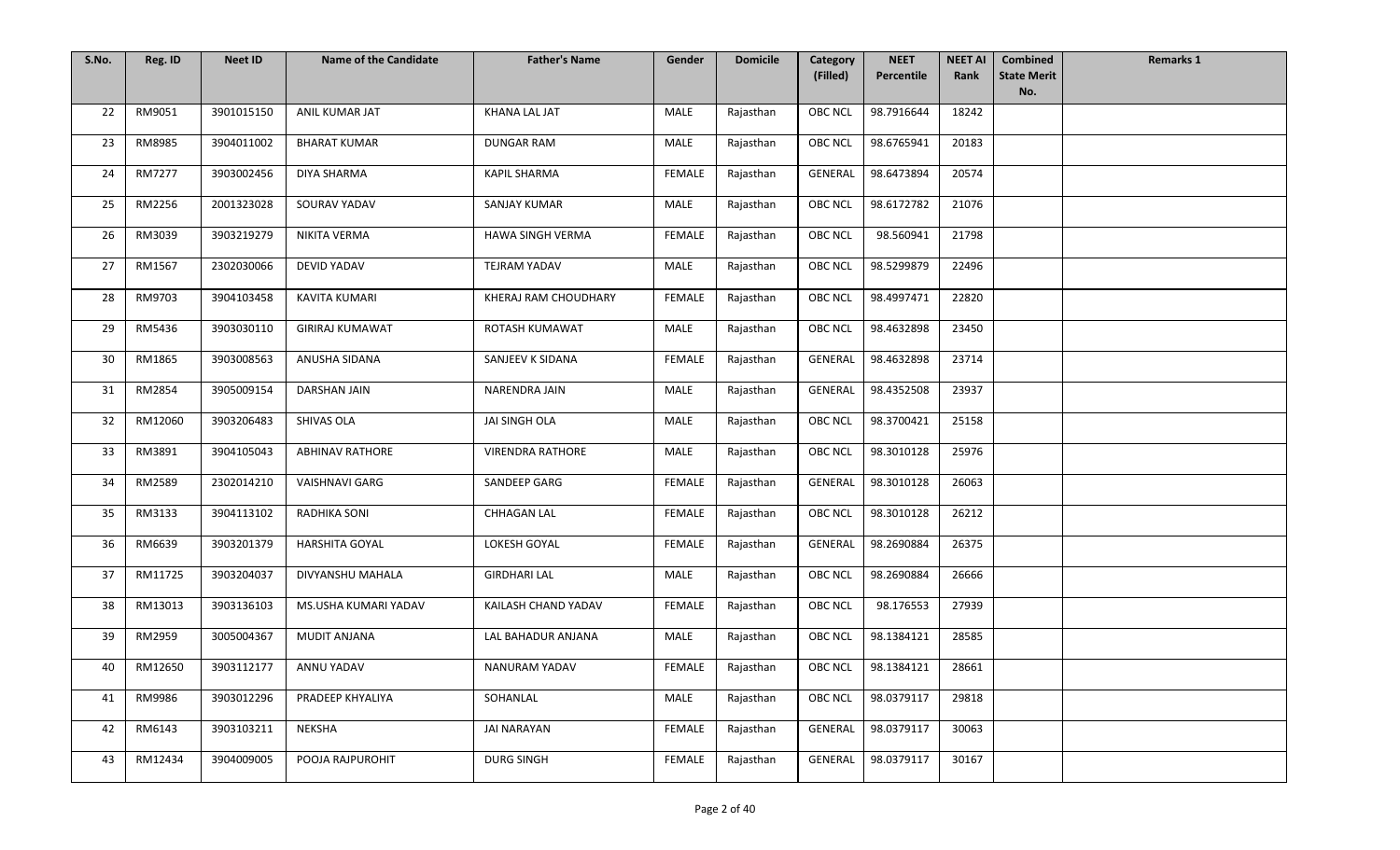| S.No. | Reg. ID | <b>Neet ID</b> | <b>Name of the Candidate</b> | <b>Father's Name</b>      | Gender        | <b>Domicile</b> | Category       | <b>NEET</b> | <b>NEET AI</b> | <b>Combined</b>           | <b>Remarks 1</b> |
|-------|---------|----------------|------------------------------|---------------------------|---------------|-----------------|----------------|-------------|----------------|---------------------------|------------------|
|       |         |                |                              |                           |               |                 | (Filled)       | Percentile  | Rank           | <b>State Merit</b><br>No. |                  |
| 44    | RM12921 | 3903205776     | PRIYANKA BARALA              | <b>BABULAL BARALA</b>     | FEMALE        | Rajasthan       | GENERAL        | 98.0019077  | 30492          |                           |                  |
| 45    | RM12960 | 3903136096     | DEEPAK YADAV                 | <b>BANWARI LAL YADAV</b>  | MALE          | Rajasthan       | OBC NCL        | 97.9615651  | 31241          |                           |                  |
| 46    | RM7056  | 3902001060     | NITYA PAREEK                 | PRAVEEN KUMAR PAREEK      | MALE          | Rajasthan       | GENERAL        | 97.9615651  | 31332          |                           |                  |
| 47    | RM8311  | 3902013084     | RIYA JANGIR                  | <b>BAJRANG LAL JANGIR</b> | <b>FEMALE</b> | Rajasthan       | <b>OBC NCL</b> | 97.8957089  | 31981          |                           |                  |
| 48    | RM1664  | 1703012247     | <b>DEEPANSHI SOLANKI</b>     | KULDIP KUMAR SOLANKI      | FEMALE        | Chhattisgarh    | <b>GENERAL</b> | 97.8957089  | 32121          |                           |                  |
| 49    | RM8354  | 3903004030     | <b>HARSHITA PAREEK</b>       | SHYAM SUNDER PAREEK       | <b>FEMALE</b> | Rajasthan       | <b>GENERAL</b> | 97.8957089  | 32178          |                           |                  |
| 50    | RM9133  | 3904014050     | YUGANDHAR ROPIYA             | <b>GOVIND RAM KUMAR</b>   | MALE          | Rajasthan       | <b>OBC NCL</b> | 97.8957089  | 32357          |                           |                  |
| 51    | RM12813 | 3903127115     | <b>RAJKUMAR YADAV</b>        | KISHAN LAL YADAV          | MALE          | Rajasthan       | OBC NCL        | 97.8598991  | 32529          |                           |                  |
| 52    | RM2814  | 3902008279     | MANISHA                      | <b>JALE SINGH</b>         | <b>FEMALE</b> | Rajasthan       | <b>OBC NCL</b> | 97.8218877  | 33152          |                           |                  |
| 53    | RM3212  | 3904022054     | <b>SAWAI SONI</b>            | <b>CHHAGAN LAL</b>        | MALE          | Rajasthan       | <b>OBC NCL</b> | 97.7459296  | 34497          |                           |                  |
| 54    | RM1258  | 3903124079     | <b>SARA CHOUDHARY</b>        | RANJEET SINGH             | <b>FEMALE</b> | Rajasthan       | <b>OBC NCL</b> | 97.7101847  | 35071          |                           |                  |
| 55    | RM11443 | 3905011360     | KAMLESH SANKHLA              | <b>SHANKAR LAL</b>        | MALE          | Rajasthan       | <b>OBC NCL</b> | 97.7101847  | 35082          |                           |                  |
| 56    | RM13241 | 3905012086     | AVDHESH JANGID               | MAHAVEER JANGID           | MALE          | Rajasthan       | <b>OBC NCL</b> | 97.6699068  | 35482          |                           |                  |
| 57    | RM14603 | 3901002112     | <b>GUNJAN JAIN</b>           | SANDEEP JAIN              | <b>FEMALE</b> | Rajasthan       | <b>GENERAL</b> | 97.6324782  | 36533          |                           |                  |
| 58    | RM9956  | 3906011256     | KANHAIYA LAL DHAKER          | PUSHKAR LAL DHAKER        | MALE          | Rajasthan       | <b>OBC NCL</b> | 97.5167603  | 38220          |                           |                  |
| 59    | RM10584 | 3903205735     | <b>ANANYA TANK</b>           | YOGESH KUMAR TANK         | FEMALE        | Rajasthan       | <b>GENERAL</b> | 97.5167603  | 38303          |                           |                  |
| 60    | RM2292  | 3905111231     | GOKULENDRA SHARMA            | PURUSHOTTAM LAL SHARMA    | MALE          | Rajasthan       | GENERAL        | 97.5167603  | 38329          |                           |                  |
| 61    | RM14108 | 3904003182     | MAMTA CHOUDHARY              | LAKHA RAM CHOUDHARY       | FEMALE        | Rajasthan       | <b>OBC NCL</b> | 97.5167603  | 38332          |                           |                  |
| 62    | RM12891 | 2001109204     | <b>BHARGAVI ARORA</b>        | <b>RAVI KANT ARORA</b>    | FEMALE        | NCT of Delhi    | GENERAL        | 97.4779718  | 38586          |                           |                  |
| 63    | RM8882  | 3901015303     | ARTI RAWAT                   | <b>HEERA LAL RAWAT</b>    | <b>FEMALE</b> | Rajasthan       | <b>OBC NCL</b> | 97.435298   | 38997          |                           |                  |
| 64    | RM5527  | 3902009150     | <b>GURUDUTT SARSWAT</b>      | HIRA LAL SHARMA           | MALE          | Rajasthan       | <b>GENERAL</b> | 97.435298   | 39080          |                           |                  |
| 65    | RM14007 | 3906008326     | HEMANSHI KHATRI              | MAHENDRA KHATRI           | FEMALE        | Rajasthan       | GENERAL        | 97.435298   | 39564          |                           |                  |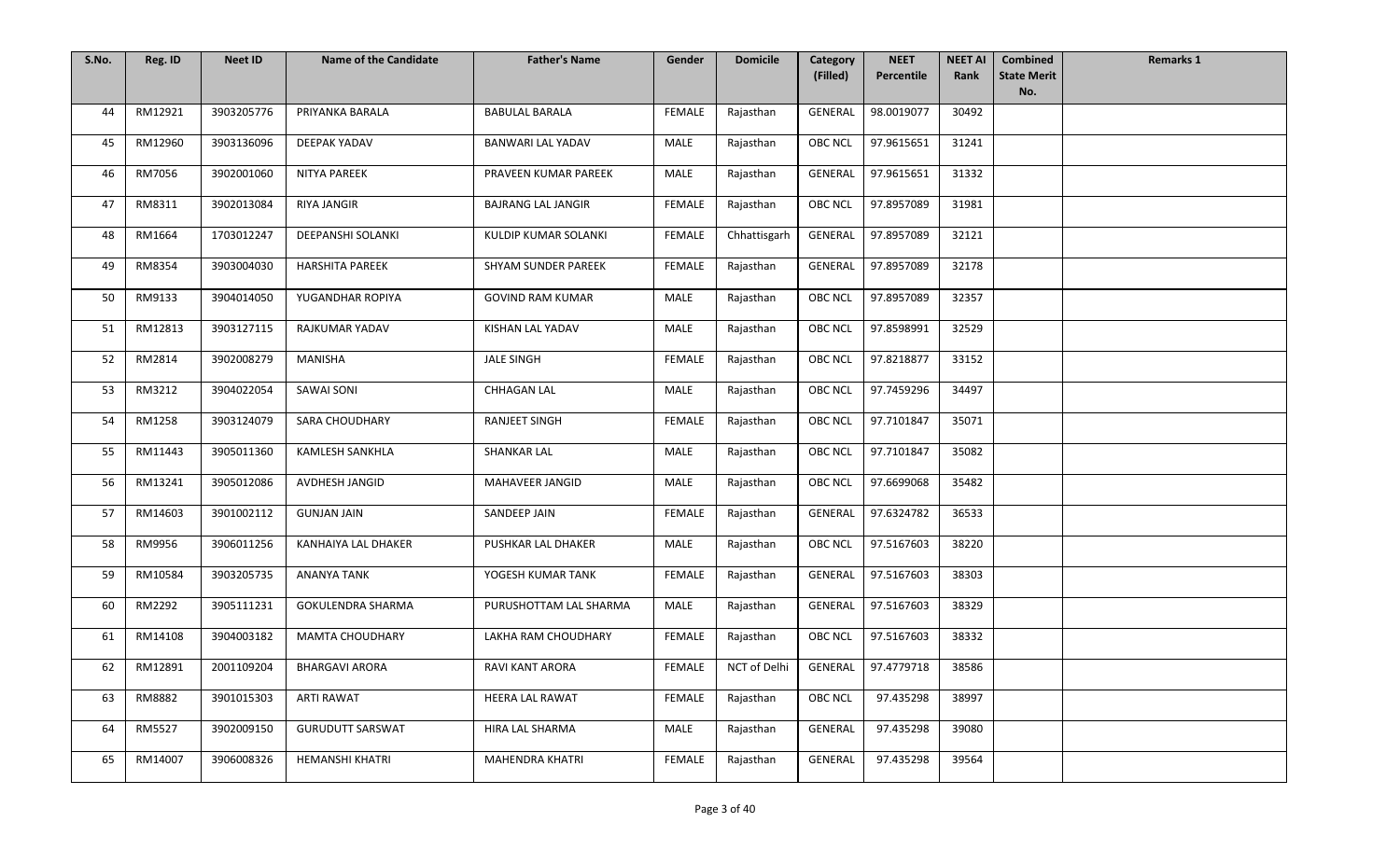| S.No. | Reg. ID | <b>Neet ID</b> | <b>Name of the Candidate</b> | <b>Father's Name</b>   | Gender        | <b>Domicile</b> | Category<br>(Filled) | <b>NEET</b><br>Percentile | <b>NEET AI</b><br>Rank | <b>Combined</b><br><b>State Merit</b> | <b>Remarks 1</b> |
|-------|---------|----------------|------------------------------|------------------------|---------------|-----------------|----------------------|---------------------------|------------------------|---------------------------------------|------------------|
|       |         |                |                              |                        |               |                 |                      |                           |                        | No.                                   |                  |
| 66    | RM2387  | 3903029175     | <b>MONIKA</b>                | <b>BALWAN SINGH</b>    | FEMALE        | Rajasthan       | OBC NCL              | 97.3928833                | 40079                  |                                       |                  |
| 67    | RM2107  | 3903202106     | VISHAL KISAN                 | PRABHUDAYAL KISAN      | MALE          | Rajasthan       | OBC NCL              | 97.3928833                | 40183                  |                                       |                  |
| 68    | RM13943 | 3903227085     | RAHUL SHARMA                 | <b>KAMLESH SHARMA</b>  | MALE          | Rajasthan       | GENERAL              | 97.3131694                | 40901                  |                                       |                  |
| 69    | RM14884 | 3903021425     | <b>GABRIELLA JANGID</b>      | RADHEYSHYAM JANGID     | FEMALE        | Rajasthan       | GENERAL              | 97.3131694                | 41057                  |                                       |                  |
| 70    | RM13663 | 3904105205     | <b>BASANTI PRAJAPAT</b>      | JAGDISH CHANDRA        | FEMALE        | Rajasthan       | <b>OBC NCL</b>       | 97.2703661                | 41694                  |                                       |                  |
| 71    | RM10130 | 3903211395     | ROHIT KUMAR SHARMA           | NARSI PRASAD SHARMA    | <b>MALE</b>   | Rajasthan       | <b>GENERAL</b>       | 97.2273037                | 42330                  |                                       |                  |
| 72    | RM1598  | 3901016113     | SIDDHARTH SONI               | PAWAN SONI             | MALE          | Rajasthan       | <b>OBC NCL</b>       | 97.2273037                | 42358                  |                                       |                  |
| 73    | RM11690 | 3903037228     | SHIWANK JANGID               | SANWAR MAL JANGID      | MALE          | Rajasthan       | OBC NCL              | 97.2273037                | 42687                  |                                       |                  |
| 74    | RM12438 | 3902009064     | SHARDA SIDH                  | <b>BHAGWAN NATH</b>    | FEMALE        | Rajasthan       | <b>OBC NCL</b>       | 97.1845004                | 42888                  |                                       |                  |
| 75    | RM2754  | 3905120288     | <b>MANU JOSHI</b>            | RAMAVTAR JOSHI         | MALE          | Rajasthan       | SC                   | 97.1427332                | 43793                  |                                       |                  |
| 76    | RM3822  | 3903108091     | <b>ROSHAN YADAV</b>          | SHIMBHU DAYAL YADAV    | MALE          | Rajasthan       | <b>OBC NCL</b>       | 97.1007717                | 44569                  |                                       |                  |
| 77    | RM5975  | 3904001578     | <b>BHAVESH KUMAR</b>         | RAJA RAM               | MALE          | Rajasthan       | <b>OBC NCL</b>       | 97.0589397                | 44791                  |                                       |                  |
| 78    | RM12745 | 3903029351     | PRANJAL                      | <b>VIRENDRA SINGH</b>  | FEMALE        | Rajasthan       | <b>OBC NCL</b>       | 97.0589397                | 45331                  |                                       |                  |
| 79    | RM1273  | 3904002403     | <b>SIMRAN KASWAN</b>         | SHREERAM KASWAN        | FEMALE        | Rajasthan       | <b>OBC NCL</b>       | 97.0174963                | 45649                  |                                       |                  |
| 80    | RM13152 | 3902021162     | AYUSH SWAMI                  | MADAN LAL SWAMI        | MALE          | Rajasthan       | <b>OBC NCL</b>       | 97.0174963                | 45766                  |                                       |                  |
| 81    | RM12661 | 2206001676     | KALPESH KUMAR                | HEERA RAM MALI         | MALE          | Rajasthan       | <b>OBC NCL</b>       | 97.0174963                | 45997                  |                                       |                  |
| 82    | RM9205  | 3905104322     | PALLAVI NARANIWAL            | PRAMOD KUMAR NARANIWAL | FEMALE        | Rajasthan       | GENERAL              | 96.9724913                | 46298                  |                                       |                  |
| 83    | RM3915  | 3903001323     | CHARCHIT AGARWAL             | SHRI RAM AGARWAL       | MALE          | Rajasthan       | <b>GENERAL</b>       | 96.9724913                | 46303                  |                                       |                  |
| 84    | RM9825  | 3905108281     | ABHISHEK                     | <b>KISHANA RAM</b>     | MALE          | Rajasthan       | OBC NCL              | 96.9724913                | 46472                  |                                       |                  |
| 85    | RM14133 | 3906003083     | RISHIKA SHARMA               | SATISH SHARMA          | <b>FEMALE</b> | Rajasthan       | <b>GENERAL</b>       | 96.9316306                | 47330                  |                                       |                  |
| 86    | RM4958  | 3905016168     | <b>ISHITA GUPTA</b>          | KAPIL DEV GUPTA        | FEMALE        | Rajasthan       | <b>GENERAL</b>       | 96.8897339                | 47445                  |                                       |                  |
| 87    | RM13932 | 3903013238     | YAGYA KHANDAL                | KAILASH CHAND SHARMA   | FEMALE        | Rajasthan       | GENERAL              | 96.8897339                | 47621                  |                                       |                  |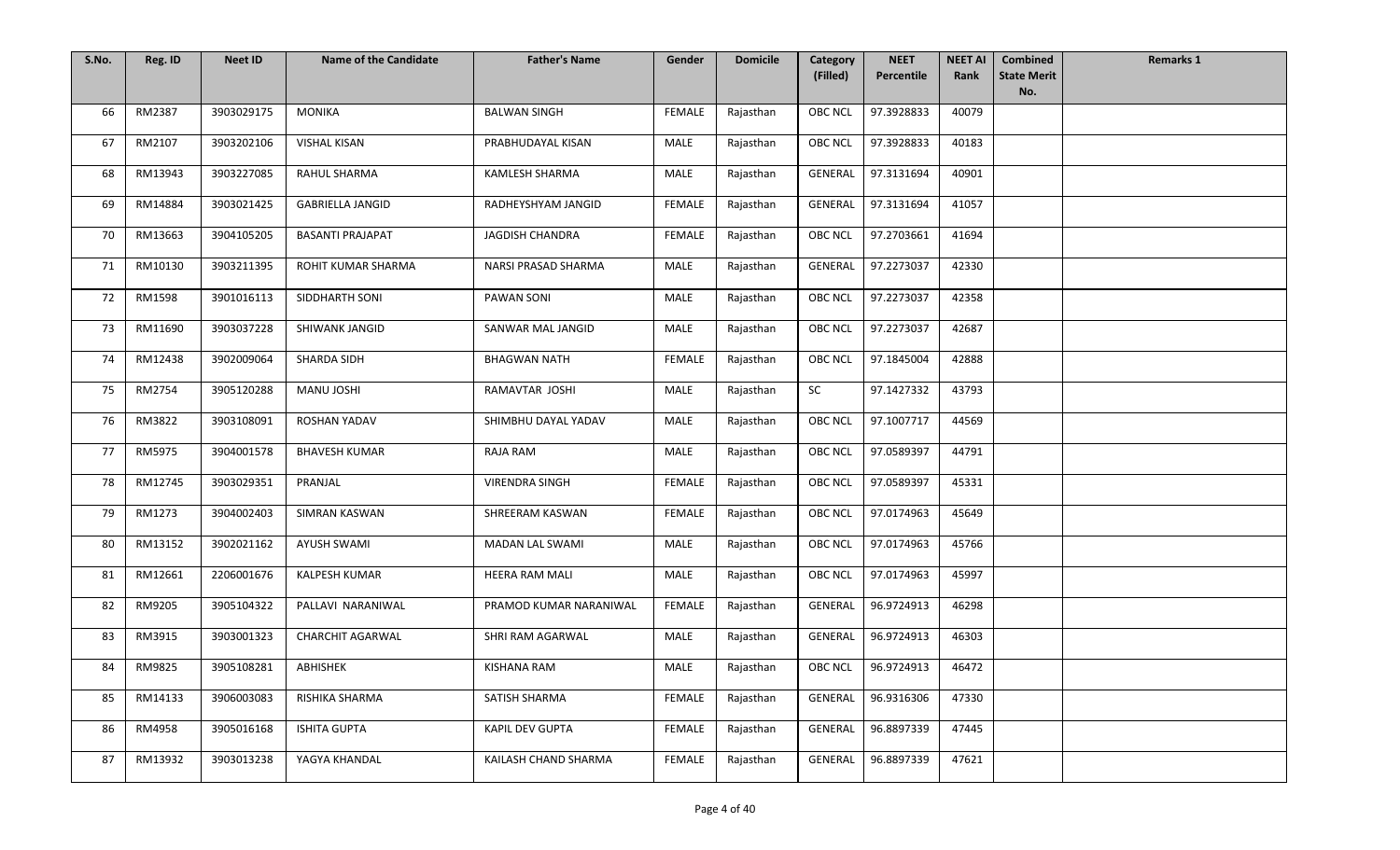| S.No. | Reg. ID | <b>Neet ID</b> | <b>Name of the Candidate</b> | <b>Father's Name</b>         | Gender        | <b>Domicile</b> | Category       | <b>NEET</b><br>Percentile | <b>NEET AI</b><br>Rank | <b>Combined</b><br><b>State Merit</b> | <b>Remarks 1</b> |
|-------|---------|----------------|------------------------------|------------------------------|---------------|-----------------|----------------|---------------------------|------------------------|---------------------------------------|------------------|
|       |         |                |                              |                              |               |                 | (Filled)       |                           |                        | No.                                   |                  |
| 88    | RM2225  | 3905126172     | <b>DIKSHA SUMAN</b>          | <b>BHAWANI SHANKER SUMAN</b> | <b>FEMALE</b> | Rajasthan       | <b>OBC NCL</b> | 96.8897339                | 47940                  |                                       |                  |
| 89    | RM13295 | 3903003653     | ARYAN BANSAL                 | AJAY BANSAL                  | MALE          | Rajasthan       | GENERAL        | 96.7543951                | 49807                  |                                       |                  |
| 90    | RM5869  | 3903135113     | <b>KARAN MINA</b>            | PAPPU LAL MINA               | MALE          | Rajasthan       | ST             | 96.6689828                | 50996                  |                                       |                  |
| 91    | RM4591  | 3904113154     | <b>KAMLA KUMARI</b>          | <b>MADROOPA RAM</b>          | <b>FEMALE</b> | Rajasthan       | <b>OBC NCL</b> | 96.486243                 | 53702                  |                                       |                  |
| 92    | RM4101  | 3906010031     | NITYA VAISHNAW               | <b>GHANSHYAM BAIRAGI</b>     | <b>FEMALE</b> | Rajasthan       | <b>GENERAL</b> | 96.437547                 | 54801                  |                                       |                  |
| 93    | RM2134  | 3903018334     | <b>PAWAN KUMAR</b>           | <b>MAHENDRA KUMAR</b>        | MALE          | Rajasthan       | <b>OBC NCL</b> | 96.437547                 | 54944                  |                                       |                  |
| 94    | RM9778  | 3905107043     | <b>GARVIT SHARMA</b>         | <b>VIKASH SHARMA</b>         | MALE          | Rajasthan       | GENERAL        | 96.437547                 | 55013                  |                                       |                  |
| 95    | RM3425  | 3903003258     | <b>UDIT KAPOOR</b>           | ANADI SARAN KAPOOR           | MALE          | Rajasthan       | <b>GENERAL</b> | 96.3458534                | 55758                  |                                       |                  |
| 96    | RM4000  | 3903213287     | ASHU CHOPRA                  | DHARMPAL SINGH CHOPRA        | FEMALE        | Rajasthan       | SC             | 96.3458534                | 56196                  |                                       |                  |
| 97    | RM12337 | 3903004096     | <b>TANVI YADAV</b>           | UMMED SINGH YADAV            | FEMALE        | Rajasthan       | <b>OBC NCL</b> | 96.3458534                | 56244                  |                                       |                  |
| 98    | RM4417  | 3903203472     | <b>BHUMI SINGHAL</b>         | HITENDRA KUMAR SINGHAL       | <b>FEMALE</b> | Rajasthan       | GENERAL        | 96.2950851                | 56991                  |                                       |                  |
| 99    | RM8458  | 3903206274     | ATUL BASERA                  | <b>SANJAY KUMAR</b>          | MALE          | Rajasthan       | <b>OBC NCL</b> | 96.2950851                | 57080                  |                                       |                  |
| 100   | RM7483  | 3903006049     | <b>DEVIKA GUPTA</b>          | <b>ABHAY GUPTA</b>           | FEMALE        | Rajasthan       | GENERAL        | 96.2500801                | 57736                  |                                       |                  |
| 101   | RM14566 | 3905001606     | <b>BHAVESH KASERA</b>        | <b>UMESH KASERA</b>          | MALE          | Rajasthan       | OBC NCL        | 96.1105323                | 59983                  |                                       |                  |
| 102   | RM11235 | 2001317117     | <b>SUMIT THAKUR</b>          | KRISHNA CHANDRA THAKUR       | MALE          | Bihar           | <b>GENERAL</b> | 96.0593755                | 60104                  |                                       |                  |
| 103   | RM13135 | 3903012037     | ROHITASHV KUMAR SAINI        | PUSPENDRA KUMAR SAINI        | MALE          | Rajasthan       | <b>OBC NCL</b> | 96.0593755                | 60120                  |                                       |                  |
| 104   | RM14278 | 3903229289     | AKHIL PARASHAR               | JAGMOHAN PARASHAR            | MALE          | Rajasthan       | GENERAL        | 96.0593755                | 60440                  |                                       |                  |
| 105   | RM14896 | 4410002185     | SALONI SINGAL                | RAJIV SINGAL                 | FEMALE        | Haryana         | <b>GENERAL</b> | 96.0122336                | 61210                  |                                       |                  |
| 106   | RM3468  | 3903209310     | <b>KIRAN KHINCHI</b>         | <b>OMPRAKASH KHINCHI</b>     | FEMALE        | Rajasthan       | ${\sf SC}$     | 95.96289                  | 61860                  |                                       |                  |
| 107   | RM14060 | 3903005538     | SHUBHAM SAINI                | SHARAD CHANDRA SAINI         | MALE          | Rajasthan       | <b>OBC NCL</b> | 95.96289                  | 62225                  |                                       |                  |
| 108   | RM11113 | 3902014007     | <b>KALPANA SONI</b>          | ROOP CHAND SONI              | <b>FEMALE</b> | Rajasthan       | <b>OBC NCL</b> | 95.9148415                | 63075                  |                                       |                  |
| 109   | RM13694 | 3904008338     | <b>HARISH DAHIYA</b>         | SHUKH DEV DAHIYA             | MALE          | Rajasthan       | <b>OBC NCL</b> | 95.8686709                | 63401                  |                                       |                  |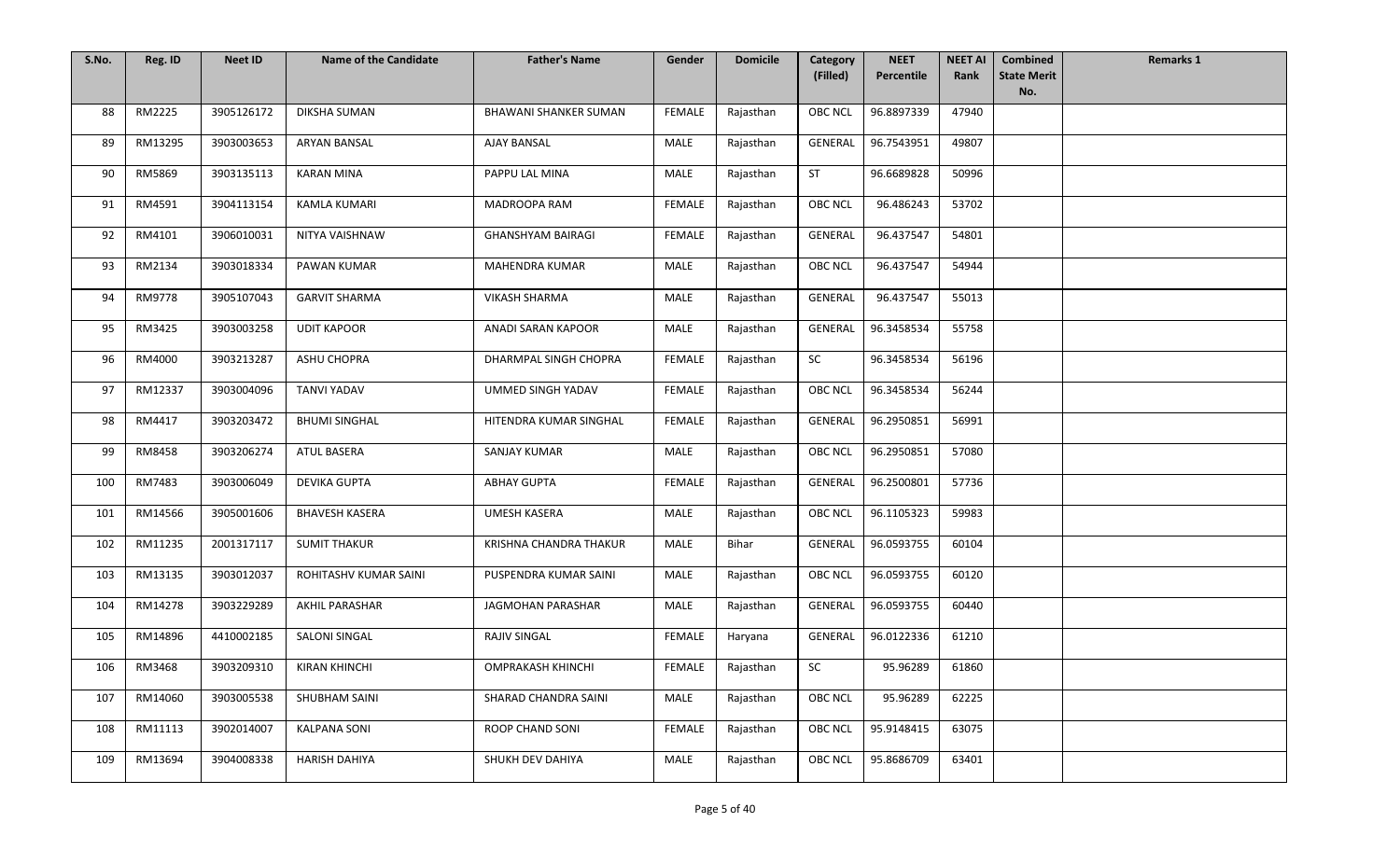| S.No. | Reg. ID | <b>Neet ID</b> | <b>Name of the Candidate</b> | <b>Father's Name</b>      | Gender        | <b>Domicile</b>      | Category<br>(Filled) | <b>NEET</b><br>Percentile | <b>NEET AI</b><br>Rank | <b>Combined</b><br><b>State Merit</b> | <b>Remarks 1</b> |
|-------|---------|----------------|------------------------------|---------------------------|---------------|----------------------|----------------------|---------------------------|------------------------|---------------------------------------|------------------|
|       |         |                |                              |                           |               |                      |                      |                           |                        | No.                                   |                  |
| 110   | RM1162  | 3903201222     | RIMJHIM TRIPATHI             | PRATIK TRIPATHI           | FEMALE        | Rajasthan            | GENERAL              | 95.8169313                | 63842                  |                                       |                  |
| 111   | RM14289 | 3903008527     | KHUSHI KHANDELWAL            | JAGDISH KHANDELWAL        | FEMALE        | Rajasthan            | GENERAL              | 95.8169313                | 64009                  |                                       |                  |
| 112   | RM13873 | 3903032207     | DEEPAK KUMAR SAINI           | <b>MOHAN LAL SAINI</b>    | MALE          | Rajasthan            | <b>OBC NCL</b>       | 95.7675877                | 64731                  |                                       |                  |
| 113   | RM14121 | 3902020139     | <b>UCHITA MAKKAR</b>         | MUKESH KUMAR MAKKAR       | <b>FEMALE</b> | Rajasthan            | GENERAL              | 95.7675877                | 64961                  |                                       |                  |
| 114   | RM12913 | 3901008176     | <b>AYUSH GAUR</b>            | SHIV KUMAR SHARMA         | MALE          | Rajasthan            | <b>GENERAL</b>       | 95.7675877                | 65218                  |                                       |                  |
| 115   | RM7560  | 3903022391     | <b>JHANVI MEHLAWAT</b>       | VIRENDRA SINGH MEHLAWAT   | <b>FEMALE</b> | Rajasthan            | OBC NCL              | 95.7177908                | 65650                  |                                       |                  |
| 116   | RM7879  | 3802001453     | HANSIKA                      | DEVENDER KUMAR            | FEMALE        | Rajasthan            | GENERAL              | 95.7177908                | 65965                  |                                       |                  |
| 117   | RM14592 | 4402011380     | HARSHVARDHAN SINGH CHAUHAN   | VIJAY MOHAN SINGH CHAUHAN | MALE          | <b>Uttar Pradesh</b> | <b>GENERAL</b>       | 95.7177908                | 66118                  |                                       |                  |
| 118   | RM1929  | 3904104253     | PULKIT JOSHI                 | MAHENDRA JOSHI            | MALE          | Rajasthan            | GENERAL              | 95.6700661                | 66791                  |                                       |                  |
| 119   | RM9826  | 4401015148     | <b>SHIVANG BANSAL</b>        | JITESH KUMAR BANSAL       | MALE          | Rajasthan            | GENERAL              | 95.6700661                | 66829                  |                                       |                  |
| 120   | RM9605  | 2302013115     | ANANYA NAGAR                 | AWDHESH NAGAR             | <b>FEMALE</b> | Haryana              | GENERAL              | 95.6197512                | 67396                  |                                       |                  |
| 121   | RM2226  | 3905016182     | ABHISHEK GAUTAM              | RAM KISHAN GAUTAM         | MALE          | Rajasthan            | <b>GENERAL</b>       | 95.5676878                | 67736                  |                                       |                  |
| 122   | RM14651 | 3905103170     | AGRAJ SHARMA                 | MANISH PRAKASH SHARMA     | MALE          | Rajasthan            | <b>GENERAL</b>       | 95.5676878                | 68014                  |                                       |                  |
| 123   | RM10569 | 3905105244     | SHAFEEN MANSOORY             | <b>SALEEM MANSOORY</b>    | <b>FEMALE</b> | Rajasthan            | <b>OBC NCL</b>       | 95.5676878                | 68404                  |                                       |                  |
| 124   | RM2180  | 3906025233     | RIYA JAIN                    | <b>VINAY KUMAR JAIN</b>   | FEMALE        | Rajasthan            | <b>GENERAL</b>       | 95.4679645                | 69711                  |                                       |                  |
| 125   | RM7624  | 3901012104     | MANISHA RAJPUT               | MAHAVEER SINGH            | <b>FEMALE</b> | Rajasthan            | GENERAL              | 95.4679645                | 69817                  |                                       |                  |
| 126   | RM1315  | 3902001474     | MANISHA KUMARI               | MAHENDRA SINGH            | FEMALE        | Rajasthan            | OBC NCL              | 95.4182324                | 70597                  |                                       |                  |
| 127   | RM9844  | 3903106041     | DEEPIKA DEHRU                | VIJAY KUMAR DEHRU         | FEMALE        | Rajasthan            | <b>OBC NCL</b>       | 95.3622837                | 71081                  |                                       |                  |
| 128   | RM4442  | 2209001641     | ARANYA PANDA                 | RANJEET SINGH PANDA       | FEMALE        | Gujarat              | GENERAL              | 95.3051047                | 71851                  |                                       |                  |
| 129   | RM9941  | 3904005191     | <b>DAKSHITA CHOUDHARY</b>    | YASHWANT CHOUDHARY        | <b>FEMALE</b> | Rajasthan            | <b>OBC NCL</b>       | 95.3051047                | 72428                  |                                       |                  |
| 130   | RM7548  | 2201004320     | RIYA SANJEEV SHARMA          | SANJEEV MANGATRAM SHARMA  | FEMALE        | Other                | <b>GENERAL</b>       | 95.2551783                | 72555                  |                                       |                  |
| 131   | RM11330 | 3903126052     | MANISHA                      | <b>ISHWAR</b>             | FEMALE        | Rajasthan            | OBC NCL              | 95.2029207                | 73818                  |                                       |                  |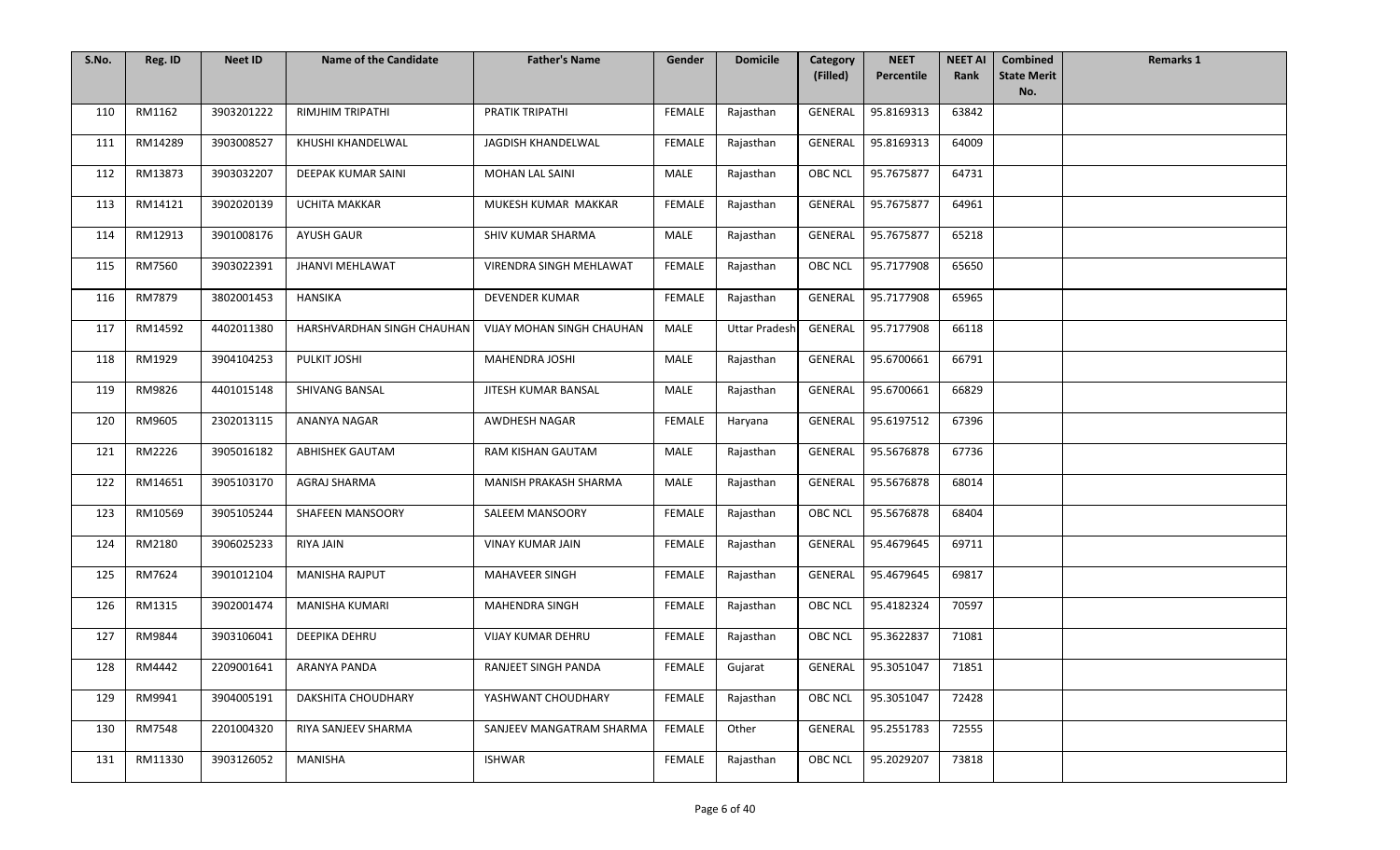| S.No. | Reg. ID | <b>Neet ID</b> | <b>Name of the Candidate</b> | <b>Father's Name</b>   | Gender        | <b>Domicile</b>      | Category<br>(Filled) | <b>NEET</b><br>Percentile | <b>NEET AI</b><br>Rank | <b>Combined</b><br><b>State Merit</b> | <b>Remarks 1</b> |
|-------|---------|----------------|------------------------------|------------------------|---------------|----------------------|----------------------|---------------------------|------------------------|---------------------------------------|------------------|
|       |         |                |                              |                        |               |                      |                      |                           |                        | No.                                   |                  |
| 132   | RM3518  | 3904016203     | SONIYA SUTHAR                | <b>RAMNIWAS SUTHAR</b> | <b>FEMALE</b> | Rajasthan            | <b>OBC NCL</b>       | 95.2029207                | 74024                  |                                       |                  |
| 133   | RM12279 | 3903110112     | PURVA GOYAL                  | RAJESH KUMAR GOYAL     | <b>FEMALE</b> | Rajasthan            | GENERAL              | 95.1505984                | 74674                  |                                       |                  |
| 134   | RM12981 | 3802001116     | <b>MAHAK BATRA</b>           | <b>SURESH BATRA</b>    | FEMALE        | Rajasthan            | <b>GENERAL</b>       | 95.0993769                | 75423                  |                                       |                  |
| 135   | RM13509 | 2302007438     | <b>KUVAM SARIN</b>           | NAVNEET SARIN          | MALE          | Haryana              | <b>GENERAL</b>       | 95.0993769                | 75669                  |                                       |                  |
| 136   | RM13946 | 3905103363     | <b>SHASHANK GARG</b>         | RAHUL AGRAWAL          | MALE          | Rajasthan            | GENERAL              | 94.9454533                | 77906                  |                                       |                  |
| 137   | RM14727 | 3903131093     | SAURABH JANGID               | SANJAY KUMAR SHARMA    | MALE          | Rajasthan            | <b>OBC NCL</b>       | 94.8360167                | 79088                  |                                       |                  |
| 138   | RM11416 | 3902004386     | <b>ASHMIN BANO</b>           | <b>IQBAL KHAN</b>      | FEMALE        | Rajasthan            | <b>OBC NCL</b>       | 94.7759884                | 80212                  |                                       |                  |
| 139   | RM4553  | 3905109029     | <b>RASHI GAUTAM</b>          | JITENDRA GAUTAM        | <b>FEMALE</b> | Rajasthan            | <b>GENERAL</b>       | 94.7759884                | 80398                  |                                       |                  |
| 140   | RM2594  | 3906010062     | <b>GAURAV KUMAR</b>          | KAILASH KUMAR SONI     | MALE          | Rajasthan            | OBC NCL              | 94.6672641                | 81775                  |                                       |                  |
| 141   | RM7300  | 3902014259     | SAHJAD KHAN                  | <b>RAJU KHAN</b>       | MALE          | Rajasthan            | <b>OBC NCL</b>       | 94.6101499                | 82891                  |                                       |                  |
| 142   | RM10191 | 3903113376     | AMIT KUMAR BUNKAR            | <b>LAXMAN BUNKAR</b>   | MALE          | Rajasthan            | SC                   | 94.5525823                | 83638                  |                                       |                  |
| 143   | RM14267 | 3903203353     | KUMKUM                       | SATISH KUMAR           | <b>FEMALE</b> | Rajasthan            | <b>GENERAL</b>       | 94.4937845                | 84702                  |                                       |                  |
| 144   | RM10333 | 3903201100     | KAUSHAL SHARMA               | RAM SWAROOP SHARMA     | MALE          | Rajasthan            | GENERAL              | 94.4401022                | 85477                  |                                       |                  |
| 145   | RM9608  | 2001321359     | <b>VEDANT SETHI</b>          | <b>ANAND SETHI</b>     | MALE          | NCT of Delhi         | GENERAL              | 94.4401022                | 85782                  |                                       |                  |
| 146   | RM10610 | 9901001282     | UMM E HANI                   | <b>ARIF HUSAIN</b>     | FEMALE        | Rajasthan            | GENERAL              | 94.386161                 | 86068                  |                                       |                  |
| 147   | RM13352 | 3903001541     | <b>FARHA KHAN</b>            | <b>MOHD SABIR KHAN</b> | FEMALE        | Rajasthan            | <b>OBC NCL</b>       | 94.386161                 | 86231                  |                                       |                  |
| 148   | RM11486 | 4401005424     | <b>DRISHTI BHAGWANI</b>      | DINESH BHAGWANI        | FEMALE        | <b>Uttar Pradesh</b> | GENERAL              | 94.2674644                | 87738                  |                                       |                  |
| 149   | RM11928 | 3903217073     | SHIVANI SHARMA               | VINOD KUMAR SHARMA     | <b>FEMALE</b> | Rajasthan            | <b>GENERAL</b>       | 94.2083427                | 88661                  |                                       |                  |
| 150   | RM3086  | 2001007185     | <b>SIRUS DATTA</b>           | <b>SUMIT DATTA</b>     | MALE          | NCT of Delhi         | GENERAL              | 94.0972224                | 90789                  |                                       |                  |
| 151   | RM5643  | 3905007429     | KAMAKSHI MEENA               | KANHAIYA LAL MEENA     | FEMALE        | Rajasthan            | <b>ST</b>            | 94.0369999                | 91593                  |                                       |                  |
| 152   | RM6255  | 3906017230     | NARAYAN LAL KOLI             | <b>RAMESH KOLI</b>     | MALE          | Rajasthan            | SC                   | 93.9777488                | 92574                  |                                       |                  |
| 153   | RM12191 | 3903002009     | SEEMEEN QURESHI              | MOHD TOFIQUE QURESHI   | <b>FEMALE</b> | Rajasthan            | <b>OBC NCL</b>       | 93.9136409                | 93697                  |                                       |                  |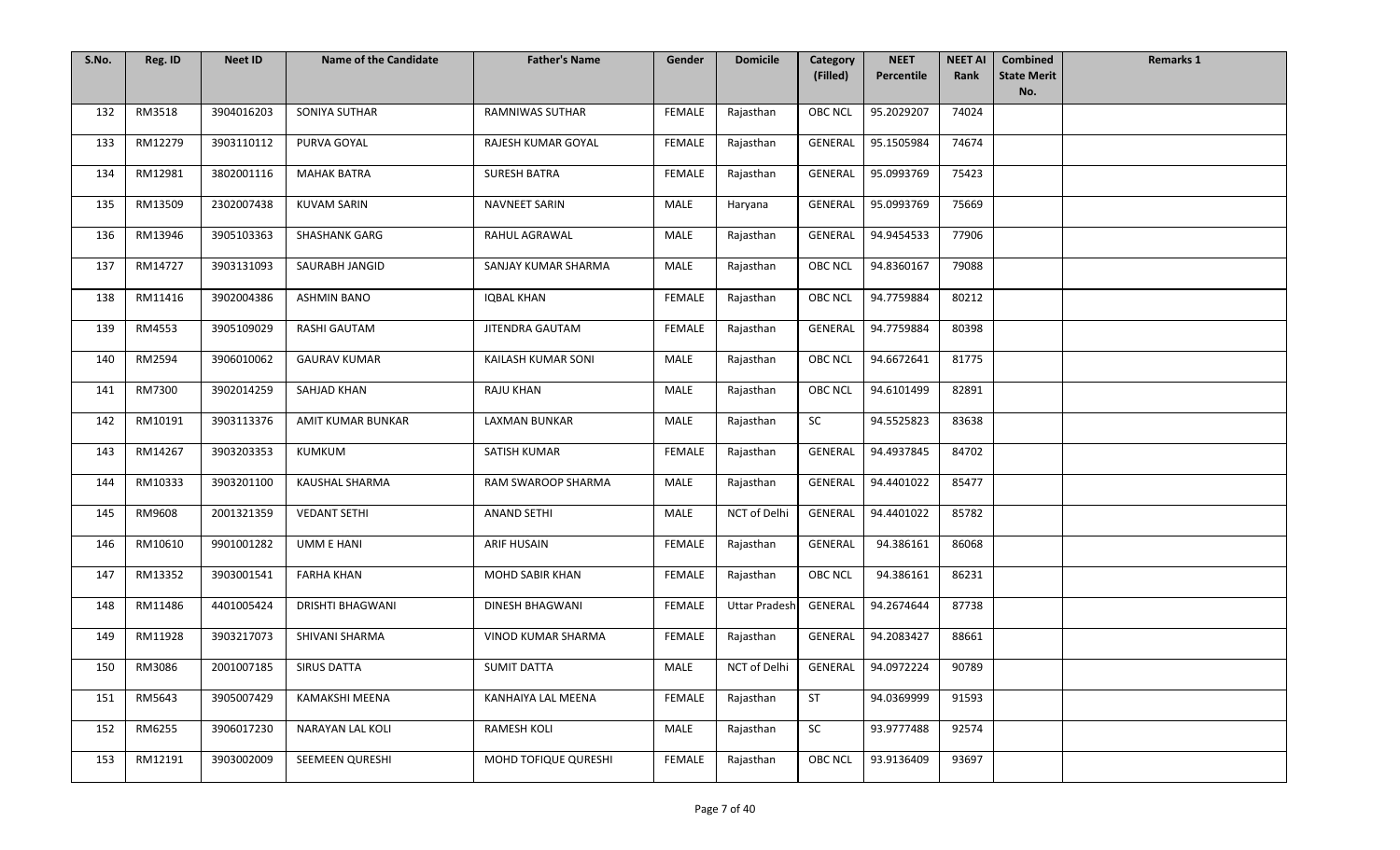| S.No. | Reg. ID | <b>Neet ID</b> | <b>Name of the Candidate</b> | <b>Father's Name</b>       | Gender        | <b>Domicile</b>      | Category<br>(Filled) | <b>NEET</b><br>Percentile | <b>NEET AI</b><br>Rank | <b>Combined</b><br><b>State Merit</b> | <b>Remarks 1</b> |
|-------|---------|----------------|------------------------------|----------------------------|---------------|----------------------|----------------------|---------------------------|------------------------|---------------------------------------|------------------|
|       |         |                |                              |                            |               |                      |                      |                           |                        | No.                                   |                  |
| 154   | RM4277  | 4404007258     | SAARTHAK AGGARWAL            | DINESH AGGARWAL            | <b>MALE</b>   | <b>Uttar Pradesh</b> | GENERAL              | 93.7977935                | 95575                  |                                       |                  |
| 155   | RM7746  | 1601002696     | SHIVAM KUMAR                 | SANJAY KUMAR TIWARI        | MALE          | Jharkhand            | GENERAL              | 93.7382833                | 96626                  |                                       |                  |
| 156   | RM10275 | 4408007416     | SAKSHAM SHAH                 | ROCHAK SHAH                | MALE          | <b>Uttar Pradesh</b> | GENERAL              | 93.6116865                | 98220                  |                                       |                  |
| 157   | RM14070 | 3906001152     | <b>HEENA JHALA</b>           | NARAYAN SINGH JHALA        | <b>FEMALE</b> | Rajasthan            | <b>GENERAL</b>       | 93.6116865                | 98286                  |                                       |                  |
| 158   | RM14204 | 4413001157     | <b>VIVEK PAL SINGH</b>       | SURENDRA PAL SINGH         | MALE          | Rajasthan            | <b>GENERAL</b>       | 93.6116865                | 98404                  |                                       |                  |
| 159   | RM13517 | 3903022076     | SARA SADAT                   | SADAT ULLAH KHAN           | <b>FEMALE</b> | Rajasthan            | OBC NCL              | 93.5493271                | 99313                  |                                       |                  |
| 160   | RM14839 | 3904012239     | <b>CHANCHAL TRIVEDI</b>      | <b>ASHOK CHAND TRIVEDI</b> | FEMALE        | Rajasthan            | OBC NCL              | 93.4897521                | 99717                  |                                       |                  |
| 161   | RM8820  | 2001011361     | MANIKA AGARWAL               | SANJAY AGARWAL             | FEMALE        | NCT of Delhi         | <b>GENERAL</b>       | 93.4302419                | 101245                 |                                       |                  |
| 162   | RM2634  | 3903105073     | <b>ASOMYA JAIN</b>           | <b>ASHOK JAIN</b>          | <b>FEMALE</b> | Rajasthan            | GENERAL              | 93.3708612                | 101662                 |                                       |                  |
| 163   | RM13714 | 3802005099     | <b>KARAN VERMA</b>           | <b>KISHAN LAL VERMA</b>    | MALE          | Rajasthan            | <b>OBC NCL</b>       | 93.3708612                | 102201                 |                                       |                  |
| 164   | RM7494  | 3903123261     | <b>BHAVANA MEENA</b>         | BHAGWAN SAHAI MEENA        | FEMALE        | Rajasthan            | ST                   | 93.3064296                | 102703                 |                                       |                  |
| 165   | RM7656  | 3903208257     | SOMILA HARSH                 | HARSH KUMAR HARSH          | FEMALE        | Rajasthan            | GENERAL              | 93.2464661                | 103552                 |                                       |                  |
| 166   | RM7898  | 4401005289     | <b>HARSH RAJPOOT</b>         | RAJENDRA KUMAR RAJPUT      | MALE          | Rajasthan            | <b>OBC NCL</b>       | 93.1866322                | 105116                 |                                       |                  |
| 167   | RM14414 | 3903111017     | SYED NADEEM AHMED            | ABDUL QUIYOOM              | MALE          | Rajasthan            | GENERAL              | 93.1268629                | 106075                 |                                       |                  |
| 168   | RM13240 | 3903110208     | <b>ANKUSH SHARMA</b>         | HEMANT KUMAR SHARMA        | MALE          | Rajasthan            | <b>OBC NCL</b>       | 93.0608772                | 106514                 |                                       |                  |
| 169   | RM6709  | 3903002702     | PRIYANSHI BAIRWA             | RAJENDRA PRASAD BAIRWA     | <b>FEMALE</b> | Rajasthan            | $\sf SC$             | 93.0608772                | 106587                 |                                       |                  |
| 170   | RM12850 | 3902013088     | MUSKAN PRAJAPAT              | <b>GOPALRAM PRAJAPAT</b>   | FEMALE        | Rajasthan            | <b>OBC NCL</b>       | 93.0608772                | 106984                 |                                       |                  |
| 171   | RM2739  | 3903205322     | <b>GAURAV SONI</b>           | <b>RAVI SONI</b>           | MALE          | Rajasthan            | <b>OBC NCL</b>       | 92.9906176                | 107584                 |                                       |                  |
| 172   | RM3485  | 3903208609     | SOUMIL CHOUDHARY             | SANJAY CHOUDHARY           | MALE          | Rajasthan            | GENERAL              | 92.9906176                | 107812                 |                                       |                  |
| 173   | RM11150 | 2201010133     | <b>TULSI</b>                 | <b>BHAGWAN DAS</b>         | <b>FEMALE</b> | Rajasthan            | <b>OBC NCL</b>       | 92.9906176                | 107825                 |                                       |                  |
| 174   | RM11266 | 3903115152     | RAHUL JAKHAR                 | <b>MANOJ KUMAR</b>         | MALE          | Rajasthan            | <b>OBC NCL</b>       | 92.9906176                | 107975                 |                                       |                  |
| 175   | RM11840 | 3903007590     | <b>AKSHITA SAINI</b>         | RAKESH SAINI               | FEMALE        | Rajasthan            | OBC NCL              | 92.9288409                | 108640                 |                                       |                  |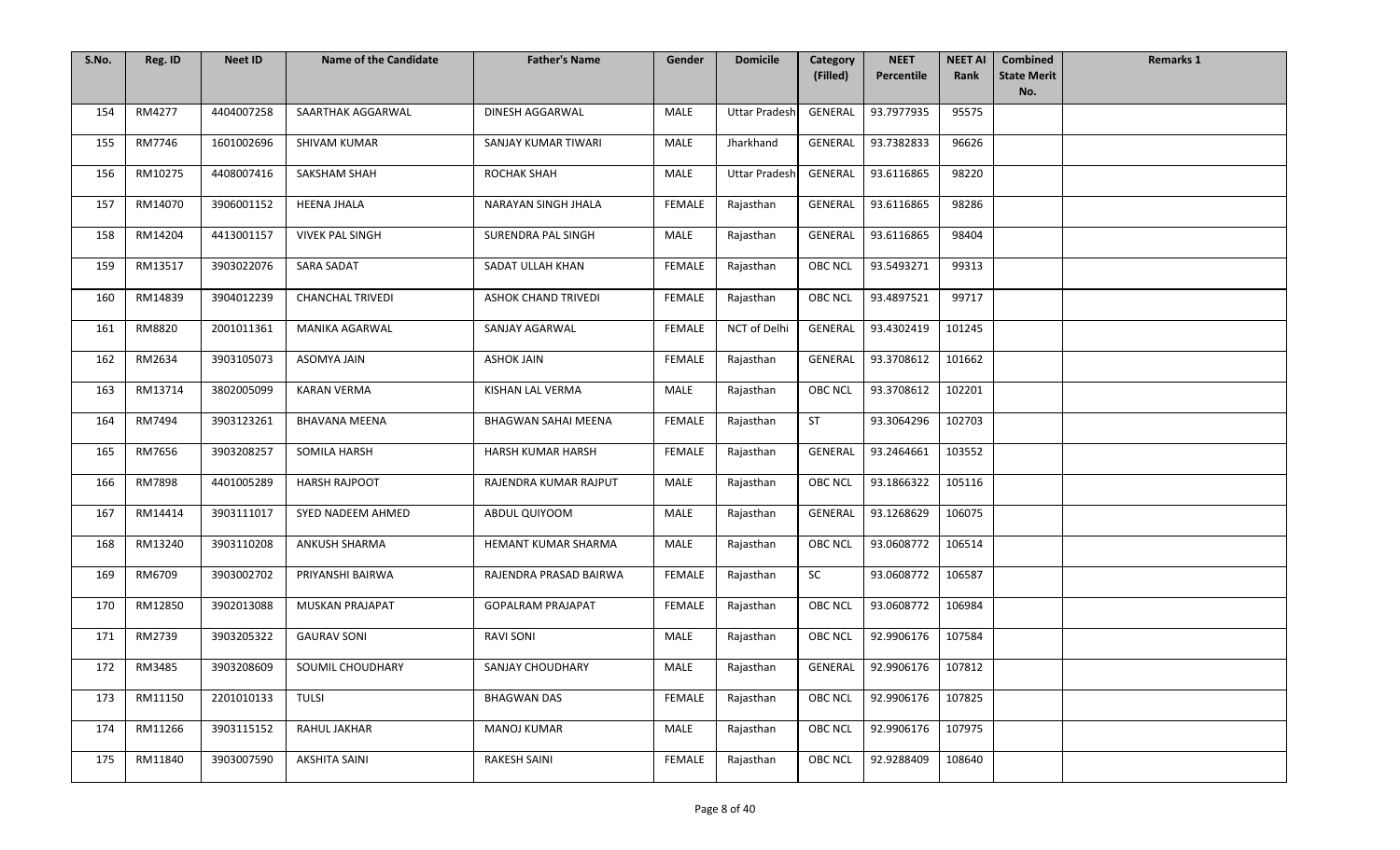| S.No. | Reg. ID | <b>Neet ID</b> | <b>Name of the Candidate</b> | <b>Father's Name</b>            | Gender        | <b>Domicile</b>      | Category<br>(Filled) | <b>NEET</b><br>Percentile | <b>NEET AI</b><br>Rank | <b>Combined</b><br><b>State Merit</b> | <b>Remarks 1</b> |
|-------|---------|----------------|------------------------------|---------------------------------|---------------|----------------------|----------------------|---------------------------|------------------------|---------------------------------------|------------------|
|       |         |                |                              |                                 |               |                      |                      |                           |                        | No.                                   |                  |
| 176   | RM4895  | 3111103574     | <b>VANI MALVIYA</b>          | SANDEEP MALVIYA                 | <b>FEMALE</b> | Maharashtra          | GENERAL              | 92.9288409                | 108981                 |                                       |                  |
| 177   | RM8817  | 3903011204     | SANJIVANI SAINI              | SANTOSH KUMAR KAMMA             | FEMALE        | Rajasthan            | OBC NCL              | 92.9288409                | 109036                 |                                       |                  |
| 178   | RM4336  | 3903004589     | <b>NISHTHA MATHUR</b>        | DR. RAJNESH MATHUR              | <b>FEMALE</b> | Rajasthan            | GENERAL              | 92.9288409                | 109121                 |                                       |                  |
| 179   | RM13964 | 3906006081     | MANISH CHOUDHARY             | <b>VIRENDRA SINGH CHOUDHARY</b> | MALE          | Rajasthan            | <b>GENERAL</b>       | 92.8661577                | 109716                 |                                       |                  |
| 180   | RM1572  | 3903006705     | <b>GOURAV AGARWAL</b>        | MADHU SUDAN AGARWAL             | MALE          | Rajasthan            | <b>GENERAL</b>       | 92.8661577                | 109992                 |                                       |                  |
| 181   | RM14154 | 3903114220     | <b>ABHISHEK BASWAL</b>       | <b>OMPRAKASH BASWAL</b>         | <b>MALE</b>   | Rajasthan            | ${\sf SC}$           | 92.8043811                | 110268                 |                                       |                  |
| 182   | RM7230  | 3114003126     | SANJANA YADAV                | RAJESH YADAV                    | <b>FEMALE</b> | Rajasthan            | <b>OBC NCL</b>       | 92.8043811                | 110644                 |                                       |                  |
| 183   | RM8386  | 2001305634     | <b>VARDHANAYE VERMA</b>      | PARVEEN KUMAR VERMA             | MALE          | NCT of Delhi         | <b>GENERAL</b>       | 92.8043811                | 110689                 |                                       |                  |
| 184   | RM11588 | 2302015251     | <b>RAGHAV PANDEY</b>         | <b>RAHUL PANDEY</b>             | MALE          | Haryana              | GENERAL              | 92.7404675                | 111183                 |                                       |                  |
| 185   | RM8548  | 3903202423     | AAGAM JAIN                   | TARACHAND JAIN                  | MALE          | Rajasthan            | GENERAL              | 92.7404675                | 111549                 |                                       |                  |
| 186   | RM4183  | 3903208680     | KHUSHI CHAUHAN               | ASHOK SINGH CHAUHAN             | FEMALE        | Rajasthan            | <b>GENERAL</b>       | 92.6677472                | 112493                 |                                       |                  |
| 187   | RM8483  | 2001308420     | VANSHIKA MITTAL              | <b>SANJAY MITTAL</b>            | FEMALE        | NCT of Delhi         | GENERAL              | 92.6677472                | 112629                 |                                       |                  |
| 188   | RM2224  | 3904005097     | ABHIJEET SINGH RAJPUROHIT    | JABBAR SINGH RAJPUROHIT         | MALE          | Rajasthan            | GENERAL              | 92.6677472                | 112754                 |                                       |                  |
| 189   | RM2468  | 3903105018     | SAHBAN ADEEB KHAN            | <b>SARDAR KHAN</b>              | MALE          | Rajasthan            | <b>GENERAL</b>       | 92.6677472                | 112808                 |                                       |                  |
| 190   | RM3963  | 3904006020     | <b>BHAVYA SOLANKI</b>        | RAM SINGH SOLANKI               | <b>FEMALE</b> | Rajasthan            | <b>OBC NCL</b>       | 92.6056468                | 113303                 |                                       |                  |
| 191   | RM1266  | 4401011104     | <b>HARSHIT GARG</b>          | RAJKUMAR GARG                   | <b>MALE</b>   | Rajasthan            | <b>GENERAL</b>       | 92.541798                 | 114999                 |                                       |                  |
| 192   | RM9243  | 3903008144     | SHARVI SHARMA                | RAVI SHARMA                     | FEMALE        | Rajasthan            | GENERAL              | 92.4788557                | 115279                 |                                       |                  |
| 193   | RM13018 | 3901014115     | <b>SHER KUMAR</b>            | PAPPU RAM                       | MALE          | Rajasthan            | SC                   | 92.4788557                | 115431                 |                                       |                  |
| 194   | RM2314  | 3906009018     | AKSHITA SHARMA               | RAJESH SHARMA                   | FEMALE        | Rajasthan            | GENERAL              | 92.4146832                | 116574                 |                                       |                  |
| 195   | RM12338 | 3906006111     | MEGHA JOSHI                  | SATYA NARAYAN JOSHI             | <b>FEMALE</b> | Rajasthan            | <b>GENERAL</b>       | 92.34669                  | 117695                 |                                       |                  |
| 196   | RM13365 | 3901004057     | PRACHI CHOUHAN               | <b>SUDHIR CHOUHAN</b>           | FEMALE        | Rajasthan            | <b>GENERAL</b>       | 92.34669                  | 117764                 |                                       |                  |
| 197   | RM1318  | 4409007446     | DEEPANSHU SHARMA             | <b>GOPAL KUMAR SHARMA</b>       | MALE          | <b>Uttar Pradesh</b> | GENERAL              | 92.34669                  | 118082                 |                                       |                  |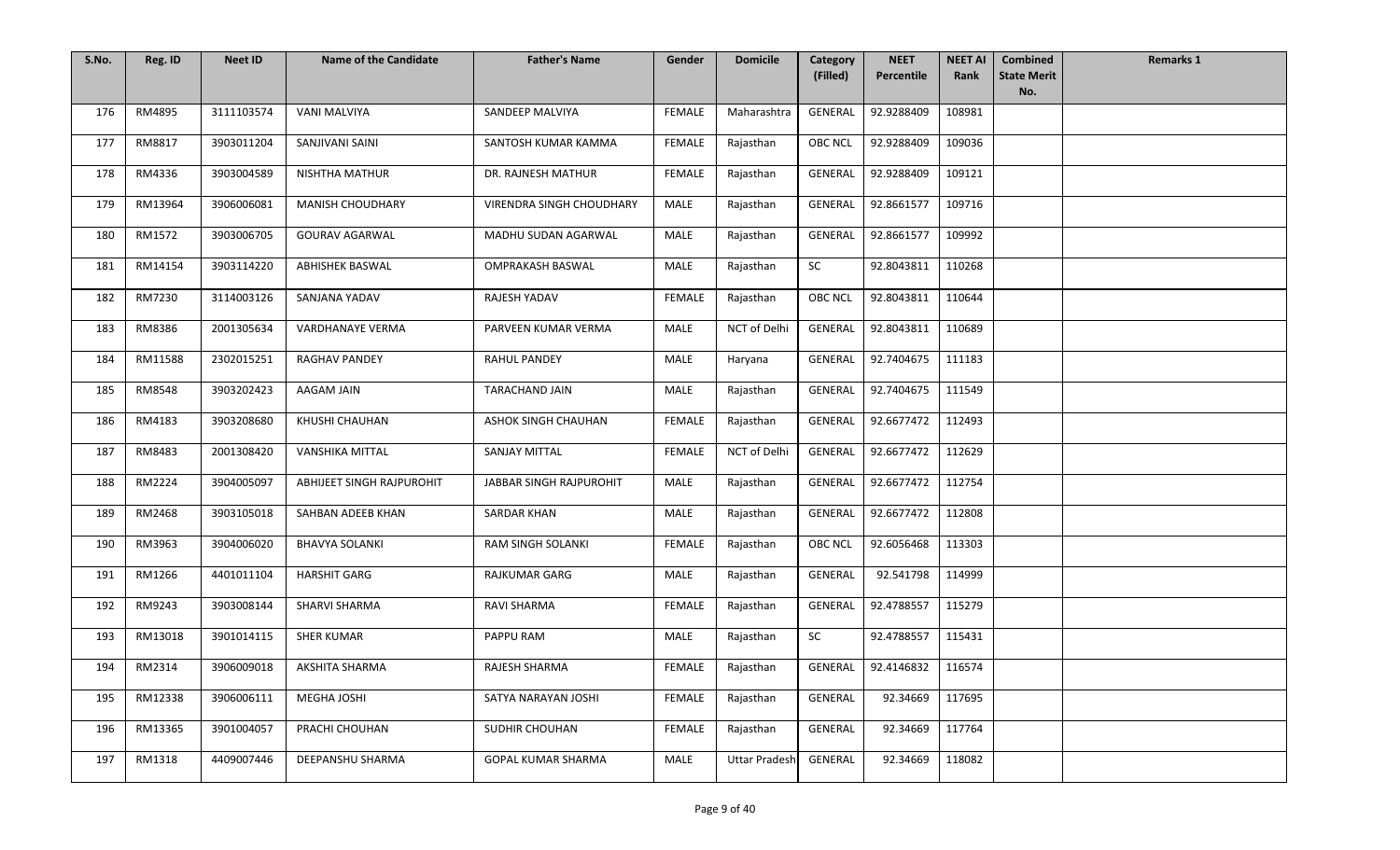| S.No. | Reg. ID | <b>Neet ID</b> | <b>Name of the Candidate</b> | <b>Father's Name</b>  | Gender        | <b>Domicile</b> | Category<br>(Filled) | <b>NEET</b><br>Percentile | <b>NEET AI</b><br>Rank | <b>Combined</b><br><b>State Merit</b> | <b>Remarks 1</b> |
|-------|---------|----------------|------------------------------|-----------------------|---------------|-----------------|----------------------|---------------------------|------------------------|---------------------------------------|------------------|
|       |         |                |                              |                       |               |                 |                      |                           |                        | No.                                   |                  |
| 198   | RM10968 | 2001109438     | <b>AJAY</b>                  | <b>MANIRAM</b>        | MALE          | NCT of Delhi    | <b>OBC NCL</b>       | 92.2817403                | 118990                 |                                       |                  |
| 199   | RM14669 | 3802002365     | <b>AANCHAL BHATEJA</b>       | ANUPAM BHATEJA        | <b>FEMALE</b> | Rajasthan       | GENERAL              | 92.0127465                | 122546                 |                                       |                  |
| 200   | RM12607 | 3903225271     | LOKESH KUMAR SAINI           | JAGDISH PRASAD SAINI  | MALE          | Rajasthan       | <b>OBC NCL</b>       | 92.0127465                | 122896                 |                                       |                  |
| 201   | RM9891  | 3904012126     | RAKESH                       | <b>MANAK RAM</b>      | MALE          | Rajasthan       | SC                   | 92.0127465                | 123261                 |                                       |                  |
| 202   | RM7519  | 3803001550     | KAJAL                        | <b>NAND LAL</b>       | <b>FEMALE</b> | Rajasthan       | SC                   | 91.9458541                | 123403                 |                                       |                  |
| 203   | RM9643  | 3903102208     | SHREYA SHARMA                | <b>VIKRAM SHARMA</b>  | <b>FEMALE</b> | Rajasthan       | GENERAL              | 91.9458541                | 123951                 |                                       |                  |
| 204   | RM9882  | 3903007639     | JAS KIRAT KAUR CHHABRA       | MANDEEP SINGH CHHABRA | FEMALE        | Rajasthan       | <b>GENERAL</b>       | 91.9458541                | 123977                 |                                       |                  |
| 205   | RM4889  | 3903033098     | KRISHAN KUMAR MEENA          | RAM SINGH MEENA       | MALE          | Rajasthan       | ST                   | 91.8782495                | 125366                 |                                       |                  |
| 206   | RM14769 | 3903203166     | HANSRAJ YADAV                | RAM NARAYAN YADAV     | MALE          | Rajasthan       | <b>OBC NCL</b>       | 91.8125228                | 126378                 |                                       |                  |
| 207   | RM4408  | 3903207664     | HARSHITA KHIYANI             | VISHAMBHER LAL        | <b>FEMALE</b> | Rajasthan       | GENERAL              | 91.8125228                | 126413                 |                                       |                  |
| 208   | RM14254 | 3903008551     | <b>ANISHA MEENA</b>          | MANOHAR LAL MEENA     | <b>FEMALE</b> | Rajasthan       | <b>ST</b>            | 91.742587                 | 126698                 |                                       |                  |
| 209   | RM4717  | 2201009422     | ANJU                         | OMPRAKASH             | FEMALE        | Rajasthan       | <b>OBC NCL</b>       | 91.742587                 | 127275                 |                                       |                  |
| 210   | RM4585  | 3905127100     | <b>BHAGVANTI</b>             | JAY KISHAN            | FEMALE        | Rajasthan       | GENERAL              | 91.6015497                | 128717                 |                                       |                  |
| 211   | RM12716 | 3903213005     | TILAK RAJ SHARMA             | SURESH KUMAR SHARMA   | MALE          | Rajasthan       | <b>GENERAL</b>       | 91.6015497                | 128914                 |                                       |                  |
| 212   | RM6243  | 3903026138     | LOKESH KUMAR KHICHAR         | MOHAN LAL KHICHAR     | MALE          | Rajasthan       | <b>OBC NCL</b>       | 91.6015497                | 129116                 |                                       |                  |
| 213   | RM8332  | 4609013141     | MARSHA SIDDIQUI              | AFTAB ALAM SIDDIQUI   | FEMALE        | Bihar           | <b>GENERAL</b>       | 91.6015497                | 129249                 |                                       |                  |
| 214   | RM7275  | 3905113249     | ASHISH KUMAR MEENA           | RAMESH CHAND MEENA    | MALE          | Rajasthan       | <b>ST</b>            | 91.6015497                | 129281                 |                                       |                  |
| 215   | RM13763 | 3904104268     | MOHAMMED JUNED               | ALLAHBAKSH            | MALE          | Rajasthan       | <b>OBC NCL</b>       | 91.6015497                | 129496                 |                                       |                  |
| 216   | RM3034  | 3905127146     | DIVY JYOTI MEENA             | RAMESH CHAND          | FEMALE        | Rajasthan       | ST                   | 91.5335566                | 129989                 |                                       |                  |
| 217   | RM3426  | 3903107322     | <b>GAURI MATHUR</b>          | <b>HEMANT MATHUR</b>  | FEMALE        | Rajasthan       | <b>GENERAL</b>       | 91.397894                 | 132519                 |                                       |                  |
| 218   | RM13690 | 3903231050     | <b>ANKIT SHARMA</b>          | RAM GOPAL SHARMA      | MALE          | Rajasthan       | <b>GENERAL</b>       | 91.3280877                | 133599                 |                                       |                  |
| 219   | RM12790 | 3906010074     | KRITI JAIN                   | SURESH CHANDRA JAIN   | FEMALE        | Rajasthan       | <b>GENERAL</b>       | 91.3280877                | 133894                 |                                       |                  |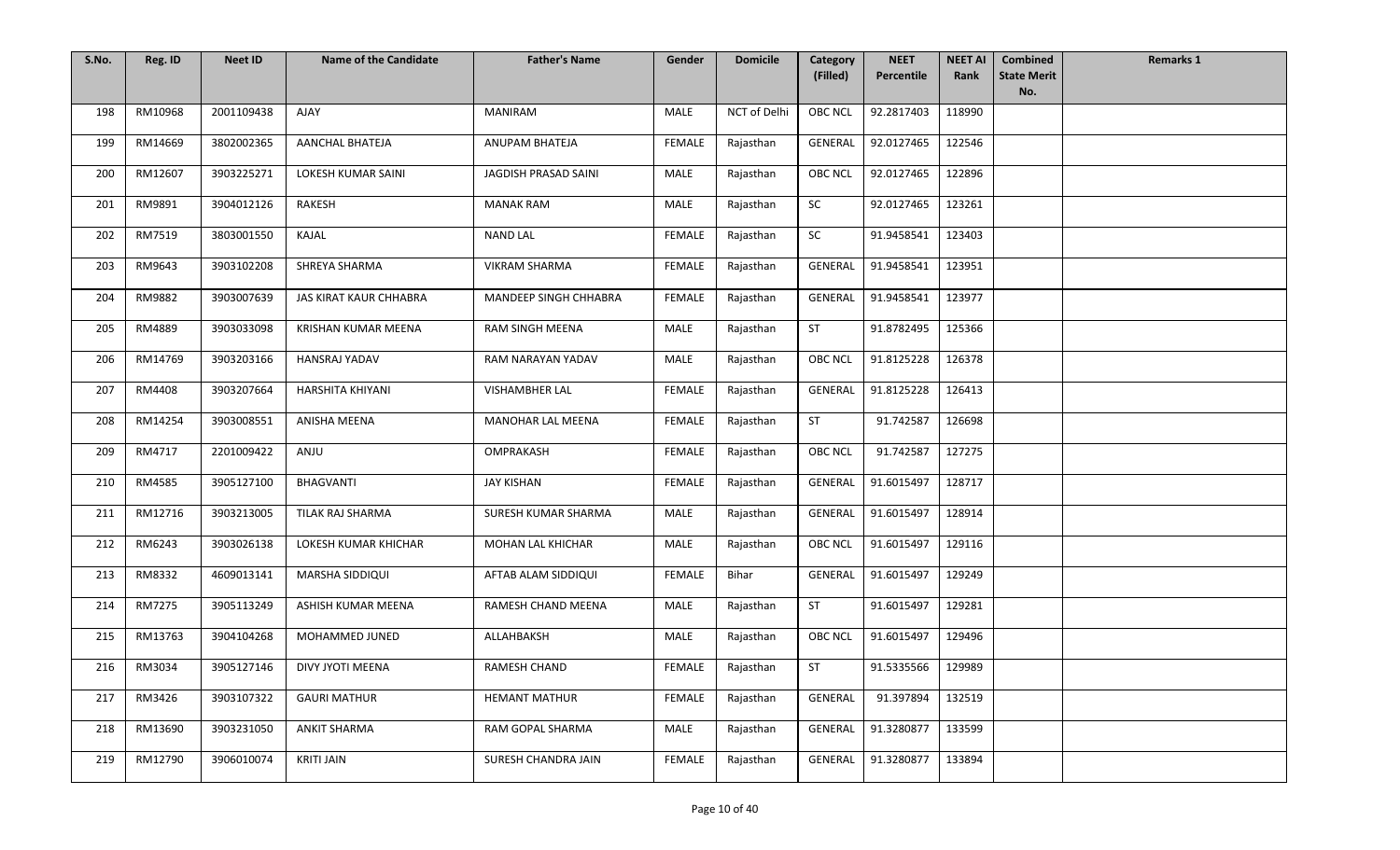| S.No. | Reg. ID | <b>Neet ID</b> | <b>Name of the Candidate</b> | <b>Father's Name</b>       | Gender        | <b>Domicile</b> | Category       | <b>NEET</b> | <b>NEET AI</b> | <b>Combined</b>           | <b>Remarks 1</b> |
|-------|---------|----------------|------------------------------|----------------------------|---------------|-----------------|----------------|-------------|----------------|---------------------------|------------------|
|       |         |                |                              |                            |               |                 | (Filled)       | Percentile  | Rank           | <b>State Merit</b><br>No. |                  |
| 220   | RM9823  | 3901016223     | <b>VIPUL PRABHAKAR</b>       | PUSHPENDRA PRABHAKAR       | MALE          | Rajasthan       | GENERAL        | 91.262361   | 134353         |                           |                  |
| 221   | RM12300 | 3906009192     | <b>JIVIDHA MALI</b>          | <b>BALMUKUND MALI</b>      | FEMALE        | Rajasthan       | GENERAL        | 91.262361   | 134386         |                           |                  |
| 222   | RM4290  | 3904008188     | <b>MANISH KUMAR</b>          | <b>BABULAL BISHNOI</b>     | MALE          | Rajasthan       | GENERAL        | 91.262361   | 134410         |                           |                  |
| 223   | RM5698  | 3906008128     | LISHIKA DAGARIYA             | SHEETAL KUMAR DAGARIYA     | <b>FEMALE</b> | Rajasthan       | <b>GENERAL</b> | 91.262361   | 134430         |                           |                  |
| 224   | RM11372 | 3110011123     | <b>BHATI YOGITA PRAKASH</b>  | PRAKASH                    | <b>FEMALE</b> | Maharashtra     | <b>OBC NCL</b> | 91.262361   | 134545         |                           |                  |
| 225   | RM4106  | 3905102385     | <b>ANIKA JAIN</b>            | SUNIL KUMAR JAIN           | FEMALE        | Rajasthan       | GENERAL        | 91.1255329  | 136009         |                           |                  |
| 226   | RM14945 | 3904012315     | <b>BHAWANI PRASAD</b>        | SHANKAR LAL BALACH         | MALE          | Rajasthan       | SC             | 91.0529421  | 137500         |                           |                  |
| 227   | RM1674  | 4401010198     | PRACHI GURJAR                | RAJENDRA SINGH             | <b>FEMALE</b> | Rajasthan       | <b>MBC NCL</b> | 90.9786676  | 138752         |                           |                  |
| 228   | RM13050 | 3906027177     | ASHOK KUMAR SALVI            | <b>GOVARDHAN LAL SALVI</b> | MALE          | Rajasthan       | SC             | 90.8369828  | 141044         |                           |                  |
| 229   | RM13541 | 3902016016     | SAYJAL DEEDWANIYA            | MAHENDRA KUMAR SHARMA      | FEMALE        | Rajasthan       | <b>GENERAL</b> | 90.8369828  | 141112         |                           |                  |
| 230   | RM14061 | 2001223049     | <b>KHUSHI</b>                | RAJESH KUMAR               | FEMALE        | Haryana         | SC             | 90.7658814  | 141760         |                           |                  |
| 231   | RM4548  | 1502308032     | <b>VIJAY LAKSHMI</b>         | <b>BHOLA PANDIT</b>        | FEMALE        | Bihar           | GENERAL        | 90.7658814  | 141985         |                           |                  |
| 232   | RM10965 | 3903032277     | PRAMOD MEENA                 | <b>KAMLESH MEENA</b>       | MALE          | Rajasthan       | ST             | 90.7658814  | 142061         |                           |                  |
| 233   | RM10861 | 3906004354     | PRASHI MEGHANI               | <b>ANIL MEGHANI</b>        | FEMALE        | Rajasthan       | <b>GENERAL</b> | 90.7658814  | 142329         |                           |                  |
| 234   | RM3209  | 3903208486     | SHRUTI SHARMA                | SANJAY KAUSHIK             | <b>FEMALE</b> | Rajasthan       | <b>GENERAL</b> | 90.7658814  | 142368         |                           |                  |
| 235   | RM3937  | 2302019220     | ANIRUDDH SINGHAL             | <b>MANOJ KUMAR</b>         | MALE          | Haryana         | <b>GENERAL</b> | 90.7658814  | 142491         |                           |                  |
| 236   | RM9236  | 3903210263     | <b>DEVENDRA MEENA</b>        | RAM VILAS MEENA            | MALE          | Rajasthan       | ST             | 90.6905061  | 143219         |                           |                  |
| 237   | RM7051  | 3903020327     | POOJA YADAV                  | <b>BHAGWAN SAHAY YADAV</b> | <b>FEMALE</b> | Rajasthan       | <b>OBC NCL</b> | 90.6905061  | 143353         |                           |                  |
| 238   | RM7396  | 3906026155     | SUDHANSHU PUNJOT             | <b>KAMLESH PUNJOT</b>      | MALE          | Rajasthan       | GENERAL        | 90.6905061  | 143630         |                           |                  |
| 239   | RM14824 | 3903203821     | VARSHA SHARMA                | KAMLESH KUMAR SHARMA       | FEMALE        | Rajasthan       | <b>GENERAL</b> | 90.6161022  | 143940         |                           |                  |
| 240   | RM14660 | 3903010538     | ANUSHKA CHOUDHARY            | BHANWAR LAL CHOUDHARY      | FEMALE        | Rajasthan       | <b>OBC NCL</b> | 90.6161022  | 143961         |                           |                  |
| 241   | RM14193 | 3804002307     | SUHAAVI KAUR CHAWLA          | <b>GUNEET SINGH CHAWLA</b> | FEMALE        | Punjab          | GENERAL        | 90.5432524  | 145358         |                           |                  |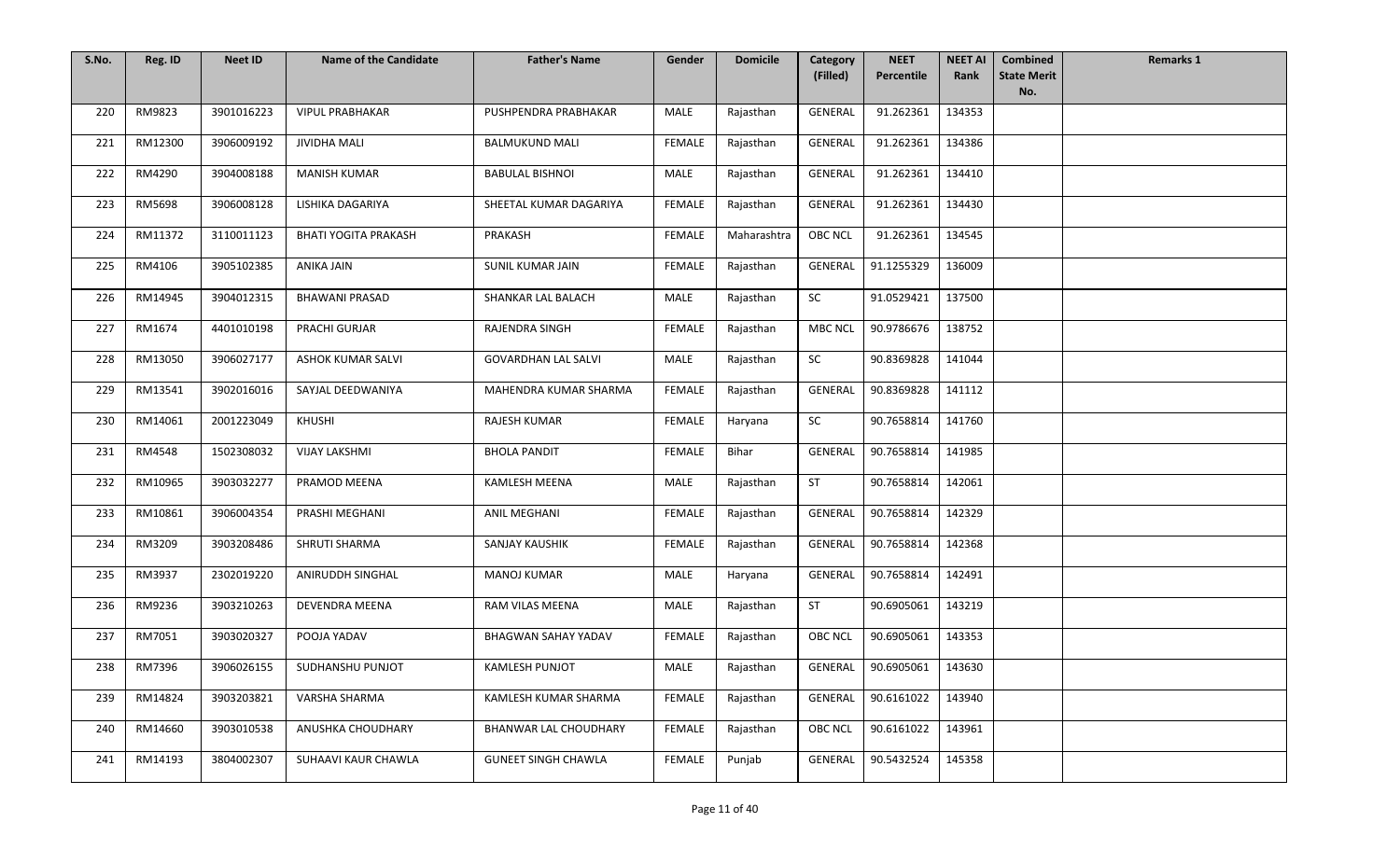| S.No. | Reg. ID | <b>Neet ID</b> | <b>Name of the Candidate</b> | <b>Father's Name</b>    | Gender        | <b>Domicile</b>   | Category<br>(Filled) | <b>NEET</b><br>Percentile | <b>NEET AI</b><br>Rank | <b>Combined</b><br><b>State Merit</b> | <b>Remarks 1</b> |
|-------|---------|----------------|------------------------------|-------------------------|---------------|-------------------|----------------------|---------------------------|------------------------|---------------------------------------|------------------|
|       |         |                |                              |                         |               |                   |                      |                           |                        | No.                                   |                  |
| 242   | RM11512 | 3905125082     | <b>MANOJ KUMAR</b>           | <b>RAM KISHOR</b>       | MALE          | Rajasthan         | SC                   | 90.5432524                | 145694                 |                                       |                  |
| 243   | RM12145 | 3903025133     | <b>VIKAS JHALANI</b>         | MUKESH KUMAR JHALANI    | <b>MALE</b>   | Rajasthan         | GENERAL              | 90.4742879                | 146558                 |                                       |                  |
| 244   | RM11537 | 3904102231     | <b>TUSHAR DANGI</b>          | <b>ASHWANI KUMAR</b>    | MALE          | Rajasthan         | <b>OBC NCL</b>       | 90.4742879                | 147015                 |                                       |                  |
| 245   | RM2379  | 3901003226     | AMAN KUMAWAT                 | OM PRAKASH KUMAWAT      | <b>MALE</b>   | Rajasthan         | <b>OBC NCL</b>       | 90.4742879                | 147076                 |                                       |                  |
| 246   | RM9327  | 3903123236     | POOJA KUMARI                 | <b>MADAN LAL</b>        | <b>FEMALE</b> | Rajasthan         | SC                   | 90.3303367                | 148902                 |                                       |                  |
| 247   | RM1324  | 2301006357     | HARSHITA AHUJA               | <b>MANISH AHUJA</b>     | FEMALE        | Haryana           | GENERAL              | 90.3303367                | 149270                 |                                       |                  |
| 248   | RM2568  | 1703007279     | <b>IRAA VARMA</b>            | <b>SANJAY VARMA</b>     | FEMALE        | Chhattisgarh      | GENERAL              | 90.2544434                | 149469                 |                                       |                  |
| 249   | RM2235  | 3906006098     | RANI MAHESHWARI              | YASHWANT KUMAR LAHOTI   | <b>FEMALE</b> | Rajasthan         | GENERAL              | 90.2544434                | 150251                 |                                       |                  |
| 250   | RM4224  | 2001202236     | <b>SIMAR SINGH</b>           | <b>SURJIT SINGH</b>     | MALE          | NCT of Delhi      | GENERAL              | 90.2544434                | 150323                 |                                       |                  |
| 251   | RM13748 | 3903111386     | <b>RAVI JANGID</b>           | MAHESH KUMAR JANGID     | MALE          | Rajasthan         | <b>OBC NCL</b>       | 90.1832772                | 151141                 |                                       |                  |
| 252   | RM9644  | 3904104202     | <b>NILAY MATHUR</b>          | <b>NEERAJ MATHUR</b>    | MALE          | Rajasthan         | GENERAL              | 90.1832772                | 151372                 |                                       |                  |
| 253   | RM4471  | 3901003010     | <b>SIMON KHAN</b>            | <b>BABU LAL KHAN</b>    | FEMALE        | Rajasthan         | <b>OBC NCL</b>       | 90.0382899                | 153655                 |                                       |                  |
| 254   | RM13596 | 3002004161     | <b>ABHISHEK GUPTA</b>        | <b>MANOJ GUPTA</b>      | MALE          | Madhya<br>Pradesh | GENERAL              | 89.9623318                | 154526                 |                                       |                  |
| 255   | RM1639  | 3903008011     | <b>ASHI MEEL</b>             | <b>BHAVESH MEEL</b>     | <b>FEMALE</b> | Rajasthan         | GENERAL              | 89.8850139                | 155431                 |                                       |                  |
| 256   | RM13904 | 3904102411     | VRISHA ARUN KUMAR SHARMA     | ARUN KUMAR SHARMA       | FEMALE        | Rajasthan         | GENERAL              | 89.8850139                | 155655                 |                                       |                  |
| 257   | RM9777  | 2302001620     | RAGHAV ARORA                 | <b>SANJAY ARORA</b>     | MALE          | Haryana           | GENERAL              | 89.8850139                | 155917                 |                                       |                  |
| 258   | RM7144  | 3903238160     | RAHUL MEENA                  | RAJAN LAL MEENA         | MALE          | Rajasthan         | ST                   | 89.8110632                | 156677                 |                                       |                  |
| 259   | RM4115  | 3906002594     | SOURABH VYAS                 | DINESH VYAS             | MALE          | Rajasthan         | GENERAL              | 89.8110632                | 157076                 |                                       |                  |
| 260   | RM1401  | 3903042293     | ANKITA                       | <b>RAN SINGH</b>        | FEMALE        | Rajasthan         | OBC NCL              | 89.7378896                | 158425                 |                                       |                  |
| 261   | RM9276  | 3901006220     | NANDINI JARWAL               | M K JARWAL              | FEMALE        | Rajasthan         | SC                   | 89.6652988                | 158539                 |                                       |                  |
| 262   | RM12373 | 3905021145     | HIMANSHNU SHARMA             | DINESH KUMAR SHARMA     | MALE          | Rajasthan         | GENERAL              | 89.5944564                | 160663                 |                                       |                  |
| 263   | RM10044 | 3905126032     | AJAY KUMAR DHAWAN            | <b>BHAGCHAND DHAWAN</b> | MALE          | Rajasthan         | SC                   | 89.5120876                | 161157                 |                                       |                  |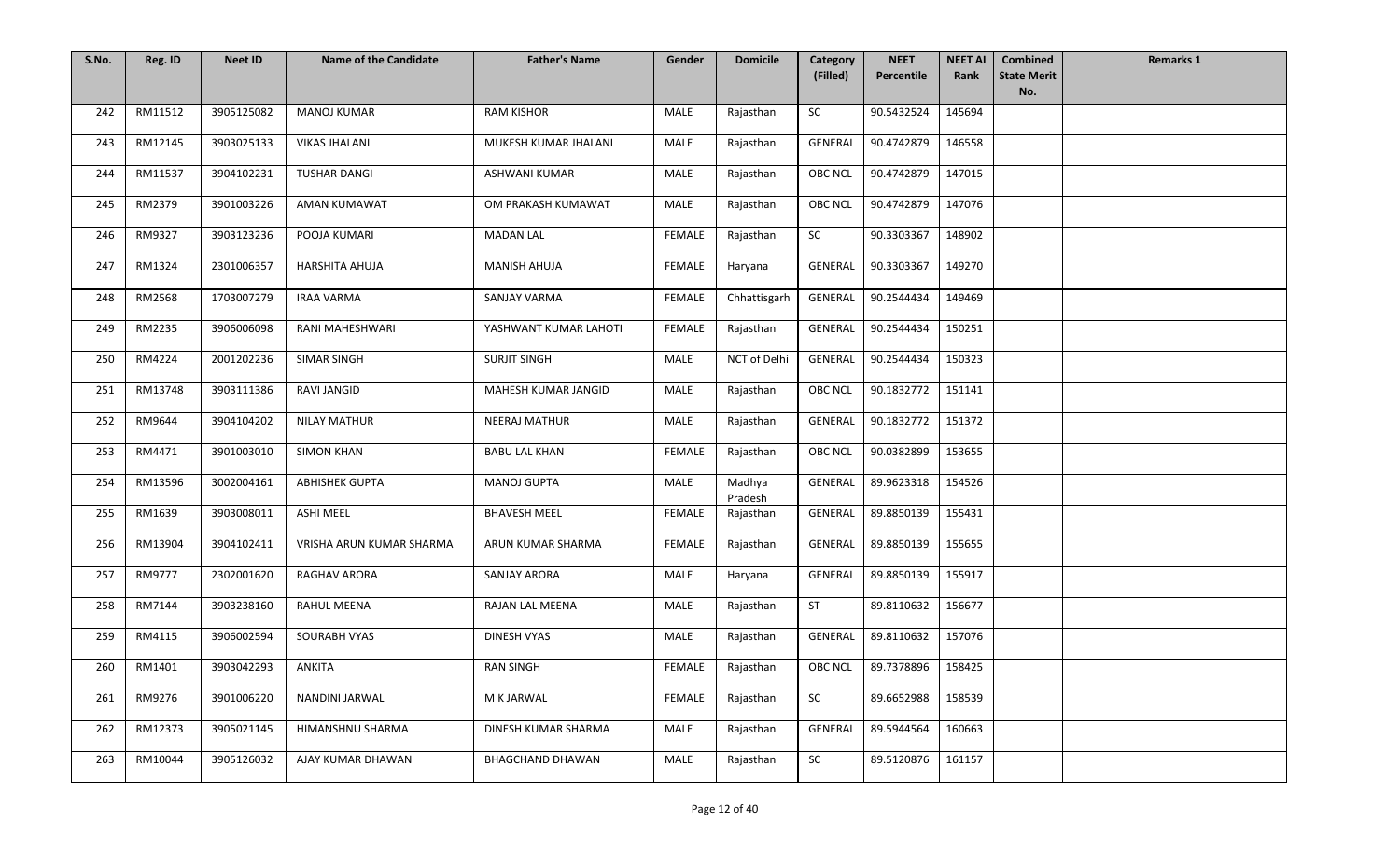| S.No. | Reg. ID | <b>Neet ID</b> | <b>Name of the Candidate</b> | <b>Father's Name</b>     | Gender        | <b>Domicile</b>   | Category<br>(Filled) | <b>NEET</b><br>Percentile | <b>NEET AI</b><br>Rank | <b>Combined</b><br><b>State Merit</b> | <b>Remarks 1</b> |
|-------|---------|----------------|------------------------------|--------------------------|---------------|-------------------|----------------------|---------------------------|------------------------|---------------------------------------|------------------|
|       |         |                |                              |                          |               |                   |                      |                           |                        | No.                                   |                  |
| 264   | RM10134 | 3903101788     | NISHU YADAV                  | NIHAL SINGH YADAV        | MALE          | Rajasthan         | <b>OBC NCL</b>       | 89.5120876                | 161798                 |                                       |                  |
| 265   | RM6972  | 3903121380     | <b>SUNIL RAIGAR</b>          | RADHESHYAM RAIGAR        | MALE          | Rajasthan         | SC                   | 89.4372951                | 162689                 |                                       |                  |
| 266   | RM14474 | 3001003476     | RISHIKA BHARDWAJ             | AMBIKA PRASAD BHARDWAJ   | FEMALE        | Madhya<br>Pradesh | <b>GENERAL</b>       | 89.1186338                | 167836                 |                                       |                  |
| 267   | RM7482  | 3901006176     | <b>AISHA VIJAY</b>           | SUMIT BEEJAWAT           | <b>FEMALE</b> | Rajasthan         | <b>GENERAL</b>       | 89.0404741                | 168380                 |                                       |                  |
| 268   | RM12287 | 3903212095     | VISHAWJEET SINGH YADAV       | HANUMAN SINGH YADAV      | MALE          | Rajasthan         | <b>OBC NCL</b>       | 89.0404741                | 168644                 |                                       |                  |
| 269   | RM4724  | 3905020028     | ATISHAY KUMAR JAIN           | NIRMAL KUMAR JAIN        | MALE          | Rajasthan         | GENERAL              | 89.0404741                | 169238                 |                                       |                  |
| 270   | RM5637  | 3903013326     | VIJAY KUMAR SHARMA           | NARENDRA KUMAR SHARMA    | <b>MALE</b>   | Rajasthan         | GENERAL              | 88.886421                 | 170671                 |                                       |                  |
| 271   | RM14432 | 2001118025     | <b>SAPNA TANWAR</b>          | SUBHASH CHAND            | FEMALE        | Rajasthan         | SC                   | 88.8071604                | 172764                 |                                       |                  |
| 272   | RM3134  | 3901012166     | REKHA MUNPARIYA              | RAJENDRA KUMAR           | FEMALE        | Rajasthan         | ${\sf SC}$           | 88.7225899                | 174039                 |                                       |                  |
| 273   | RM9658  | 2001216107     | <b>ANKIT</b>                 | SATYAVEER SINGH          | <b>FEMALE</b> | Rajasthan         | SC                   | 88.6409333                | 174936                 |                                       |                  |
| 274   | RM10500 | 2001205057     | <b>AKSHITA MALHOTRA</b>      | DR PRADEEP KUMAR         | <b>FEMALE</b> | NCT of Delhi      | GENERAL              | 88.6409333                | 175120                 |                                       |                  |
| 275   | RM13280 | 3905002364     | ALISHA BUDANIA               | YASHPAL SINGH            | FEMALE        | Rajasthan         | <b>OBC NCL</b>       | 88.5634859                | 175525                 |                                       |                  |
| 276   | RM13936 | 3802003066     | <b>AVNEEK KAUR</b>           | DAVINDER SINGH           | FEMALE        | Haryana           | GENERAL              | 88.4856499                | 177058                 |                                       |                  |
| 277   | RM14231 | 3903230134     | PREETAM CHOUDHARY            | <b>ASHOK KUMAR</b>       | MALE          | Rajasthan         | SC                   | 88.4856499                | 177072                 |                                       |                  |
| 278   | RM9510  | 3903210475     | <b>ANUSHKA SINGH</b>         | PRAMOD KUMAR             | <b>FEMALE</b> | Rajasthan         | <b>ST</b>            | 88.4856499                | 177380                 |                                       |                  |
| 279   | RM5693  | 2001206592     | VANSHIKA SHARMA              | <b>ANOOP SHARMA</b>      | FEMALE        | NCT of Delhi      | GENERAL              | 88.4071663                | 178189                 |                                       |                  |
| 280   | RM7629  | 4608104584     | <b>SIMRAN VARMA</b>          | <b>SACHIN VARMA</b>      | <b>FEMALE</b> | West Bengal       | GENERAL              | 88.3241499                | 179224                 |                                       |                  |
| 281   | RM4969  | 3903203608     | NIDHI RAJPUROHIT             | HUKAM SINGH RAJPUROHIT   | <b>FEMALE</b> | Rajasthan         | <b>GENERAL</b>       | 88.3241499                | 179687                 |                                       |                  |
| 282   | RM8646  | 3905015104     | <b>LEEMA SONI</b>            | RAJENDRA KUMAR SONI      | FEMALE        | Rajasthan         | OBC NCL              | 88.3241499                | 180237                 |                                       |                  |
| 283   | RM13872 | 3904009142     | <b>MANISH SARAN</b>          | <b>NARAYAN RAM SARAN</b> | MALE          | Rajasthan         | <b>OBC NCL</b>       | 88.2430762                | 180990                 |                                       |                  |
| 284   | RM12625 | 3905027158     | RAJENDRA GOCHAR              | <b>HARDEV GOCHAR</b>     | MALE          | Rajasthan         | <b>MBC NCL</b>       | 88.0010853                | 184981                 |                                       |                  |
| 285   | RM14937 | 2001015225     | SHEIVANGI GAURANIYA          | <b>BHANWAR SINGH</b>     | FEMALE        | NCT of Delhi      | SC                   | 88.0010853                | 185192                 |                                       |                  |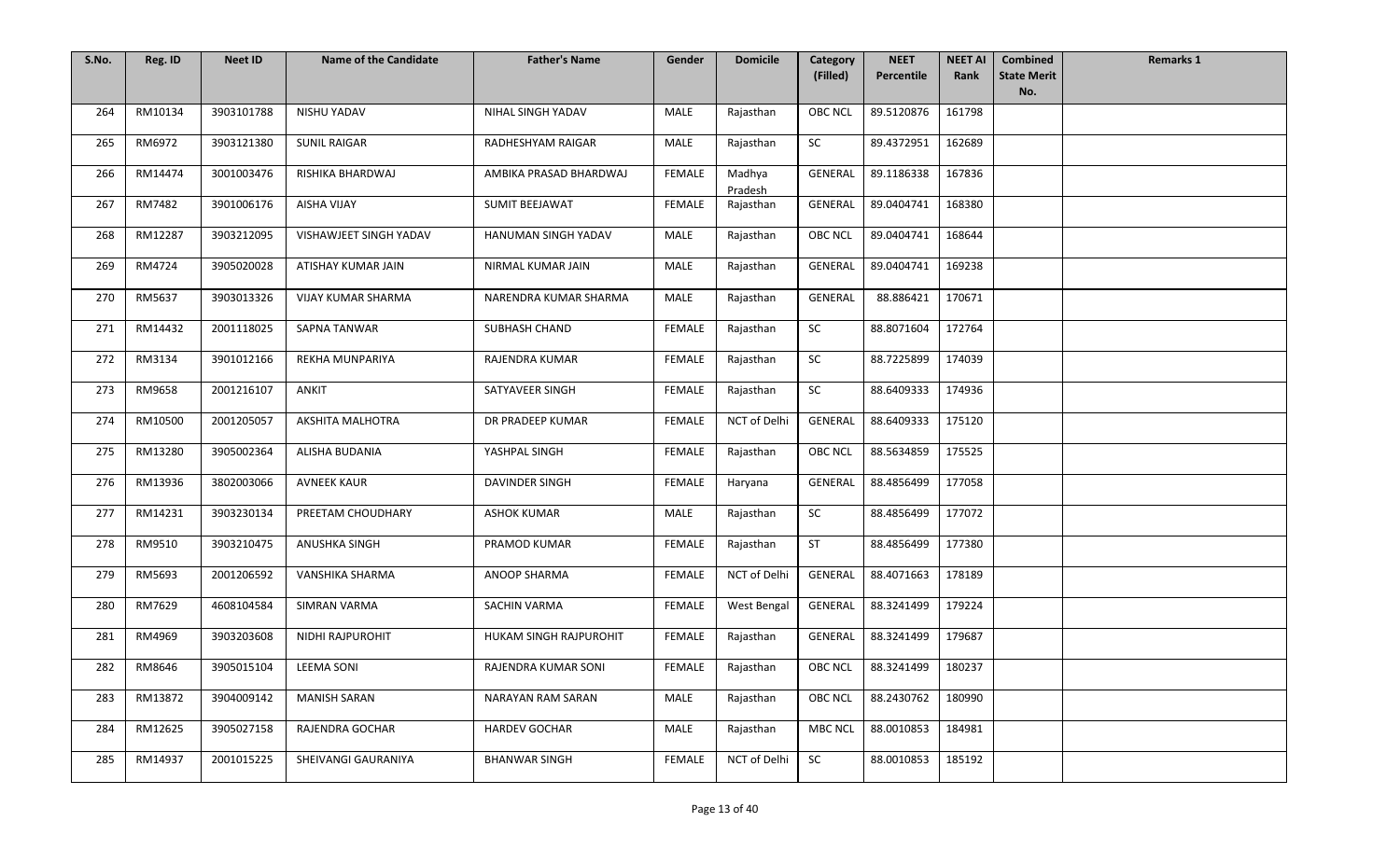| S.No. | Reg. ID | <b>Neet ID</b> | <b>Name of the Candidate</b>  | <b>Father's Name</b>       | Gender        | <b>Domicile</b>      | Category       | <b>NEET</b>        | <b>NEET AI</b> | <b>Combined</b>           | <b>Remarks 1</b> |
|-------|---------|----------------|-------------------------------|----------------------------|---------------|----------------------|----------------|--------------------|----------------|---------------------------|------------------|
|       |         |                |                               |                            |               |                      | (Filled)       | Percentile         | Rank           | <b>State Merit</b><br>No. |                  |
| 286   | RM9996  | 3905018086     | SHREE KRISHAN KANT SAINI      | <b>BHANWAR LAL SAINI</b>   | MALE          | Rajasthan            | <b>OBC NCL</b> | 87.9124999         | 185721         |                           |                  |
| 287   | RM3201  | 4409002125     | BHAVANA                       | AJNEER KUMAR               | FEMALE        | <b>Uttar Pradesh</b> | GENERAL        | 87.9124999         | 185988         |                           |                  |
| 288   | RM13481 | 3901001075     | <b>KAVITA SONI</b>            | <b>RAJU RAM SONI</b>       | FEMALE        | Rajasthan            | OBC NCL        | 87.9124999         | 186275         |                           |                  |
| 289   | RM9007  | 3803002454     | PRERNA                        | <b>NAND LAL</b>            | <b>FEMALE</b> | Rajasthan            | SC             | 87.9124999         | 186350         |                           |                  |
| 290   | RM7631  | 3903003041     | ANISH KUMAR GULPADIYA         | RAMBABU SINGH              | MALE          | Rajasthan            | SC             | 87.8279941         | 187347         |                           |                  |
| 291   | RM12881 | 3903003404     | <b>NEHA KUMAWAT</b>           | NAVAL KISHORE              | FEMALE        | Rajasthan            | <b>OBC NCL</b> | 87.8279941         | 187757         |                           |                  |
| 292   | RM15007 | 2001207053     | MAHAKDEEP KAUR RAINU          | <b>HARVINDER SINGH</b>     | FEMALE        | NCT of Delhi         | GENERAL        | 87.6707681         | 189811         |                           |                  |
| 293   | RM4425  | 3110110283     | <b>VAHBIZ RUSTOM PALSETIA</b> | RUSTOM                     | FEMALE        | Maharashtra          | GENERAL        | 87.6707681         | 189862         |                           |                  |
| 294   | RM5689  | 3903202528     | <b>SWATI DHAKAD</b>           | PANNALAL DHAKAD            | FEMALE        | Rajasthan            | GENERAL        | 87.6707681         | 190047         |                           |                  |
| 295   | RM6308  | 3904002014     | THOKCHOM AKSHIT SINGH         | THOKCHOM GOPESHWAR SINGH   | MALE          | Manipur              | SC             | 87.5863918         | 191139         |                           |                  |
| 296   | RM4808  | 3903215341     | <b>VARUN KUMAR MEENA</b>      | DHARAM SINGH MEENA         | MALE          | Rajasthan            | ST             | 87.5863918         | 191300         |                           |                  |
| 297   | RM4229  | 3902005116     | YAKOOB ALI GAURI              | AKBAR ALI GAURI            | MALE          | Rajasthan            | OBC CL         | 87.5863918         | 191568         |                           |                  |
| 298   | RM10146 | 3903004708     | DIVYA DHANKHAR                | <b>DALEEP SINGH</b>        | FEMALE        | Rajasthan            | <b>OBC NCL</b> | 87.4992958         | 192632         |                           |                  |
| 299   | RM6876  | 3903006459     | SAHIL GUPTA                   | <b>VED PRAKASH GUPTA</b>   | <b>MALE</b>   | Rajasthan            | GENERAL        | 87.4992958         | 192857         |                           |                  |
| 300   | RM11826 | 3902010149     | HEMLATA                       | SANTLAL                    | <b>FEMALE</b> | Rajasthan            | SC             | 87.4178335         | 193731         |                           |                  |
| 301   | RM2575  | 3903107051     | SIMRANJEET KOCHAR             | H S KOCHAR                 | <b>FEMALE</b> | Rajasthan            | GENERAL        | 87.4178335         | 193849         |                           |                  |
| 302   | RM2287  | 3904107052     | PANKAJ GARWA                  | KALURAM                    | MALE          | Rajasthan            | SC             | 87.4178335         | 194039         |                           |                  |
| 303   | RM7248  | 2302023037     | <b>JAISURIYA MITTRA</b>       | <b>RAJBIR SINGH MITTRA</b> | MALE          | Rajasthan            | <b>OBC NCL</b> | 87.3330039         | 195520         |                           |                  |
| 304   | RM2932  | 3802010059     | SHAILINI AGGARWAL             | <b>MAHESH LALGARHIA</b>    | FEMALE        | Rajasthan            |                | GENERAL 87.2504408 | 195901         |                           |                  |
| 305   | RM7223  | 4608001089     | SNIGDHA VERMA                 | SANJAY KUMAR VERMA         | FEMALE        | West Bengal          | GENERAL        | 87.2504408         | 196612         |                           |                  |
| 306   | RM9261  | 3903105566     | SAKSHI AGRAWAL                | RAGHUVEER SHARAN AGRAWAL   | FEMALE        | Rajasthan            | <b>GENERAL</b> | 87.1633448         | 197564         |                           |                  |
| 307   | RM7686  | 2001116341     | SRISHTI KOHLI                 | PUNEET KOHLI               | FEMALE        | Rajasthan            | GENERAL        | 87.1633448         | 197761         |                           |                  |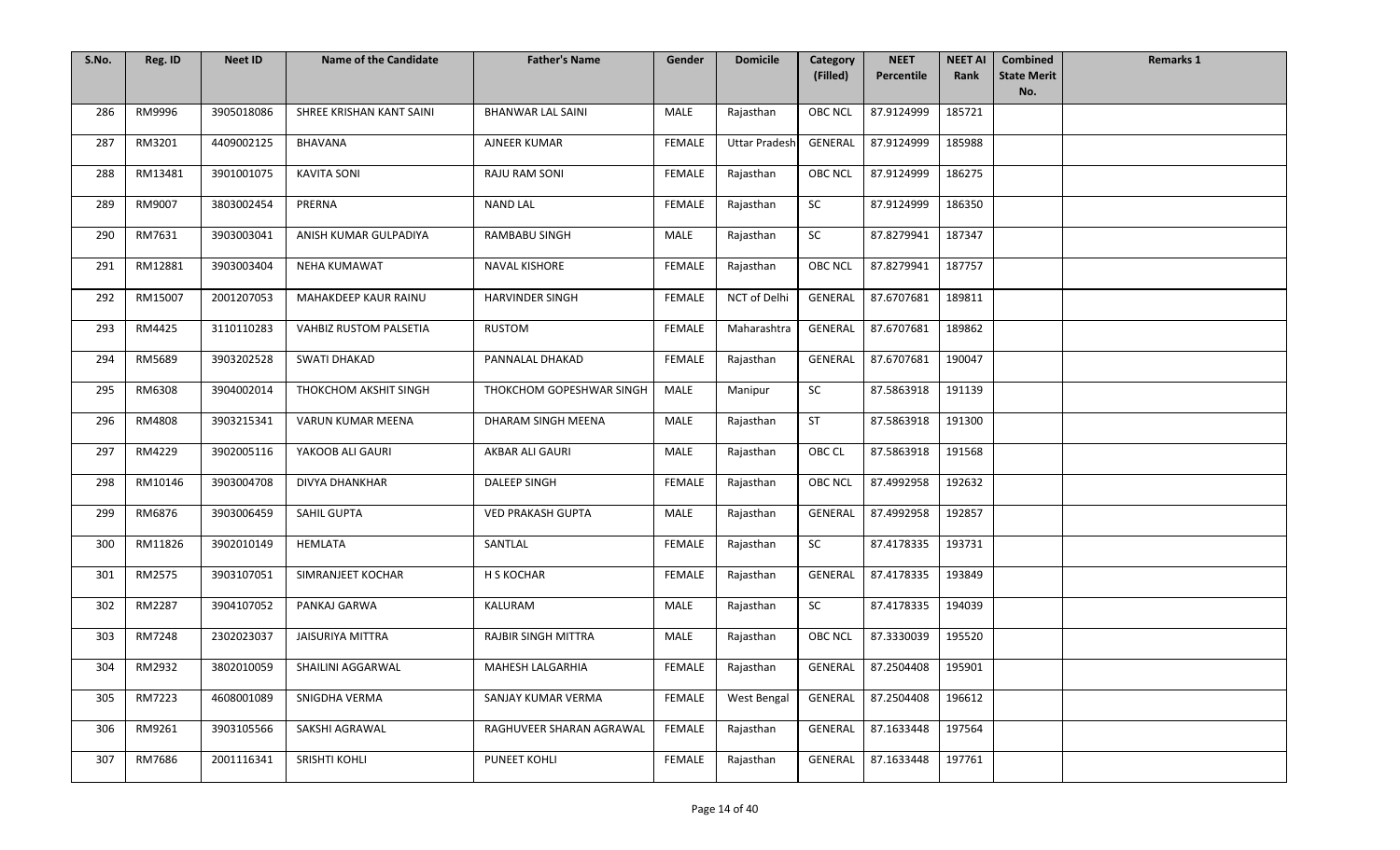| S.No. | Reg. ID | <b>Neet ID</b> | <b>Name of the Candidate</b> | <b>Father's Name</b>           | Gender        | <b>Domicile</b>    | Category<br>(Filled) | <b>NEET</b><br>Percentile | <b>NEET AI</b><br>Rank | <b>Combined</b><br><b>State Merit</b> | <b>Remarks 1</b> |
|-------|---------|----------------|------------------------------|--------------------------------|---------------|--------------------|----------------------|---------------------------|------------------------|---------------------------------------|------------------|
|       |         |                |                              |                                |               |                    |                      |                           |                        | No.                                   |                  |
| 308   | RM11678 | 3901004219     | YASHASVI SARASWAT SAMANT     | RAJKUMAR SAMANT                | MALE          | Rajasthan          | <b>GENERAL</b>       | 87.1633448                | 197817                 |                                       |                  |
| 309   | RM14859 | 3903120185     | <b>GULSHAN KUMAR JATAV</b>   | DINESH CHAND JATAV             | MALE          | Rajasthan          | <b>SC</b>            | 86.987793                 | 199762                 |                                       |                  |
| 310   | RM12759 | 3906004456     | RAHUL KUMAR KHATIK           | <b>BARDI CHAND KHATIK</b>      | MALE          | Rajasthan          | ${\sf SC}$           | 86.987793                 | 200130                 |                                       |                  |
| 311   | RM8802  | 2001106513     | <b>MANSI MADAAN</b>          | DEEPA MADAAN                   | <b>FEMALE</b> | NCT of Delhi       | GENERAL              | 86.987793                 | 200811                 |                                       |                  |
| 312   | RM13630 | 3904016352     | <b>BALA KUMARI</b>           | KANARAM                        | <b>FEMALE</b> | Rajasthan          | <b>GENERAL</b>       | 86.816515                 | 202580                 |                                       |                  |
| 313   | RM8927  | 2302014252     | <b>SANYA SINGH</b>           | <b>KAMAL CHHIKARA</b>          | FEMALE        | Haryana            | GENERAL              | 86.816515                 | 203150                 |                                       |                  |
| 314   | RM12316 | 3903201094     | SAUMYA GAUR                  | <b>SANJEEV MAHARSHI</b>        | <b>FEMALE</b> | Rajasthan          | GENERAL              | 86.816515                 | 203155                 |                                       |                  |
| 315   | RM13098 | 3903206700     | RITIKA AGARWAL               | PRAVIN KUMAR AGARWAL           | <b>FEMALE</b> | Rajasthan          | GENERAL              | 86.816515                 | 203377                 |                                       |                  |
| 316   | RM3319  | 3903102493     | <b>MOULLIK PACHORI</b>       | PARMENDRA PACHORI              | MALE          | Rajasthan          | $\sf SC$             | 86.816515                 | 203502                 |                                       |                  |
| 317   | RM3608  | 3903204306     | <b>AALIYA PARVEEN</b>        | SYED ANSAR ALI                 | <b>FEMALE</b> | Rajasthan          | <b>GENERAL</b>       | 86.7354412                | 204488                 |                                       |                  |
| 318   | RM6518  | 3905013238     | SAURABH MANGAL               | RAMESHWAR NIMESH               | MALE          | Rajasthan          | SC                   | 86.6440066                | 205770                 |                                       |                  |
| 319   | RM9698  | 3903204349     | <b>GAURANSHI GOYAL</b>       | ASHOK KUMAR GOYAL              | FEMALE        | Rajasthan          | GENERAL              | 86.6440066                | 205880                 |                                       |                  |
| 320   | RM10875 | 3905127097     | <b>KIRAN MEENA</b>           | PREM SHANKAR MEENA             | FEMALE        | Rajasthan          | <b>ST</b>            | 86.6440066                | 205898                 |                                       |                  |
| 321   | RM7503  | 3905105367     | SHAMBHAVI                    | MR. ALOK KUMAR                 | <b>FEMALE</b> | Bihar              | <b>GENERAL</b>       | 86.6440066                | 205976                 |                                       |                  |
| 322   | RM4258  | 3903015377     | <b>KSHITIJ KUMAR</b>         | <b>RAM PRASAD</b>              | MALE          | Rajasthan          | <b>SC</b>            | 86.6440066                | 206221                 |                                       |                  |
| 323   | RM4714  | 3903106340     | PRAMUDIT SHARMA              | RAJENDRA KUMAR SHARMA          | MALE          | Rajasthan          | <b>GENERAL</b>       | 86.5607959                | 206255                 |                                       |                  |
| 324   | RM14137 | 2501004178     | SHREENIDHI CHANDAIL          | DR VIJANT SINGH CHANDAIL       | <b>FEMALE</b> | Jammu &<br>Kashmir | GENERAL              | 86.5607959                | 207056                 |                                       |                  |
| 325   | RM8098  | 3001012126     | <b>MEHAK GUPTA</b>           | <b>DEEPAK GUPTA</b>            | FEMALE        | Madhya<br>Pradesh  | GENERAL              | 86.5607959                | 207158                 |                                       |                  |
| 326   | RM14078 | 3901016276     | <b>GAURAV SHARMA</b>         | PRADEEP KUMAR SHARMA           | MALE          | Rajasthan          | OBC NCL              | 86.5607959                | 207337                 |                                       |                  |
| 327   | RM10882 | 3107002335     | JAYESH CHANDRASHEKHAR GUJAR  | CHANDRASHEKHAR YUVRAJ<br>PATIL | MALE          | Maharashtra        | <b>OBC NCL</b>       | 86.3915901                | 209594                 |                                       |                  |
| 328   | RM13411 | 3902015237     | SEEMA MEENA                  | PITRAM MEENA                   | <b>FEMALE</b> | Rajasthan          | ST                   | 86.3915901                | 209791                 |                                       |                  |
| 329   | RM14189 | 2001319117     | <b>GAYATRI SETHI</b>         | <b>ARVIND SETHI</b>            | FEMALE        | NCT of Delhi       | GENERAL              | 86.3915901                | 210099                 |                                       |                  |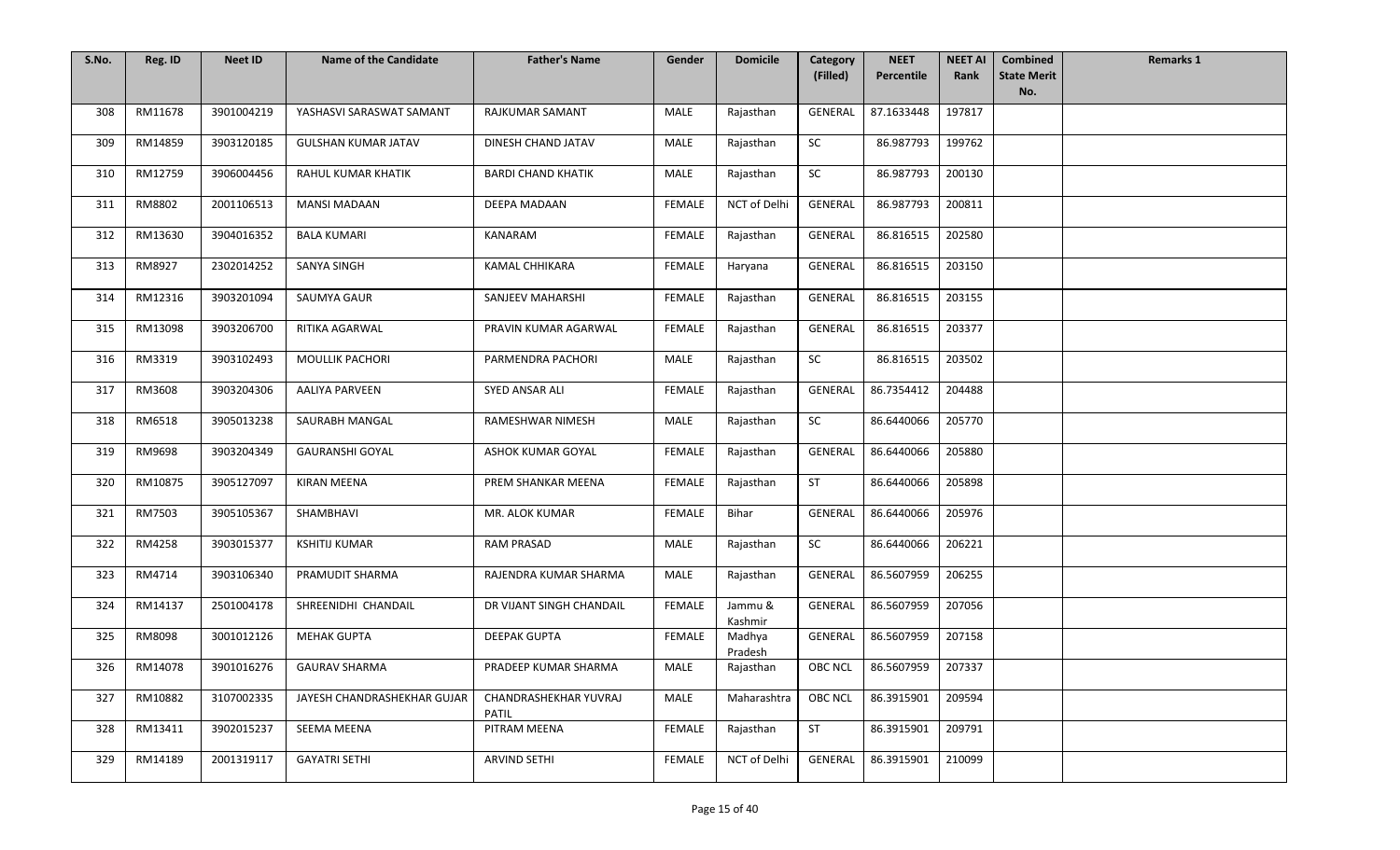| S.No. | Reg. ID | <b>Neet ID</b> | <b>Name of the Candidate</b> | <b>Father's Name</b>               | Gender        | <b>Domicile</b>   | Category       | <b>NEET</b>        | <b>NEET AI</b> | <b>Combined</b>           | <b>Remarks 1</b> |
|-------|---------|----------------|------------------------------|------------------------------------|---------------|-------------------|----------------|--------------------|----------------|---------------------------|------------------|
|       |         |                |                              |                                    |               |                   | (Filled)       | Percentile         | Rank           | <b>State Merit</b><br>No. |                  |
| 330   | RM1268  | 3904002397     | <b>RITU CHOUDHARY</b>        | RAMDEO THOLIYA                     | <b>FEMALE</b> | Rajasthan         | <b>OBC NCL</b> | 86.3042351         | 210586         |                           |                  |
| 331   | RM12846 | 2001314287     | ARSHITA GUPTA                | <b>AKHIL GUPTA</b>                 | FEMALE        | NCT of Delhi      | GENERAL        | 86.2108578         | 212821         |                           |                  |
| 332   | RM4482  | 3901003293     | NAVEEN KUMAR HARSALIA        | <b>CHETAN KUMAR</b>                | MALE          | Rajasthan         | SC             | 86.1259635         | 214100         |                           |                  |
| 333   | RM11455 | 3903012117     | <b>SUNIL KUMAR GURJAR</b>    | <b>DESHRAJ GURJAR</b>              | <b>MALE</b>   | Rajasthan         | <b>MBC NCL</b> | 86.1259635         | 214102         |                           |                  |
| 334   | RM11915 | 3903213237     | <b>SONAL NEHRA</b>           | PYARELAL NEHRA                     | <b>FEMALE</b> | Rajasthan         | GENERAL        | 86.1259635         | 214204         |                           |                  |
| 335   | RM5731  | 3902005112     | <b>BHUPENDER NAYAK</b>       | KISHANA RAM NAYAK                  | MALE          | Rajasthan         | SC             | 86.0423643         | 214818         |                           |                  |
| 336   | RM13681 | 2001118117     | RITASHA GUPTA                | SANJEEV GUPTA                      | <b>FEMALE</b> | NCT of Delhi      | <b>GENERAL</b> | 86.0423643         | 214878         |                           |                  |
| 337   | RM2324  | 3903102219     | MUSKAN WADHWANI              | RAJESH WADHWANI                    | <b>FEMALE</b> | Rajasthan         | <b>GENERAL</b> | 86.0423643         | 215397         |                           |                  |
| 338   | RM14685 | 3901011028     | POOJA MEENA                  | LEKHRAJ MEENA                      | <b>FEMALE</b> | Rajasthan         | <b>ST</b>      | 85.8651288         | 217512         |                           |                  |
| 339   | RM11444 | 1204007447     | <b>GUDURU JOSHITHA</b>       | <b>G HARI BABU REDDY</b>           | <b>FEMALE</b> | Andhra<br>Pradesh | <b>GENERAL</b> | 85.7688375         | 218308         |                           |                  |
| 340   | RM8055  | 2001307410     | <b>JAHANVI YADAV</b>         | ANOOP YADAV                        | <b>FEMALE</b> | Rajasthan         | <b>GENERAL</b> | 85.7688375         | 219694         |                           |                  |
| 341   | RM11730 | 3905105330     | ROHAN PARIHAR                | CHANDRA PRAKASH PARIHAR            | MALE          | Rajasthan         | SC             | 85.6823243         | 219838         |                           |                  |
| 342   | RM13707 | 2201009158     | PATEL VISHW DHARMESHKUMAR    | DHARMESHKUMAR<br>PRAHLADBHAI PATEL | MALE          | Gujarat           | GENERAL        | 85.6823243         | 220166         |                           |                  |
| 343   | RM10665 | 2301001578     | PRIYA KALRA                  | ASHU KALRA                         | FEMALE        | Haryana           | GENERAL        | 85.6823243         | 220803         |                           |                  |
| 344   | RM14793 | 3903233265     | MANISHA CHAWLA               | JAI PRAKASH CHAWLA                 | <b>FEMALE</b> | Rajasthan         | SC             | 85.4172805         | 224041         |                           |                  |
| 345   | RM1068  | 3903204050     | DARSH UDAWAT                 | HARSH PRASAD UDAWAT                | MALE          | Rajasthan         | <b>GENERAL</b> | 85.4172805         | 224244         |                           |                  |
| 346   | RM5016  | 2001312560     | SAKSHAM SINGH                | SANJAY KUMAR SINGH                 | MALE          | Odisha            | GENERAL        | 85.4172805         | 224915         |                           |                  |
| 347   | RM10087 | 3902003180     | <b>VINAY SHARMA</b>          | DR PRAVEEN SHARMA                  | MALE          | Rajasthan         | <b>GENERAL</b> | 85.4172805         | 225060         |                           |                  |
| 348   | RM11646 | 3118011189     | SAIYAM JUNEJA                | RAMESH JUNEJA                      | MALE          | Maharashtra       |                | GENERAL 85.4172805 | 225129         |                           |                  |
| 349   | RM2187  | 3903102325     | ATHENA SHARMA                | SUDHANSHU SHARMA                   | FEMALE        | Rajasthan         | <b>GENERAL</b> | 85.2298136         | 227309         |                           |                  |
| 350   | RM10896 | 3903118100     | RAVITA PANWAR                | <b>VIJAY KUMAR SAINI</b>           | FEMALE        | Rajasthan         | <b>OBC NCL</b> | 85.2298136         | 227553         |                           |                  |
| 351   | RM2501  | 3903232259     | GAJENDRA KUMAR SAIN          | DEEPAK KUMAR                       | MALE          | Rajasthan         | <b>OBC NCL</b> | 85.2298136         | 227677         |                           |                  |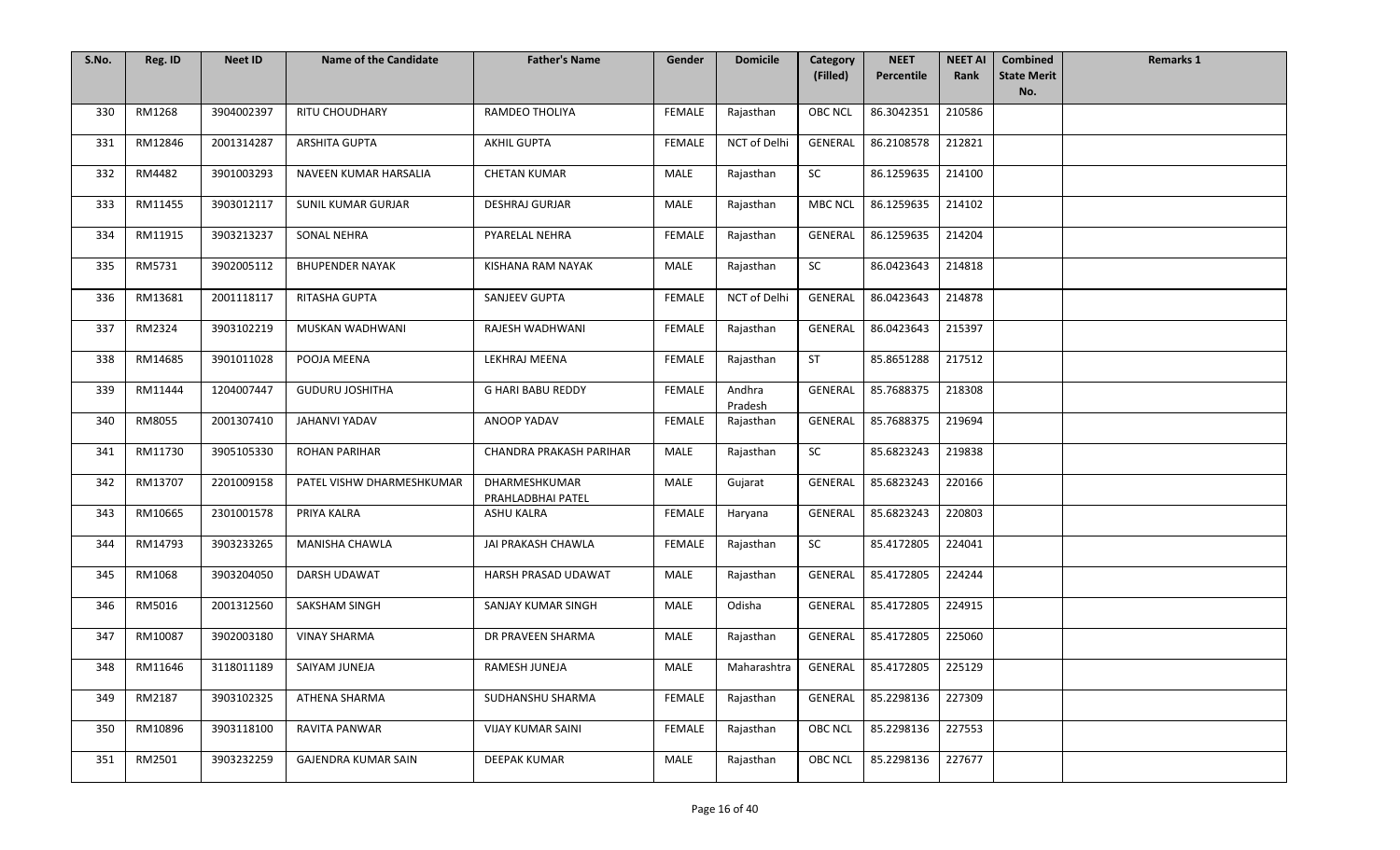| S.No. | Reg. ID | <b>Neet ID</b> | <b>Name of the Candidate</b> | <b>Father's Name</b>       | Gender        | <b>Domicile</b>      | Category<br>(Filled) | <b>NEET</b><br>Percentile | <b>NEET AI</b><br>Rank | <b>Combined</b><br><b>State Merit</b> | <b>Remarks 1</b> |
|-------|---------|----------------|------------------------------|----------------------------|---------------|----------------------|----------------------|---------------------------|------------------------|---------------------------------------|------------------|
|       |         |                |                              |                            |               |                      |                      |                           |                        | No.                                   |                  |
| 352   | RM12874 | 3901002268     | ADITYA DADHICH               | <b>GHANSHAYAM DADHICH</b>  | <b>MALE</b>   | Rajasthan            | GENERAL              | 85.2298136                | 227958                 |                                       |                  |
| 353   | RM1946  | 3905102452     | TISHA GAMBHIR                | <b>VIJAY KUMAR GAMBHIR</b> | FEMALE        | Rajasthan            | GENERAL              | 85.1388971                | 229097                 |                                       |                  |
| 354   | RM4795  | 3905011174     | LAKSHITA YADAV               | RAM GOPAL YADAV            | <b>FEMALE</b> | Rajasthan            | OBC NCL              | 85.0475272                | 229819                 |                                       |                  |
| 355   | RM11190 | 3905001635     | <b>NIPUN GAUTAM</b>          | OM PRAKASH GAUTAM          | MALE          | Rajasthan            | GENERAL              | 85.0475272                | 230377                 |                                       |                  |
| 356   | RM3389  | 3901007173     | PANKAJ KADIA                 | HANUMAN SINGH YADAV        | MALE          | Rajasthan            | <b>OBC NCL</b>       | 84.954668                 | 231541                 |                                       |                  |
| 357   | RM14398 | 4413003248     | <b>KUSHAL KUMAR</b>          | <b>MAHESH NARAYAN</b>      | <b>MALE</b>   | Rajasthan            | <b>OBC NCL</b>       | 84.954668                 | 231726                 |                                       |                  |
| 358   | RM8945  | 3903009620     | YUGANSHI SAINI               | RAJENDRA PRASAD SAINI      | FEMALE        | Rajasthan            | OBC NCL              | 84.7648052                | 234082                 |                                       |                  |
| 359   | RM5024  | 3903125207     | SUHANI                       | SHRICHAND                  | FEMALE        | Rajasthan            | OBC NCL              | 84.7648052                | 234572                 |                                       |                  |
| 360   | RM7814  | 3903008675     | PRANSHU PAREEK               | MAHESH SHARMA              | MALE          | Rajasthan            | GENERAL              | 84.7648052                | 235035                 |                                       |                  |
| 361   | RM8874  | 2001014068     | RAKHI                        | PARVEEN KUMAR KALSAN       | <b>FEMALE</b> | Haryana              | <b>SC</b>            | 84.672464                 | 235903                 |                                       |                  |
| 362   | RM12479 | 3903235101     | <b>ANSHUL NEHRA</b>          | <b>MANISH NEHRA</b>        | <b>FEMALE</b> | Rajasthan            | <b>OBC NCL</b>       | 84.672464                 | 236104                 |                                       |                  |
| 363   | RM1363  | 4410001354     | CHERYL JAIN                  | MITUL KUMAR JAIN           | FEMALE        | <b>Uttar Pradesh</b> | GENERAL              | 84.578763                 | 238002                 |                                       |                  |
| 364   | RM14277 | 3903209238     | <b>VIDHI SOMANI</b>          | MUKESH SOMANI              | FEMALE        | Rajasthan            | GENERAL              | 84.4882349                | 238885                 |                                       |                  |
| 365   | RM14065 | 3906010158     | <b>KUMUD JAIN</b>            | <b>DILIP JAIN</b>          | FEMALE        | Rajasthan            | <b>GENERAL</b>       | 84.3881231                | 240864                 |                                       |                  |
| 366   | RM13357 | 3903040037     | VIRENDRA MAHAWAR             | <b>MANOHAR LAL KOLI</b>    | MALE          | Rajasthan            | <b>SC</b>            | 84.3881231                | 240883                 |                                       |                  |
| 367   | RM13739 | 4404004093     | <b>KAUSHAL KISHORE</b>       | PRAMOD KUMAR               | MALE          | <b>Uttar Pradesh</b> | <b>SC</b>            | 84.2921556                | 242145                 |                                       |                  |
| 368   | RM12562 | 3903112253     | <b>MAN PRAKASH</b>           | SHISH RAM                  | MALE          | Rajasthan            | <b>OBC NCL</b>       | 84.1988431                | 243027                 |                                       |                  |
| 369   | RM11450 | 1601006473     | <b>MAUSAM RAHEJA</b>         | RAMAN RAHEJA               | MALE          | Punjab               | <b>GENERAL</b>       | 84.1988431                | 243037                 |                                       |                  |
| 370   | RM11325 | 3902002223     | KUNAL                        | <b>RAMKUMAR</b>            | MALE          | Rajasthan            | OBC NCL              | 84.1026813                | 244372                 |                                       |                  |
| 371   | RM6927  | 3903210514     | DEEPSHIKHA SONI              | SHANKAR LAL SONI           | <b>FEMALE</b> | Rajasthan            | <b>OBC NCL</b>       | 84.1026813                | 245215                 |                                       |                  |
| 372   | RM6578  | 3903102553     | HARSH BHARDWAJ               | NARENDRA SHARMA            | MALE          | Rajasthan            | GENERAL              | 84.1026813                | 245250                 |                                       |                  |
| 373   | RM6370  | 2302003253     | SUHANI                       | KULDEEP SINGH              | FEMALE        | Haryana              | GENERAL              | 84.0080737                | 246795                 |                                       |                  |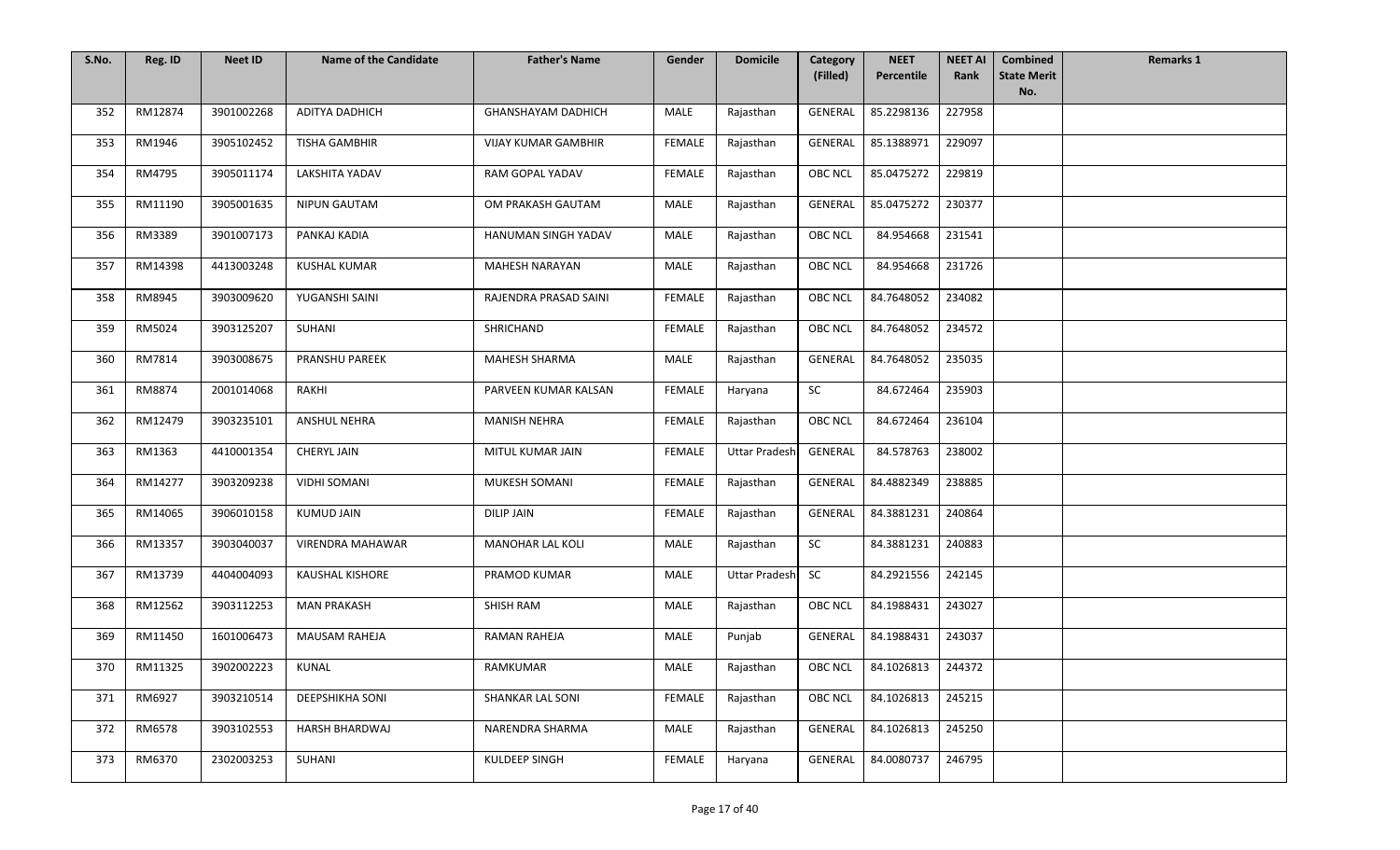| S.No. | Reg. ID | <b>Neet ID</b> | <b>Name of the Candidate</b> | <b>Father's Name</b>     | Gender        | <b>Domicile</b>      | Category<br>(Filled) | <b>NEET</b><br>Percentile | <b>NEET AI</b><br>Rank | <b>Combined</b><br><b>State Merit</b> | <b>Remarks 1</b> |
|-------|---------|----------------|------------------------------|--------------------------|---------------|----------------------|----------------------|---------------------------|------------------------|---------------------------------------|------------------|
|       |         |                |                              |                          |               |                      |                      |                           |                        | No.                                   |                  |
| 374   | RM14561 | 2302020065     | <b>KOVID GAHALAUT</b>        | PIYUSH GAHALAUT          | MALE          | Haryana              | <b>GENERAL</b>       | 83.9097103                | 247227                 |                                       |                  |
| 375   | RM13391 | 1601004008     | DEVANSHI BHARDWAJ            | MUKESH KALIA             | FEMALE        | Haryana              | GENERAL              | 83.9097103                | 247406                 |                                       |                  |
| 376   | RM2321  | 2101002317     | NIDHI SUDHIR DHAMASKAR       | SUDHIR VASANT DHAMASKAR  | <b>FEMALE</b> | Goa                  | GENERAL              | 83.9097103                | 247540                 |                                       |                  |
| 377   | RM11458 | 2001012080     | MUSKAN MAHESHWARI            | RAJESH MAHESHWARI        | <b>FEMALE</b> | NCT of Delhi         | <b>GENERAL</b>       | 83.8193765                | 249494                 |                                       |                  |
| 378   | RM12187 | 3903108050     | <b>VINAY KUMAR MEENA</b>     | NARAYAN SAHAY MEENA      | MALE          | Rajasthan            | <b>ST</b>            | 83.7234738                | 250341                 |                                       |                  |
| 379   | RM14580 | 4411015280     | <b>KAVITA PATEL</b>          | ASHOK KUMAR VERMA        | <b>FEMALE</b> | <b>Uttar Pradesh</b> | <b>OBC NCL</b>       | 83.6302908                | 251355                 |                                       |                  |
| 380   | RM2254  | 1601004085     | HARSH KAMAL DWIVEDI          | AMITABH DWIVEDI          | MALE          | Chandigarh           | <b>GENERAL</b>       | 83.6302908                | 252446                 |                                       |                  |
| 381   | RM9160  | 2302005301     | <b>TANVEER RAO</b>           | <b>ASHWANI</b>           | MALE          | Haryana              | <b>GENERAL</b>       | 83.6302908                | 252449                 |                                       |                  |
| 382   | RM12458 | 3903114410     | PAYAL KUMARI                 | HANUMAN PRASAD           | <b>FEMALE</b> | Rajasthan            | <b>OBC NCL</b>       | 83.5310207                | 254058                 |                                       |                  |
| 383   | RM7445  | 3903104170     | <b>ISHAAN ARORA</b>          | PRAVEEN ARORA            | MALE          | Rajasthan            | <b>GENERAL</b>       | 83.5310207                | 254115                 |                                       |                  |
| 384   | RM7806  | 3903007688     | <b>SHASHANK KALA</b>         | <b>MAHESH CHANDER</b>    | <b>MALE</b>   | Rajasthan            | SC                   | 83.431427                 | 255316                 |                                       |                  |
| 385   | RM11779 | 9902002311     | <b>MRIDUL SUJERA</b>         | <b>LALIT SUJERA</b>      | MALE          | Rajasthan            | GENERAL              | 83.431427                 | 255864                 |                                       |                  |
| 386   | RM8411  | 3904101419     | ROUNAK SINGH PARASARIYA      | SURENDRA CHOUDHARY       | MALE          | Rajasthan            | <b>OBC NCL</b>       | 83.3388267                | 256375                 |                                       |                  |
| 387   | RM3875  | 1502309149     | POOJA KUMARI                 | <b>K KUMAR</b>           | <b>FEMALE</b> | Bihar                | <b>OBC NCL</b>       | 83.2470036                | 257665                 |                                       |                  |
| 388   | RM12758 | 3903019005     | ANSHIKA NEHRA                | <b>MANISH NEHRA</b>      | <b>FEMALE</b> | Rajasthan            | <b>OBC NCL</b>       | 83.2470036                | 258119                 |                                       |                  |
| 389   | RM7682  | 2001315299     | AVALOKIT RISHI NIRVANA       | ROMESH LAL               | MALE          | Himachal<br>Pradesh  | ST                   | 83.2470036                | 258181                 |                                       |                  |
| 390   | RM1219  | 2303005199     | <b>ADITI SHARMA</b>          | <b>DINESH SHARMA</b>     | <b>FEMALE</b> | Haryana              | <b>GENERAL</b>       | 83.152914                 | 259963                 |                                       |                  |
| 391   | RM2650  | 3903206485     | NANDINI AGARWAL              | SURYA KANT GOYAL         | <b>FEMALE</b> | Rajasthan            | <b>GENERAL</b>       | 83.0541621                | 260728                 |                                       |                  |
| 392   | RM14649 | 2809001502     | DIYALAKSHMI SANTHOSH         | SANTHOSH KUMAR P KATTODI | FEMALE        | Kerala               |                      | GENERAL 82.8467505        | 264227                 |                                       |                  |
| 393   | RM10761 | 2201003138     | THAKKAR PREXA MAYURBHAI      | MR. MAYURBHAI THAKKAR    | <b>FEMALE</b> | Gujarat              | <b>GENERAL</b>       | 82.8467505                | 264504                 |                                       |                  |
| 394   | RM5831  | 3903205061     | VASU SHARMA                  | <b>MAHENDRA SHARMA</b>   | MALE          | Rajasthan            | <b>GENERAL</b>       | 82.8467505                | 264678                 |                                       |                  |
| 395   | RM3262  | 3903203742     | <b>VEDANT KAJLA</b>          | JAIPAL SINGH KAJLA       | MALE          | Rajasthan            | GENERAL              | 82.8467505                | 264752                 |                                       |                  |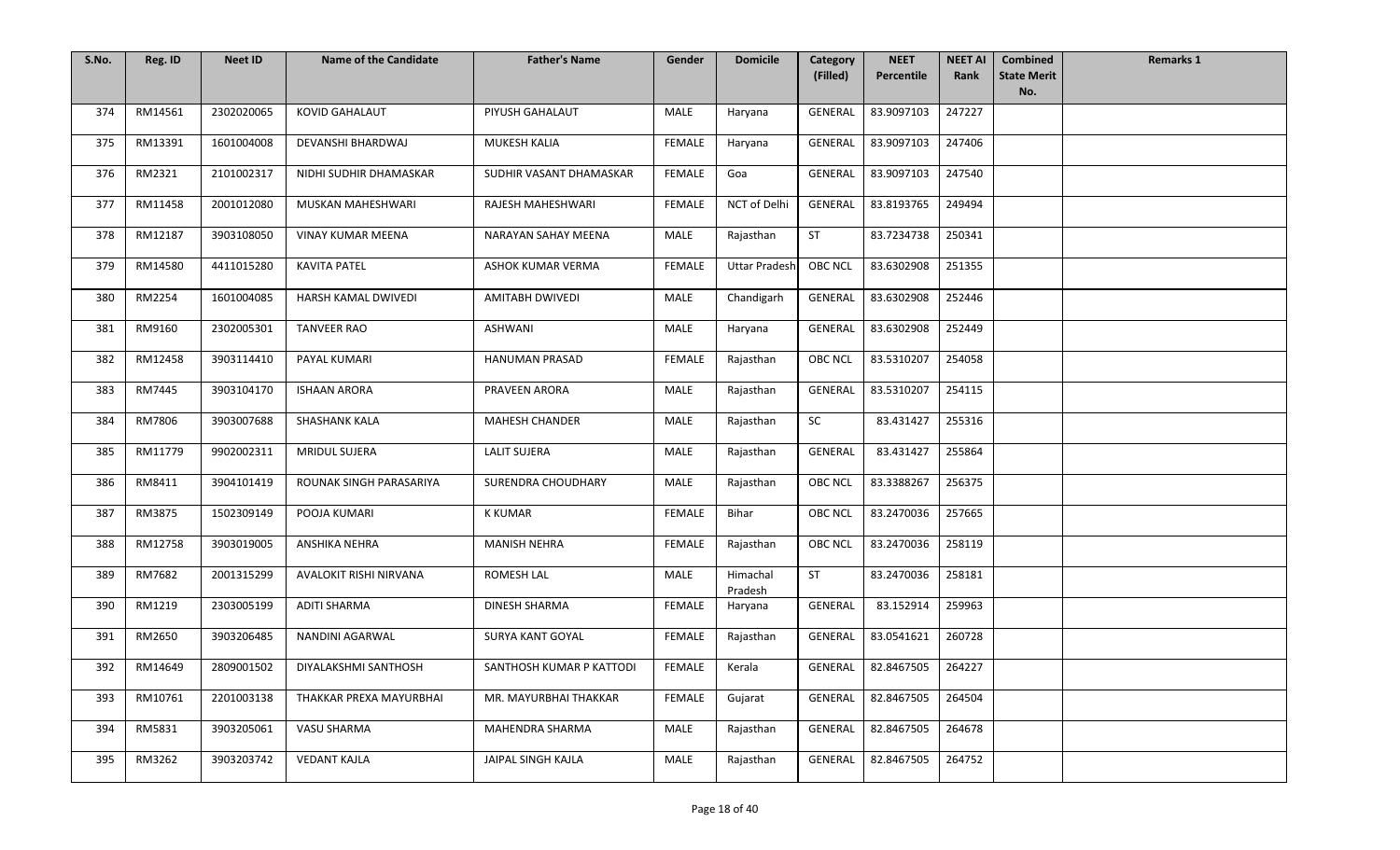| S.No. | Reg. ID | <b>Neet ID</b> | <b>Name of the Candidate</b> | <b>Father's Name</b>               | Gender        | <b>Domicile</b>     | Category<br>(Filled) | <b>NEET</b><br>Percentile | <b>NEET AI</b><br>Rank | <b>Combined</b><br><b>State Merit</b> | <b>Remarks 1</b> |
|-------|---------|----------------|------------------------------|------------------------------------|---------------|---------------------|----------------------|---------------------------|------------------------|---------------------------------------|------------------|
|       |         |                |                              |                                    |               |                     |                      |                           |                        | No.                                   |                  |
| 396   | RM12718 | 3903009635     | <b>KARTIK MEENA</b>          | <b>MAHESH KUMAR</b>                | MALE          | Rajasthan           | <b>ST</b>            | 82.6513188                | 266991                 |                                       |                  |
| 397   | RM13024 | 2209004143     | SOLANKI RAJKUMAR JAGDISHBHAI | SOLANKI JAGDISHKUMAR<br>SHANKARLAL | <b>MALE</b>   | Gujarat             | SC                   | 82.6513188                | 267155                 |                                       |                  |
| 398   | RM7804  | 3901015217     | VISHAL SINGH MOURYA          | <b>SUKHDEV MOURYA</b>              | MALE          | Rajasthan           | SC                   | 82.6513188                | 267291                 |                                       |                  |
| 399   | RM4350  | 3903204278     | <b>EISHA</b>                 | <b>IRSHAD HUSSAIN</b>              | <b>FEMALE</b> | Rajasthan           | <b>OBC NCL</b>       | 82.6513188                | 267582                 |                                       |                  |
| 400   | RM6293  | 3905002136     | PARANJAY JINDAL              | RAKESH JINDAL                      | MALE          | Rajasthan           | GENERAL              | 82.6513188                | 267884                 |                                       |                  |
| 401   | RM13971 | 3903109177     | <b>ANKITA MEENA</b>          | DWARIKA PRASAD MEENA               | FEMALE        | Rajasthan           | <b>ST</b>            | 82.5499766                | 269172                 |                                       |                  |
| 402   | RM7544  | 2001104109     | <b>DIYA CHOPRA</b>           | RAJESH CHOPRA                      | <b>FEMALE</b> | NCT of Delhi        | GENERAL              | 82.3465799                | 271635                 |                                       |                  |
| 403   | RM9743  | 2001319057     | SANKALP VINAYAK              | <b>SRIKANT PANDEY</b>              | MALE          | <b>NCT of Delhi</b> | GENERAL              | 82.3465799                | 272392                 |                                       |                  |
| 404   | RM9547  | 3904013295     | PRIYANKA BAIGAR              | <b>RAMNIWAS BAIGAR</b>             | <b>FEMALE</b> | Rajasthan           | SC                   | 82.2471156                | 273521                 |                                       |                  |
| 405   | RM14113 | 2201002148     | <b>RATHI NEEL</b>            | <b>UMESH</b>                       | MALE          | Gujarat             | GENERAL              | 82.2471156                | 273536                 |                                       |                  |
| 406   | RM1559  | 3903002206     | VARONICA CHAUDHARY           | RAJVEER                            | <b>FEMALE</b> | Rajasthan           | <b>GENERAL</b>       | 82.2471156                | 274012                 |                                       |                  |
| 407   | RM2068  | 2001311442     | PRAGYA MANAV                 | SANJAY KUMAR                       | FEMALE        | NCT of Delhi        | GENERAL              | 82.2471156                | 274065                 |                                       |                  |
| 408   | RM11914 | 3902004070     | <b>ASHISH PUROHIT</b>        | <b>GOWARDHAN DASS PUROHIT</b>      | MALE          | Rajasthan           | GENERAL              | 82.1499178                | 275155                 |                                       |                  |
| 409   | RM5803  | 3906004174     | <b>AAYUSHI RATHORE</b>       | DEVRAJ JARWAL                      | <b>FEMALE</b> | Rajasthan           | <b>OBC NCL</b>       | 82.1499178                | 275454                 |                                       |                  |
| 410   | RM11872 | 3902003309     | ADITYA OPNEJA                | ATUL OPNEJA                        | MALE          | Rajasthan           | <b>GENERAL</b>       | 82.1499178                | 275457                 |                                       |                  |
| 411   | RM1129  | 1502310170     | SANSKRITI                    | LAKHINDRA KUMAR                    | FEMALE        | Bihar               | OBC CL               | 82.1499178                | 275524                 |                                       |                  |
| 412   | RM13007 | 3905117076     | <b>HARI OM PATIDAR</b>       | <b>BRIJMOHAN PATIDAR</b>           | MALE          | Rajasthan           | <b>OBC NCL</b>       | 82.050842                 | 275744                 |                                       |                  |
| 413   | RM9568  | 3904021117     | SEERVI SHUBHAM RAKESH KUMAR  | <b>RAKESH KUMAR</b>                | MALE          | Rajasthan           | <b>OBC NCL</b>       | 81.9421825                | 277846                 |                                       |                  |
| 414   | RM1587  | 4411104164     | DIVYANSH SINGH               | SUBHASH SINGH                      | MALE          | Uttar Pradesh       |                      | GENERAL   81.7481106      | 281218                 |                                       |                  |
| 415   | RM1461  | 3301005106     | CLARISSA KELLENE LYNGDOH     | <b>MICKY O WANKHAR</b>             | FEMALE        | Meghalaya           | ST                   | 81.6498767                | 281865                 |                                       |                  |
| 416   | RM14630 | 3502004028     | <b>VINGUNUO TALIE</b>        | <b>KECHALHOUBEI TALIE</b>          | FEMALE        | Nagaland            | <b>ST</b>            | 81.6498767                | 282287                 |                                       |                  |
| 417   | RM10426 | 3903008165     | ANANYA RATNU                 | OMENDRA SINGH RATNU                | FEMALE        | Rajasthan           | GENERAL              | 81.5506714                | 283745                 |                                       |                  |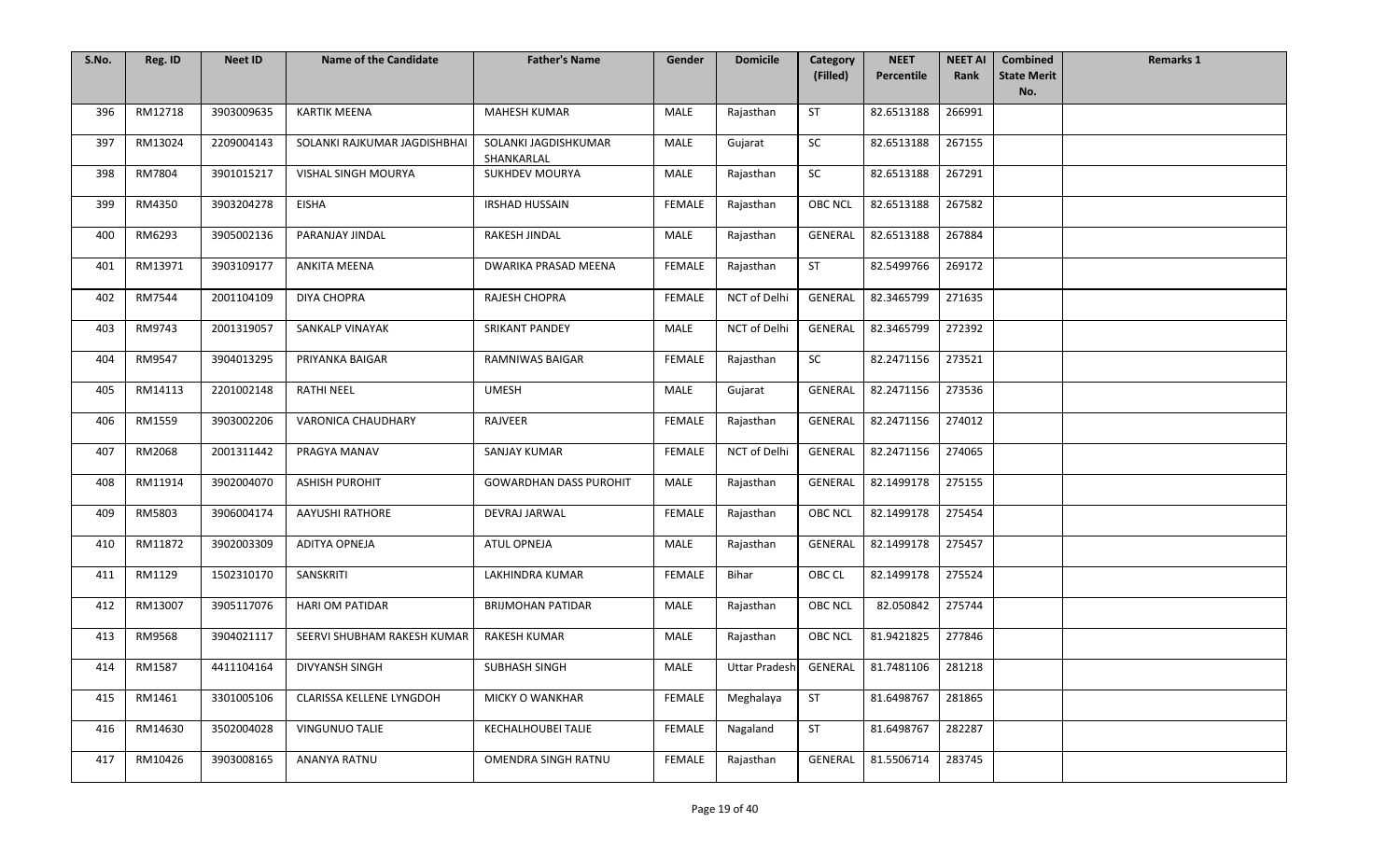| S.No. | Reg. ID | <b>Neet ID</b> | <b>Name of the Candidate</b> | <b>Father's Name</b>     | Gender        | <b>Domicile</b>      | Category<br>(Filled) | <b>NEET</b><br>Percentile | <b>NEET AI</b><br>Rank | <b>Combined</b><br><b>State Merit</b> | <b>Remarks 1</b> |
|-------|---------|----------------|------------------------------|--------------------------|---------------|----------------------|----------------------|---------------------------|------------------------|---------------------------------------|------------------|
|       |         |                |                              |                          |               |                      |                      |                           |                        | No.                                   |                  |
| 418   | RM14921 | 3905101005     | <b>BHUMIKA MEENA</b>         | <b>BLMEENA</b>           | <b>FEMALE</b> | Rajasthan            | <b>ST</b>            | 81.5506714                | 284231                 |                                       |                  |
| 419   | RM13273 | 2301003401     | ANANYA YADAV                 | PRAVEEN YADAV            | FEMALE        | Haryana              | GENERAL              | 81.5506714                | 284468                 |                                       |                  |
| 420   | RM12301 | 3903216293     | <b>MANENDRA SINGH</b>        | NARENDRA KUMAR           | MALE          | Rajasthan            | <b>OBC NCL</b>       | 81.5506714                | 284765                 |                                       |                  |
| 421   | RM2740  | 3902003144     | <b>BHUMIKA GAHLOT</b>        | <b>DINESH GAHLOT</b>     | <b>FEMALE</b> | Rajasthan            | <b>OBC NCL</b>       | 81.4356011                | 285303                 |                                       |                  |
| 422   | RM13759 | 2211001316     | SARIYALA KHUSHBU VENARAM     | SARIYALA VENARAM         | <b>FEMALE</b> | Rajasthan            | SC                   | 81.4356011                | 285339                 |                                       |                  |
| 423   | RM2376  | 4411101812     | SAMEER SINGH                 | SATYENDRA SINGH          | MALE          | <b>Uttar Pradesh</b> | GENERAL              | 81.4356011                | 285699                 |                                       |                  |
| 424   | RM9796  | 3903009316     | <b>VIDHI GUPTA</b>           | <b>GURUDATT RAIPURIA</b> | FEMALE        | Rajasthan            | GENERAL              | 81.4356011                | 285782                 |                                       |                  |
| 425   | RM7402  | 3902005293     | MEGHA ACHARYA                | RAKESH ACHARYA           | <b>FEMALE</b> | Rajasthan            | <b>GENERAL</b>       | 81.4356011                | 286402                 |                                       |                  |
| 426   | RM6041  | 2304012182     | <b>APOORVI SHARMA</b>        | <b>ANAND SHARMA</b>      | FEMALE        | Haryana              | <b>GENERAL</b>       | 81.3361368                | 287122                 |                                       |                  |
| 427   | RM12984 | 1601008141     | <b>SERATT AHLUWALIA</b>      | <b>VIVEK WALIA</b>       | FEMALE        | Punjab               | GENERAL              | 81.3361368                | 287648                 |                                       |                  |
| 428   | RM13327 | 2201004265     | ANUSHKA A SHAH               | AMISH                    | <b>FEMALE</b> | Gujarat              | GENERAL              | 81.3361368                | 287924                 |                                       |                  |
| 429   | RM2806  | 1601006496     | DAANISH GARG                 | RAJNEESH GARG            | MALE          | Punjab               | GENERAL              | 81.3361368                | 287995                 |                                       |                  |
| 430   | RM12961 | 3903217422     | NIKITA SHEKHAWAT             | JAI SINGH                | FEMALE        | Rajasthan            | GENERAL              | 81.2308445                | 289688                 |                                       |                  |
| 431   | RM11428 | 3906008334     | PARTH PAREEK                 | RAJESHWAR PAREEK         | MALE          | Rajasthan            | <b>GENERAL</b>       | 81.2308445                | 289795                 |                                       |                  |
| 432   | RM1908  | 3110002186     | ANOUSHKA MAHESHWARI          | SHARAD MAHESHWARI        | FEMALE        | Other                | <b>GENERAL</b>       | 81.125099                 | 290806                 |                                       |                  |
| 433   | RM14534 | 2001027081     | <b>ARIHANT KHATOD</b>        | AMIT JAIN                | MALE          | Rajasthan            | GENERAL              | 81.125099                 | 291161                 |                                       |                  |
| 434   | RM5772  | 2001321031     | <b>MANSI GOEL</b>            | <b>ASHWANI GOEL</b>      | <b>FEMALE</b> | NCT of Delhi         | GENERAL              | 81.125099                 | 291325                 |                                       |                  |
| 435   | RM2637  | 2302007063     | <b>UJJWAL NAGAR</b>          | <b>RAHUL NAGAR</b>       | MALE          | Haryana              | <b>OBC NCL</b>       | 81.0217494                | 291882                 |                                       |                  |
| 436   | RM4478  | 3903204308     | PARTH SHARMA                 | PIYUSH SHARMA            | MALE          | Rajasthan            | GENERAL              | 81.0217494                | 292129                 |                                       |                  |
| 437   | RM12351 | 3906006011     | <b>ANJALI TANK</b>           | <b>AMRIT TANK</b>        | FEMALE        | Rajasthan            | SC                   | 80.9096578                | 293350                 |                                       |                  |
| 438   | RM8919  | 3903102582     | PRIYADARSHINI SHARMA         | DARSHAN KUMAR NIRMAL     | FEMALE        | Rajasthan            | GENERAL              | 80.9096578                | 294058                 |                                       |                  |
| 439   | RM2424  | 3901004055     | <b>KANIKA JAIN</b>           | RAJEEV JAIN              | FEMALE        | Rajasthan            | GENERAL              | 80.9096578                | 294232                 |                                       |                  |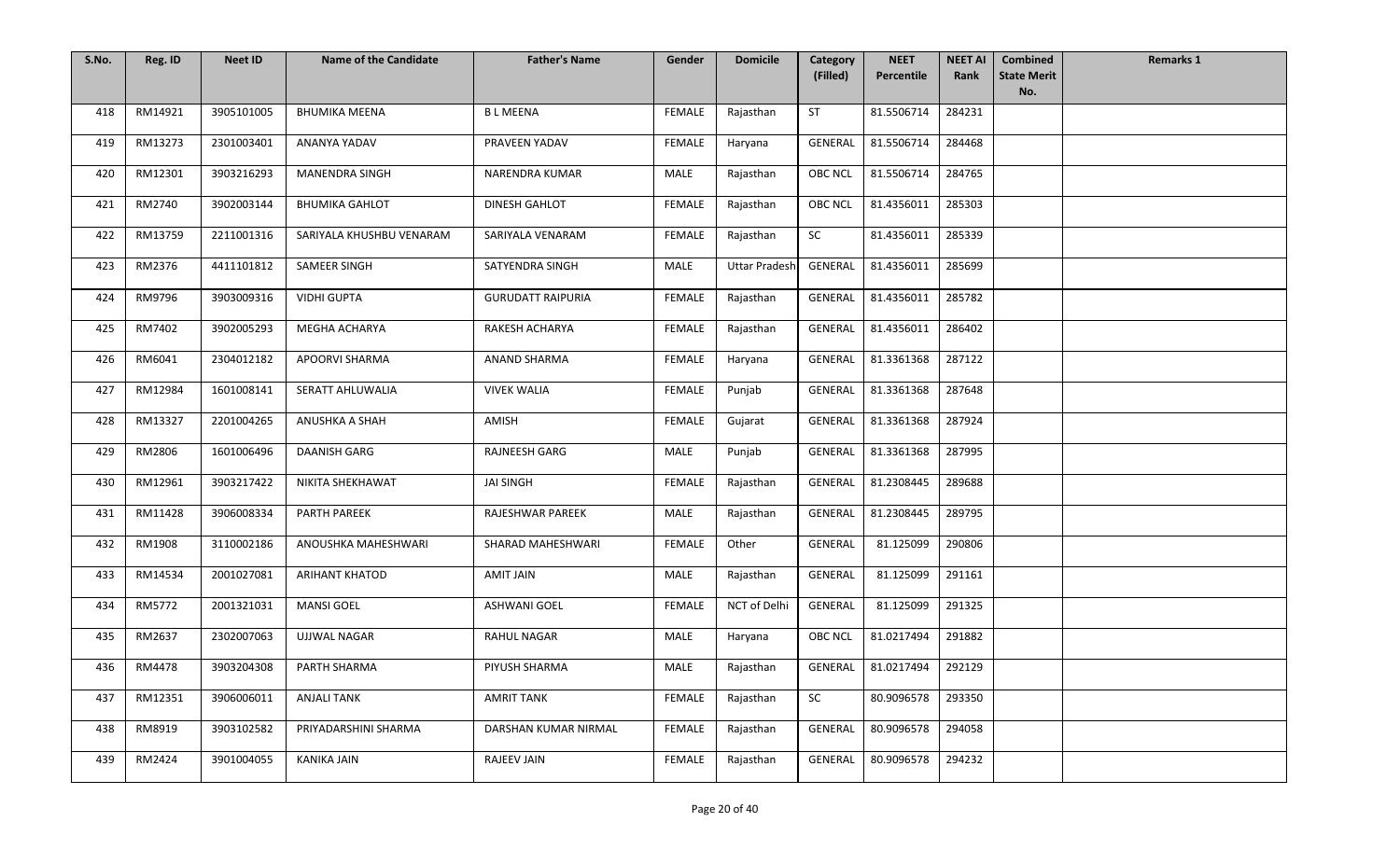| S.No. | Reg. ID | <b>Neet ID</b> | <b>Name of the Candidate</b>               | <b>Father's Name</b>                         | Gender        | <b>Domicile</b>    | <b>Category</b> | <b>NEET</b> | <b>NEET AI</b> | <b>Combined</b>           | <b>Remarks 1</b> |
|-------|---------|----------------|--------------------------------------------|----------------------------------------------|---------------|--------------------|-----------------|-------------|----------------|---------------------------|------------------|
|       |         |                |                                            |                                              |               |                    | (Filled)        | Percentile  | Rank           | <b>State Merit</b><br>No. |                  |
| 440   | RM15051 | 4410008106     | <b>MALVIKA CHOUDHARY</b>                   | SHEKHAR CHANDRA CHOUDHARY                    | <b>FEMALE</b> | Maharashtra        | GENERAL         | 80.9096578  | 294742         |                           |                  |
|       |         |                |                                            |                                              |               |                    |                 |             |                |                           |                  |
| 441   | RM14421 | 3906021081     | NEELAM BAMNIYA                             | RAJU                                         | FEMALE        | Rajasthan          | <b>SC</b>       | 80.8120067  | 295411         |                           |                  |
| 442   | RM14789 | 3903040321     | YUKTA SHARMA                               | <b>SANJAY SHARMA</b>                         | FEMALE        | Rajasthan          | <b>GENERAL</b>  | 80.8120067  | 295464         |                           |                  |
| 443   | RM5856  | 2201002480     | KALAVADIA RUCHIR MANISH                    | KALAVADIA MANISH<br><b>GHANSHYAMBHAI</b>     | MALE          | Gujarat            | <b>OBC NCL</b>  | 80.8120067  | 295980         |                           |                  |
| 444   | RM14858 | 3004003401     | AYUSHI SHAKYA                              | MANISH KUMAR SHAKYA                          | FEMALE        | Madhya<br>Pradesh  | <b>SC</b>       | 80.7086571  | 296443         |                           |                  |
| 445   | RM4643  | 2206001123     | <b>CHAUDHARY MITTALBEN</b><br>GAJENDRABHAI | CHAUDHARY GAJENDRABHAI                       | <b>FEMALE</b> | Gujarat            | OBC NCL         | 80.7086571  | 296521         |                           |                  |
| 446   | RM1072  | 3905106279     | RITVIKA NAGAR                              | SHYAM MANOHAR NAGAR                          | FEMALE        | Rajasthan          | <b>GENERAL</b>  | 80.7086571  | 297206         |                           |                  |
| 447   | RM9485  | 2201008293     | MOHMED HASNAIN                             | ZAKIR HUSEN                                  | MALE          | Gujarat            | GENERAL         | 80.7086571  | 297225         |                           |                  |
| 448   | RM6116  | 3905108158     | <b>ZENAB KHAN</b>                          | <b>SABIR KHAN</b>                            | FEMALE        | Rajasthan          | <b>OBC NCL</b>  | 80.608092   | 299236         |                           |                  |
| 449   | RM13896 | 3111006337     | NANDANWAR SANIKA KISHOR                    | <b>KISHOR</b>                                | FEMALE        | Maharashtra        | <b>OBC NCL</b>  | 80.608092   | 299295         |                           |                  |
| 450   | RM11251 | 3906006015     | <b>ANSHIKA PANDEY</b>                      | AMARENDRA PANDEY                             | <b>FEMALE</b> | Rajasthan          | <b>GENERAL</b>  | 80.383067   | 301597         |                           |                  |
| 451   | RM1783  | 2301001388     | APOORVA SHREEVASTAVA                       | S.K.SHREEVASTAVA                             | <b>FEMALE</b> | Haryana            | GENERAL         | 80.383067   | 301758         |                           |                  |
| 452   | RM5148  | 2001307324     | ANAMIKA CHAURASIA                          | ANIL KUMAR CHAURASIA                         | FEMALE        | NCT of Delhi       | <b>OBC NCL</b>  | 80.2803649  | 302999         |                           |                  |
| 453   | RM12643 | 2001004071     | SHEHJAR RAINA                              | SANJAY KUMAR RAINA                           | <b>FEMALE</b> | Jammu &<br>Kashmir | GENERAL         | 80.175785   | 304830         |                           |                  |
| 454   | RM15036 | 2001201321     | <b>KUSHIK MALHOTRA</b>                     | <b>VIKRAM MALHOTRA</b>                       | MALE          | NCT of Delhi       | <b>GENERAL</b>  | 80.175785   | 305912         |                           |                  |
| 455   | RM7510  | 3906003127     | RAJSHREE SHARMA                            | DINESH SHARMA                                | FEMALE        | Rajasthan          | <b>OBC NCL</b>  | 80.0697157  | 306515         |                           |                  |
| 456   | RM2261  | 2001020073     | <b>VEDITA REDDY</b>                        | DR MARAMREDDY PRASANNA<br><b>KUMAR REDDY</b> | <b>FEMALE</b> | NCT of Delhi       | GENERAL         | 80.0697157  | 306799         |                           |                  |
| 457   | RM7238  | 3903124321     | <b>MUBSARA</b>                             | ZAKIR HUSSAIN                                | <b>FEMALE</b> | Rajasthan          | <b>OBC NCL</b>  | 79.9635816  | 308288         |                           |                  |
| 458   | RM7146  | 3903225202     | RAMESHWAR LAL SHARMA                       | <b>LAXMAN SHARMA</b>                         | MALE          | Rajasthan          | GENERAL         | 79.9635816  | 308635         |                           |                  |
| 459   | RM10495 | 3902003468     | ANUBHA SHEKHAWAT                           | NARESH SINGH SHEKHAWAT                       | FEMALE        | Rajasthan          | <b>GENERAL</b>  | 79.8421005  | 310460         |                           |                  |
| 460   | RM10530 | 3901014086     | <b>CHAVI GUPTA</b>                         | SUDHANSHU GUPTA                              | <b>FEMALE</b> | Rajasthan          | GENERAL         | 79.8421005  | 311173         |                           |                  |
| 461   | RM14368 | 3905009279     | AAYUSH MALAV                               | KISHAN MURARI MALAV                          | MALE          | Rajasthan          | <b>OBC NCL</b>  | 79.7278072  | 312580         |                           |                  |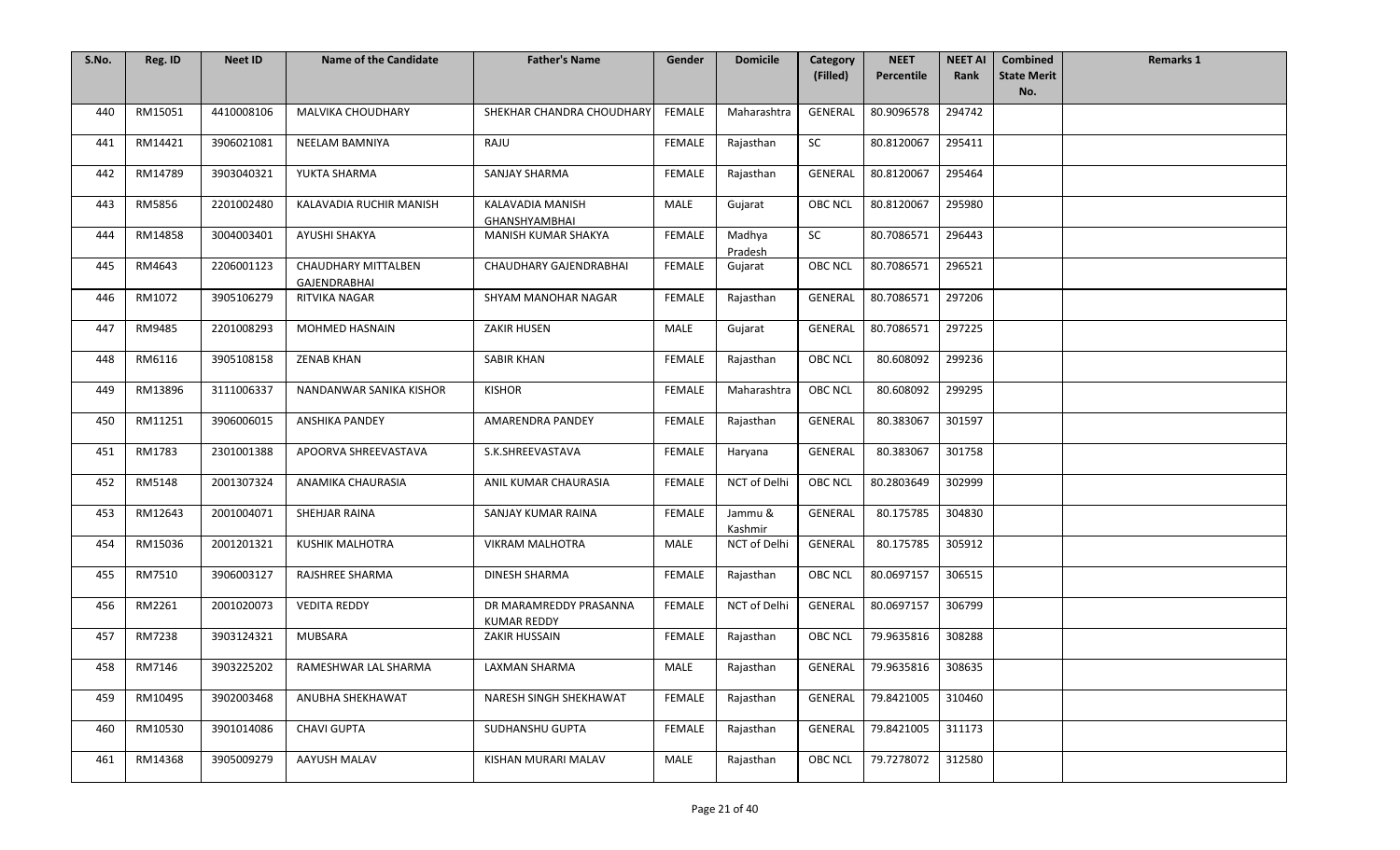| S.No. | Reg. ID | <b>Neet ID</b> | <b>Name of the Candidate</b> | <b>Father's Name</b>                | Gender        | <b>Domicile</b>      | Category       | <b>NEET</b> | <b>NEET AI</b> | <b>Combined</b>           | <b>Remarks 1</b> |
|-------|---------|----------------|------------------------------|-------------------------------------|---------------|----------------------|----------------|-------------|----------------|---------------------------|------------------|
|       |         |                |                              |                                     |               |                      | (Filled)       | Percentile  | Rank           | <b>State Merit</b><br>No. |                  |
| 462   | RM1984  | 4408108290     | <b>SHOURRIYA GARG</b>        | <b>RAJIV GARG</b>                   | FEMALE        | <b>Uttar Pradesh</b> | GENERAL        | 79.7278072  | 312668         |                           |                  |
| 463   | RM1928  | 2001109045     | RIYA AHLUWALIA               | VIKAS AHLUWALIA                     | FEMALE        | NCT of Delhi         | GENERAL        | 79.6221264  | 313618         |                           |                  |
| 464   | RM8249  | 3115007263     | SHINDE SEJAL                 | <b>KALIDAS</b>                      | <b>FEMALE</b> | Maharashtra          | GENERAL        | 79.2892837  | 319220         |                           |                  |
| 465   | RM2640  | 2302003238     | <b>OMAKSHI ARORA</b>         | JITENDER ARORA                      | <b>FEMALE</b> | Haryana              | <b>GENERAL</b> | 78.9648592  | 324751         |                           |                  |
| 466   | RM14637 | 3903003556     | <b>ABHIDEEP SINGH</b>        | PRADEEP SINGH                       | MALE          | Rajasthan            | <b>GENERAL</b> | 78.8559406  | 325545         |                           |                  |
| 467   | RM7284  | 4405017359     | AYUSHI UPADHYAY              | DHARMESH CHANDRA<br><b>UPADHYAY</b> | <b>FEMALE</b> | <b>Uttar Pradesh</b> | <b>GENERAL</b> | 78.8559406  | 325755         |                           |                  |
| 468   | RM4184  | 3802007224     | <b>CHRISTINA DHILLON</b>     | BIKRAMJIT SINGH DHILLON             | <b>FEMALE</b> | Punjab               | <b>GENERAL</b> | 78.7354956  | 327095         |                           |                  |
| 469   | RM3994  | 2302013145     | SHUBHDHA SATSANGI            | <b>KAPIL SATSANGI</b>               | FEMALE        | Haryana              | GENERAL        | 78.7354956  | 327122         |                           |                  |
| 470   | RM5296  | 4409025174     | JOZY UZMA                    | NADEEM ALAM QADEER                  | <b>FEMALE</b> | <b>Uttar Pradesh</b> | <b>OBC NCL</b> | 78.7354956  | 327221         |                           |                  |
| 471   | RM14040 | 4411105329     | DEVESH JINDAL                | MANISH KUMAR JINDAL                 | MALE          | <b>Uttar Pradesh</b> | GENERAL        | 78.7354956  | 328372         |                           |                  |
| 472   | RM14328 | 3903016195     | <b>ANKITA RAJAWAT</b>        | MAHESH SINGH RAJAWAT                | <b>FEMALE</b> | Rajasthan            | <b>GENERAL</b> | 78.626318   | 329004         |                           |                  |
| 473   | RM4281  | 2001304491     | SOUMYA DAGUR                 | <b>VIMAL DAGUR</b>                  | FEMALE        | NCT of Delhi         | GENERAL        | 78.626318   | 329301         |                           |                  |
| 474   | RM12688 | 4410002066     | <b>BHUVNESH SHARMA</b>       | LALTA PRASAD SHARMA                 | MALE          | <b>Uttar Pradesh</b> | GENERAL        | 78.626318   | 329764         |                           |                  |
| 475   | RM7267  | 9901001194     | ADVIKAA BHARADWAJ            | NAVIN KISHORE BHARADWAJ             | <b>FEMALE</b> | <b>Uttar Pradesh</b> | GENERAL        | 78.626318   | 329846         |                           |                  |
| 476   | RM14275 | 4114002372     | SUDHARSAN RAMAPRIYA          | RAMAPRIYA KRISHNAMURTHY             | MALE          | Other                | GENERAL        | 78.5144207  | 330576         |                           |                  |
| 477   | RM1080  | 2302001669     | <b>ASMIT SHARMA</b>          | <b>VIVEK SHARMA</b>                 | <b>MALE</b>   | Haryana              | GENERAL        | 78.5144207  | 331417         |                           |                  |
| 478   | RM11881 | 3905105229     | ANSHUL KUMAR SHAKYWAL        | JITENDRA SHAKYWAL                   | MALE          | Rajasthan            | SC             | 78.4029119  | 333510         |                           |                  |
| 479   | RM1439  | 3301003209     | <b>FAIRLICA KHARBANI</b>     | OLLAN SING SUIN                     | FEMALE        | Meghalaya            | <b>ST</b>      | 78.2906261  | 334516         |                           |                  |
| 480   | RM8435  | 1502312187     | <b>MD AMAN</b>               | MD DILDAR ANSARI                    | MALE          | Bihar                | GENERAL        | 78.2906261  | 335246         |                           |                  |
| 481   | RM8117  | 3903027289     | MANEESH KUMAR GAUTTAM        | HARISHANKAR GAUTTAM                 | MALE          | Rajasthan            | <b>GENERAL</b> | 77.9490414  | 339814         |                           |                  |
| 482   | RM7508  | 4401006251     | SNEHA DIXIT                  | NEERAJ DIXIT                        | <b>FEMALE</b> | Rajasthan            | GENERAL        | 77.7176056  | 342432         |                           |                  |
| 483   | RM8673  | 3802009126     | SAHIL SINGH BRAR             | SUKHDEVINDER SINGH BRAR             | MALE          | Punjab               | GENERAL        | 77.7176056  | 343218         |                           |                  |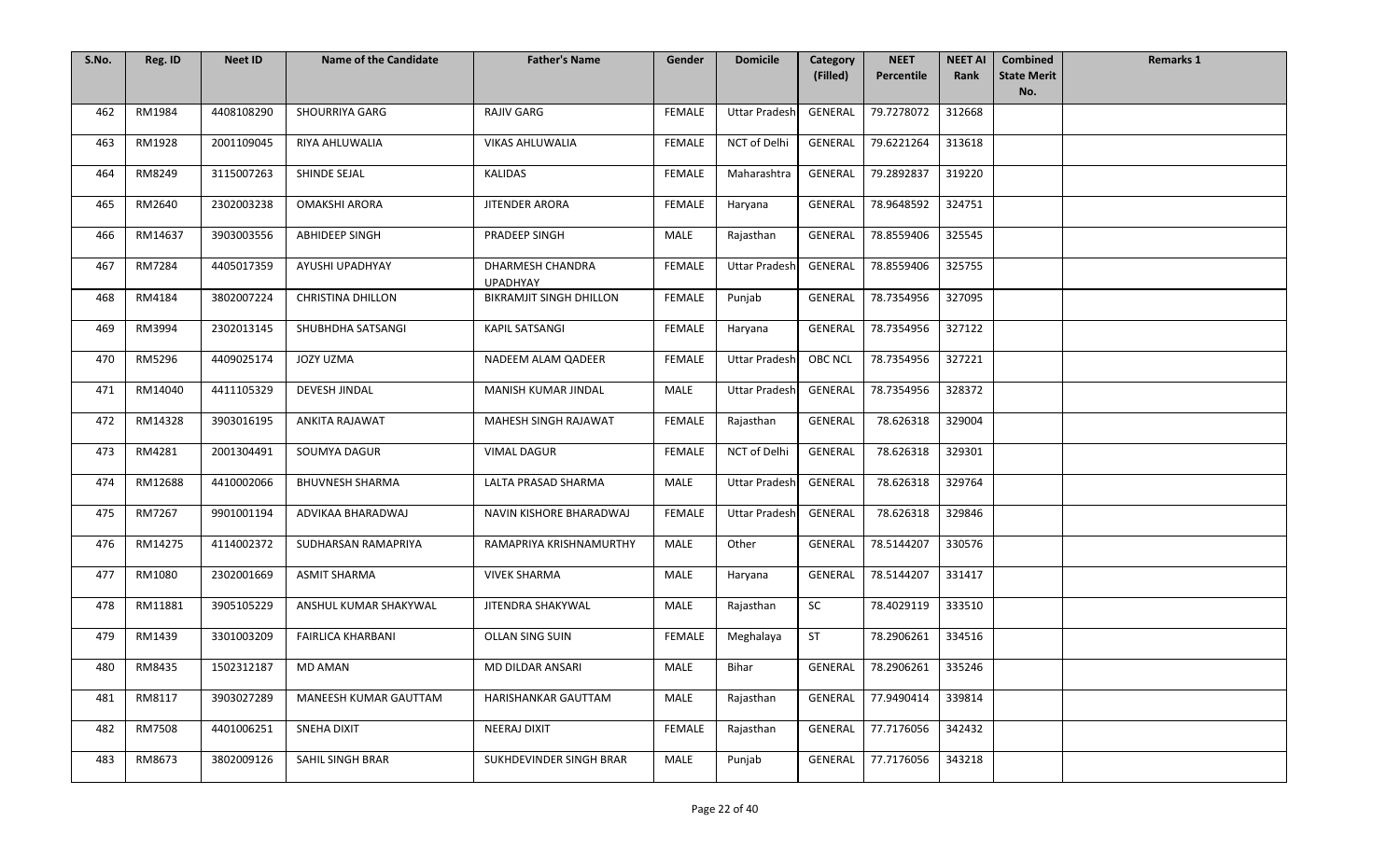| S.No. | Reg. ID | <b>Neet ID</b> | <b>Name of the Candidate</b> | <b>Father's Name</b>      | Gender        | <b>Domicile</b>      | Category<br>(Filled) | <b>NEET</b><br>Percentile | <b>NEET AI</b><br>Rank | <b>Combined</b><br><b>State Merit</b> | <b>Remarks 1</b> |
|-------|---------|----------------|------------------------------|---------------------------|---------------|----------------------|----------------------|---------------------------|------------------------|---------------------------------------|------------------|
|       |         |                |                              |                           |               |                      |                      |                           |                        | No.                                   |                  |
| 484   | RM12274 | 3903107090     | HARSH VARDHAN BAGARIA        | H BAGARIA                 | MALE          | Rajasthan            | <b>GENERAL</b>       | 77.7176056                | 343544                 |                                       |                  |
| 485   | RM13900 | 3903202359     | <b>ABHINAV SINGHAL</b>       | MUKESH KUMAR SINGHAL      | <b>MALE</b>   | Rajasthan            | GENERAL              | 77.5971606                | 345671                 |                                       |                  |
| 486   | RM1955  | 3903010097     | PARTH THENWA                 | <b>BRAJESH BHARTI</b>     | MALE          | Rajasthan            | OBC NCL              | 77.5971606                | 345918                 |                                       |                  |
| 487   | RM14488 | 4401010448     | ADITYA MANI MISHRA           | ANIL KUMAR MISHRA         | <b>MALE</b>   | <b>Uttar Pradesh</b> | GENERAL              | 77.4870764                | 345989                 |                                       |                  |
| 488   | RM13669 | 3903111288     | <b>RAJSHREE SAINI</b>        | AJAY KUMAR SAINI          | <b>FEMALE</b> | Rajasthan            | <b>OBC NCL</b>       | 77.4870764                | 346145                 |                                       |                  |
| 489   | RM9892  | 4201007059     | NIRANJAN RAMPALLI            | SRINIVAS RAMPALLI         | MALE          | Telangana            | GENERAL              | 77.4870764                | 347488                 |                                       |                  |
| 490   | RM9887  | 3905104327     | <b>ANIMESH MATHUR</b>        | <b>S K MATHUR</b>         | MALE          | Rajasthan            | GENERAL              | 77.3795177                | 348018                 |                                       |                  |
| 491   | RM13316 | 2207010252     | CHOVATIYA AKSHAYKUMAR        | MANSUKHBHAI               | MALE          | Gujarat              | <b>GENERAL</b>       | 77.3795177                | 348311                 |                                       |                  |
| 492   | RM9735  | 2204013018     | DESAI BHAVESH AMARABHAI      | AMARABHAI                 | MALE          | Rajasthan            | <b>MBC NCL</b>       | 77.3795177                | 348393                 |                                       |                  |
| 493   | RM14696 | 3903202268     | KRITIKA KUMAWAT              | KULDEEP KUMAWAT           | FEMALE        | Rajasthan            | <b>OBC NCL</b>       | 77.3795177                | 349035                 |                                       |                  |
| 494   | RM13199 | 3903213439     | <b>TANVI GOYAL</b>           | RAJENDRA GOYAL            | <b>FEMALE</b> | Rajasthan            | <b>GENERAL</b>       | 77.3795177                | 349221                 |                                       |                  |
| 495   | RM7426  | 3903208175     | RISHITA BHARGAVA             | TARUN BHARGAVA            | FEMALE        | Rajasthan            | GENERAL              | 77.2667786                | 350368                 |                                       |                  |
| 496   | RM6768  | 4414002179     | JAYESH GUPTA                 | <b>GYAN PRAKASH GUPTA</b> | MALE          | <b>Uttar Pradesh</b> | GENERAL              | 77.2667786                | 350936                 |                                       |                  |
| 497   | RM7587  | 3604005583     | SMRUTI SATAPATHY             | PRABHAT SATAPATHY         | <b>FEMALE</b> | Odisha               | <b>GENERAL</b>       | 76.9129552                | 355469                 |                                       |                  |
| 498   | RM4322  | 2001301108     | <b>GAURAV CHOUBE</b>         | SURESH CHANDRA CHOUBE     | MALE          | Uttarakhand          | GENERAL              | 76.9129552                | 355707                 |                                       |                  |
| 499   | RM13490 | 3903206499     | <b>MOHIT RATHI</b>           | RAM KUMAR JAT             | MALE          | Rajasthan            | <b>OBC NCL</b>       | 76.7949061                | 357178                 |                                       |                  |
| 500   | RM8860  | 3901010139     | <b>ARPIT MEENA</b>           | <b>HARIBEER MEENA</b>     | MALE          | Rajasthan            | <b>ST</b>            | 76.6769218                | 359256                 |                                       |                  |
| 501   | RM1229  | 3301003063     | <b>DEIBIANG NONGSIEJ</b>     | SYLVESTER NONGTNGER       | <b>FEMALE</b> | Meghalaya            | <b>ST</b>            | 76.6769218                | 359463                 |                                       |                  |
| 502   | RM8580  | 3903009271     | MUSKAN VERMA                 | DANVEER VERMA             | FEMALE        | Rajasthan            | SC                   | 76.3123489                | 364648                 |                                       |                  |
| 503   | RM13292 | 3607003003     | <b>EPSHITA</b>               | SATISH KUMAR              | FEMALE        | Chhattisgarh         | GENERAL              | 76.3123489                | 365619                 |                                       |                  |
| 504   | RM10834 | 3903106389     | <b>MOHIT PUNIA</b>           | SUDARSHAN PUNIA           | MALE          | Rajasthan            | <b>OBC NCL</b>       | 76.1950769                | 365808                 |                                       |                  |
| 505   | RM5618  | 2209005181     | THAKKAR SHIVAM KISHOR        | KISHOR NATVARLAL THAKKAR  | MALE          | Gujarat              | GENERAL              | 76.0763803                | 368535                 |                                       |                  |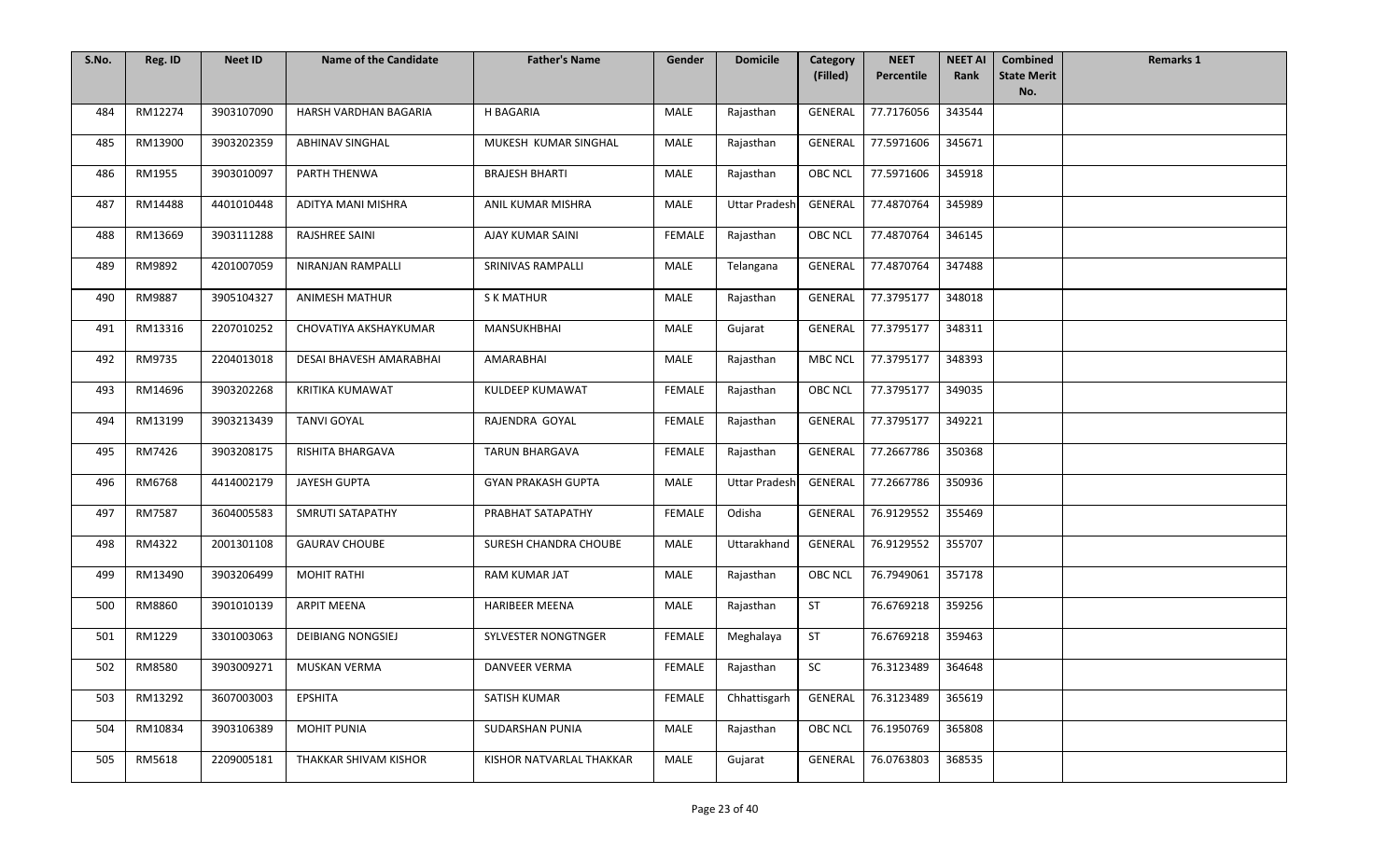| S.No. | Reg. ID | <b>Neet ID</b> | <b>Name of the Candidate</b> | <b>Father's Name</b>      | Gender        | <b>Domicile</b>      | Category<br>(Filled) | <b>NEET</b><br>Percentile | <b>NEET AI</b><br>Rank | <b>Combined</b><br><b>State Merit</b> | <b>Remarks 1</b> |
|-------|---------|----------------|------------------------------|---------------------------|---------------|----------------------|----------------------|---------------------------|------------------------|---------------------------------------|------------------|
|       |         |                |                              |                           |               |                      |                      |                           |                        | No.                                   |                  |
| 506   | RM10067 | 3903224122     | RAKHI CHAUHAN                | <b>VIJAY SINGH</b>        | FEMALE        | Rajasthan            | SC                   | 76.0763803                | 369103                 |                                       |                  |
| 507   | RM1948  | 2001309239     | RONALEE BHUYAN               | RITWICK RAJ BHUYAN        | <b>FEMALE</b> | NCT of Delhi         | GENERAL              | 75.7072746                | 373360                 |                                       |                  |
| 508   | RM6714  | 2001207547     | ARSHIA MALHOTRA              | RAJEEV MALHOTRA           | <b>FEMALE</b> | NCT of Delhi         | GENERAL              | 75.7072746                | 373862                 |                                       |                  |
| 509   | RM8897  | 2207001505     | RAJVI SHAILESHBHAI DAV       | SHAILESHBHAI DADUBHAI DAV | <b>FEMALE</b> | Gujarat              | <b>OBC NCL</b>       | 75.5873476                | 376547                 |                                       |                  |
| 510   | RM2166  | 4410006145     | <b>MANSI MAHESHWARI</b>      | SUNIL KUMAR MAHESHWARI    | <b>FEMALE</b> | <b>Uttar Pradesh</b> | GENERAL              | 75.3522855                | 380215                 |                                       |                  |
| 511   | RM7826  | 3903105475     | SANJANA VARMA                | PRABHU DAYAL              | FEMALE        | Rajasthan            | SC                   | 75.2175943                | 381867                 |                                       |                  |
| 512   | RM11488 | 3906020166     | <b>KAMINI BODAT</b>          | <b>MANSUKH LAL</b>        | FEMALE        | Rajasthan            | <b>ST STA</b>        | 75.0980558                | 383645                 |                                       |                  |
| 513   | RM7724  | 4609011082     | SHREYA ADHIKARY              | SUKOMAL ADHIKARY          | FEMALE        | West Bengal          | GENERAL              | 74.9775461                | 385121                 |                                       |                  |
| 514   | RM1589  | 3001006467     | SAHIL VIJAY NARANG           | <b>VIJAY NARANG</b>       | MALE          | Rajasthan            | <b>GENERAL</b>       | 74.9775461                | 385227                 |                                       |                  |
| 515   | RM13791 | 3906009195     | <b>MAYANK SHUKLA</b>         | CHHAIL BIHARI SHARMA      | MALE          | Rajasthan            | <b>GENERAL</b>       | 74.9775461                | 385740                 |                                       |                  |
| 516   | RM12848 | 4408014514     | SAAD AHMAD                   | KALEEM AHMAD              | MALE          | <b>Uttar Pradesh</b> | GENERAL              | 74.8552231                | 386528                 |                                       |                  |
| 517   | RM13544 | 3903208480     | <b>KASHISH CHHATANI</b>      | ANOOP CHHATANI            | <b>FEMALE</b> | Rajasthan            | <b>GENERAL</b>       | 74.8552231                | 387130                 |                                       |                  |
| 518   | RM9390  | 3906013050     | HIMANSHU BHARTI GOSWAMI      | ANIL BHARTI GOSWAMI       | MALE          | Rajasthan            | <b>OBC NCL</b>       | 74.8552231                | 387445                 |                                       |                  |
| 519   | RM11993 | 4201014296     | KUTADI USHA SREE             | <b>KUTADI NARENDER</b>    | <b>FEMALE</b> | Telangana            | <b>ST</b>            | 74.7262304                | 388327                 |                                       |                  |
| 520   | RM10812 | 9902001858     | ABIA NIZAM KHAN              | KHALID MASROOR KHAN       | <b>FEMALE</b> | Other                | GENERAL              | 74.7262304                | 388988                 |                                       |                  |
| 521   | RM3084  | 3903208284     | <b>EKLAVYA RATHORE</b>       | DINESH PAL SINGH RATHORE  | MALE          | Rajasthan            | <b>GENERAL</b>       | 74.4631293                | 392785                 |                                       |                  |
| 522   | RM10897 | 3107004014     | PARESH DILIP GUJAR           | <b>DILIP YUVRAJ PATIL</b> | MALE          | Maharashtra          | OBC NCL              | 74.4631293                | 392881                 |                                       |                  |
| 523   | RM9924  | 2001320346     | <b>VIKRANT</b>               | <b>ATTAR SINGH</b>        | MALE          | NCT of Delhi         | <b>OBC NCL</b>       | 74.4631293                | 393910                 |                                       |                  |
| 524   | RM3200  | 1501001872     | AKANKSHA SINGH               | <b>SUNIL KUMAR SINGH</b>  | FEMALE        | Bihar                | OBC NCL              | 74.4631293                | 394085                 |                                       |                  |
| 525   | RM2489  | 2001007027     | SAAKSHI GARG                 | RAJEEV GARG               | <b>FEMALE</b> | NCT of Delhi         | GENERAL              | 74.4631293                | 394315                 |                                       |                  |
| 526   | RM7549  | 3902019189     | <b>DINESH SARAN</b>          | MOHAN LAL SARAN           | MALE          | Rajasthan            | <b>OBC NCL</b>       | 74.339835                 | 395043                 |                                       |                  |
| 527   | RM1779  | 4602003405     | PIYUSH KUMAR                 | SHREE KRISHNA CHOUDHARY   | MALE          | Bihar                | <b>SC</b>            | 74.339835                 | 395462                 |                                       |                  |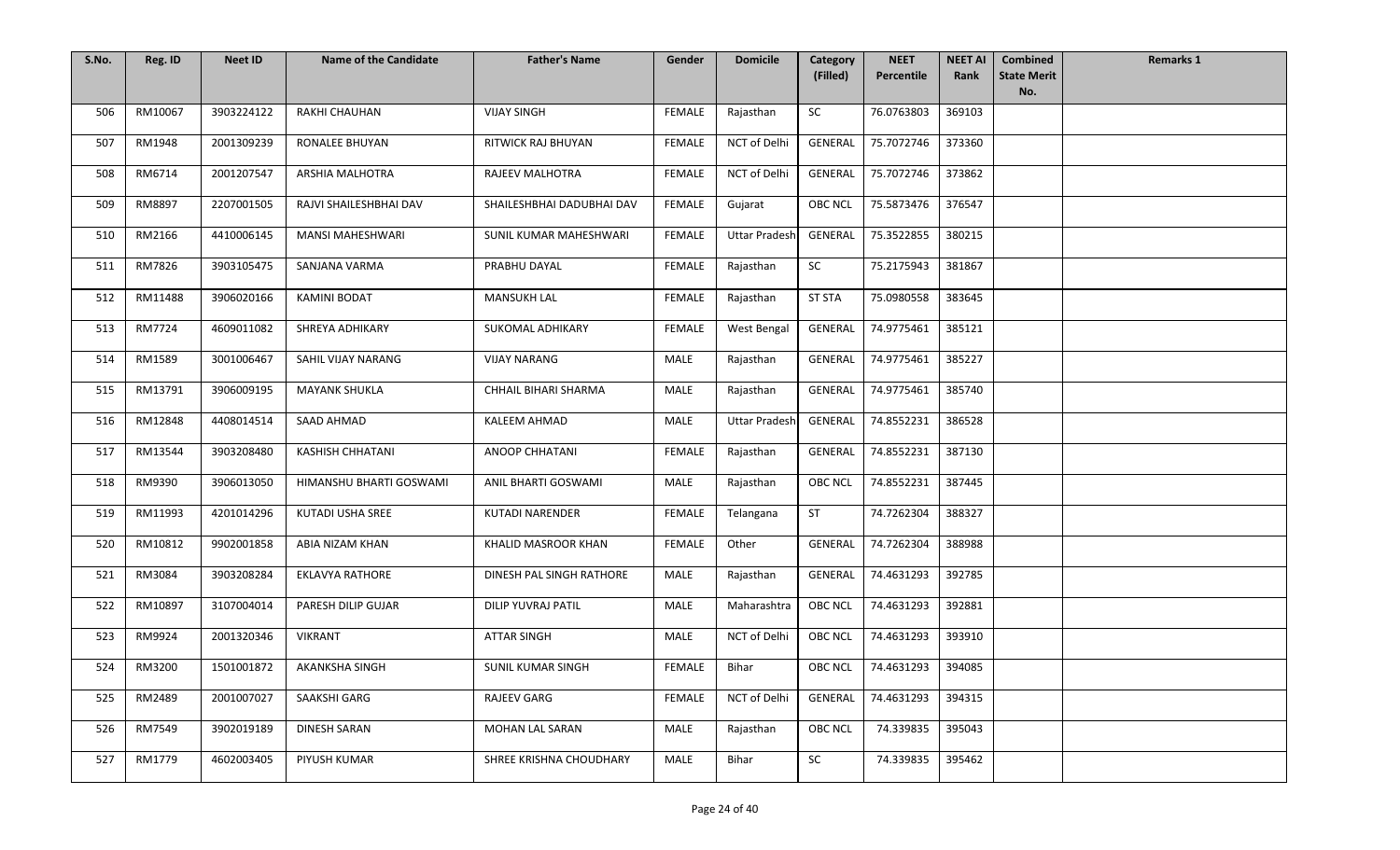| S.No. | Reg. ID | <b>Neet ID</b> | <b>Name of the Candidate</b> | <b>Father's Name</b>    | Gender        | <b>Domicile</b>      | Category       | <b>NEET</b>        | <b>NEET AI</b> | <b>Combined</b>           | <b>Remarks 1</b> |
|-------|---------|----------------|------------------------------|-------------------------|---------------|----------------------|----------------|--------------------|----------------|---------------------------|------------------|
|       |         |                |                              |                         |               |                      | (Filled)       | Percentile         | Rank           | <b>State Merit</b><br>No. |                  |
| 528   | RM14199 | 3905012245     | <b>UMANG SONI</b>            | OM PRAKASH SONI         | FEMALE        | Rajasthan            | <b>OBC NCL</b> | 74.0930522         | 399456         |                           |                  |
| 529   | RM3902  | 3902020108     | <b>ROHIT KUMAR</b>           | MAHENDRA SINGH          | MALE          | Rajasthan            | <b>OBC NCL</b> | 74.0930522         | 400073         |                           |                  |
| 530   | RM2598  | 4101105040     | SHREYA CHINNADURAI           | CHINNADURAI E           | FEMALE        | <b>Tamil Nadu</b>    | <b>MBC NCL</b> | 73.9565478         | 401999         |                           |                  |
| 531   | RM3290  | 3903210456     | <b>ASHITA GOEL</b>           | <b>LALIT KUMAR GOEL</b> | <b>FEMALE</b> | Rajasthan            | <b>GENERAL</b> | 73.7082109         | 404319         |                           |                  |
| 532   | RM10516 | 3905102014     | <b>MAHI KHEMANI</b>          | RAJKUMAR KHEMANI        | <b>FEMALE</b> | Chhattisgarh         | GENERAL        | 73.7082109         | 404766         |                           |                  |
| 533   | RM4398  | 3906009090     | SIDDHARTH AGRAWAL            | <b>VIJAY AGRAWAL</b>    | MALE          | Rajasthan            | GENERAL        | 73.1904916         | 412058         |                           |                  |
| 534   | RM4127  | 1601012031     | AROOSHI GOYAL                | <b>VIPUL GOYAL</b>      | <b>FEMALE</b> | Punjab               | <b>GENERAL</b> | 73.1904916         | 413555         |                           |                  |
| 535   | RM3301  | 3805003124     | <b>TUSHAR SHARMA</b>         | <b>VICHITER SHARMA</b>  | MALE          | Haryana              | <b>GENERAL</b> | 73.0655784         | 414146         |                           |                  |
| 536   | RM1640  | 3903106173     | <b>PALAK JAIN</b>            | PAWAN KUMAR JAIN        | <b>FEMALE</b> | Rajasthan            | <b>GENERAL</b> | 73.0655784         | 415417         |                           |                  |
| 537   | RM14987 | 3903234137     | <b>VIJETA SINGH</b>          | RAMPRASHAD GURJAR       | <b>FEMALE</b> | Rajasthan            | <b>MBC NCL</b> | 72.9337365         | 417190         |                           |                  |
| 538   | RM6171  | 3903004468     | SHUBHAM SINGH SHEKHAWAT      | MAN SINGH SHEKHAWAT     | MALE          | Rajasthan            | <b>GENERAL</b> | 72.8047437         | 419095         |                           |                  |
| 539   | RM2511  | 3904105231     | MAHIPAL DEWASI               | <b>RATAN LAL</b>        | MALE          | Rajasthan            | <b>MBC NCL</b> | 72.8047437         | 419827         |                           |                  |
| 540   | RM1801  | 3903001599     | KOMAL KUMARI MEENA           | RAMESHWAR PRASAD MEENA  | FEMALE        | Rajasthan            | <b>ST</b>      | 72.6625409         | 420590         |                           |                  |
| 541   | RM11272 | 3903005233     | KHUSHI AGRAWAL               | <b>GOPAL AGRAWAL</b>    | FEMALE        | Rajasthan            | <b>GENERAL</b> | 72.6625409         | 421882         |                           |                  |
| 542   | RM13838 | 3905004111     | SONAL SINGH                  | <b>VEERENDRA SINGH</b>  | <b>FEMALE</b> | Rajasthan            | <b>OBC NCL</b> | 72.6625409         | 422107         |                           |                  |
| 543   | RM8857  | 3802007273     | KAJAL                        | YASHPAL SINGLA          | FEMALE        | Punjab               | <b>GENERAL</b> | 72.5334834         | 422226         |                           |                  |
| 544   | RM3659  | 2001203317     | SUHANI GOYAL                 | NITESH KUMAR GOYAL      | FEMALE        | NCT of Delhi         | GENERAL        | 72.5334834         | 422583         |                           |                  |
| 545   | RM14082 | 3114001016     | <b>VRINDA SINGH</b>          | KAILASH SINGH JADAUN    | <b>FEMALE</b> | Maharashtra          | GENERAL        | 72.5334834         | 423318         |                           |                  |
| 546   | RM13935 | 4501003381     | <b>AVIKESH SETHI</b>         | <b>RAJESH SETHI</b>     | MALE          | <b>Uttar Pradesh</b> |                | GENERAL 72.4046202 | 425374         |                           |                  |
| 547   | RM10727 | 3122004395     | VADDEMPUDI PRIYA             | VADDEMPUDI NARAYANA     | FEMALE        | Andhra<br>Pradesh    | <b>GENERAL</b> | 72.2751741         | 426729         |                           |                  |
| 548   | RM4882  | 2303003116     | <b>HELIN</b>                 | SUKHVINDER SINGH        | <b>FEMALE</b> | Haryana              | <b>GENERAL</b> | 72.2751741         | 426880         |                           |                  |
| 549   | RM10616 | 2001310122     | HARSHITA AGGARWAL            | SANJAY KUMAR NAGAL      | FEMALE        | Haryana              | GENERAL        | 72.2751741         | 427195         |                           |                  |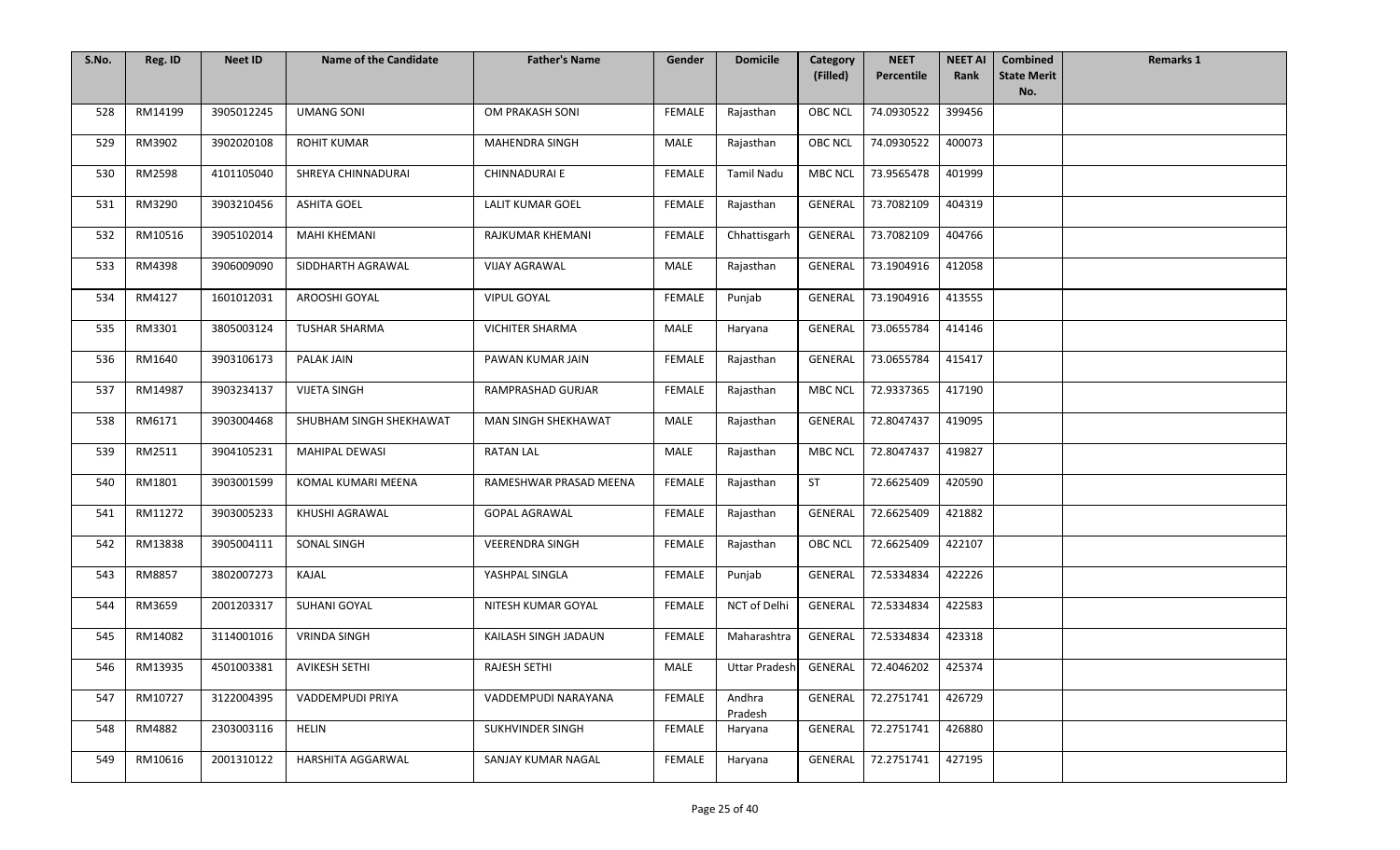| S.No. | Reg. ID       | <b>Neet ID</b> | <b>Name of the Candidate</b> | <b>Father's Name</b>     | Gender        | <b>Domicile</b>      | Category<br>(Filled) | <b>NEET</b><br>Percentile | <b>NEET AI</b><br>Rank | <b>Combined</b><br><b>State Merit</b> | <b>Remarks 1</b> |
|-------|---------------|----------------|------------------------------|--------------------------|---------------|----------------------|----------------------|---------------------------|------------------------|---------------------------------------|------------------|
|       |               |                |                              |                          |               |                      |                      |                           |                        | No.                                   |                  |
| 550   | RM1287        | 2302024195     | <b>ARNAV SHARMA</b>          | ANIL KUMAR SHARMA        | MALE          | Haryana              | GENERAL              | 72.2751741                | 427443                 |                                       |                  |
| 551   | RM2028        | 2001201217     | SHAMEEN ASMA ALAM            | KHURSHID ALAM            | <b>FEMALE</b> | Bihar                | GENERAL              | 72.2751741                | 427590                 |                                       |                  |
| 552   | RM4272        | 3905024236     | SAKSHAM GARG                 | <b>MAHESH GARG</b>       | MALE          | Rajasthan            | <b>GENERAL</b>       | 72.2751741                | 427928                 |                                       |                  |
| 553   | RM7124        | 4201104274     | MUZAMMIL MUJAHED ALI         | MOHAMMED MUJAHED ALI     | MALE          | Telangana            | <b>OBC NCL</b>       | 72.0026187                | 430213                 |                                       |                  |
| 554   | RM4863        | 3906010017     | <b>RIJUTA PORWAL</b>         | RAJEEV PORWAL            | <b>FEMALE</b> | Rajasthan            | <b>GENERAL</b>       | 72.0026187                | 432054                 |                                       |                  |
| 555   | RM2758        | 3903202244     | <b>UDAI KAPOOR</b>           | ANADI SARAN KAPOOR       | MALE          | Rajasthan            | <b>GENERAL</b>       | 71.8742735                | 432664                 |                                       |                  |
| 556   | RM3852        | 2001222123     | <b>SAURAV SINGH</b>          | RAKESH KUMAR SINGH       | <b>MALE</b>   | NCT of Delhi         | <b>GENERAL</b>       | 71.8742735                | 433461                 |                                       |                  |
| 557   | RM15019       | 3903023224     | SAMRIDHI SONI                | <b>TEJPAL SONI</b>       | <b>FEMALE</b> | Rajasthan            | OBC NCL              | 71.8742735                | 433566                 |                                       |                  |
| 558   | <b>RM7788</b> | 1703011012     | <b>SAMEER PUNSHI</b>         | <b>DINESH PUNSHI</b>     | <b>MALE</b>   | Chhattisgarh         | GENERAL              | 71.7464464                | 434636                 |                                       |                  |
| 559   | RM2813        | 3905110270     | <b>GEETIKA JATOLIA</b>       | <b>NARESH JATOLIA</b>    | <b>FEMALE</b> | Rajasthan            | SC                   | 71.7464464                | 435900                 |                                       |                  |
| 560   | RM12017       | 4413002007     | <b>MOHINISH SHARMA</b>       | <b>TULARAM SHARMA</b>    | MALE          | Rajasthan            | <b>OBC NCL</b>       | 71.6140216                | 436849                 |                                       |                  |
| 561   | RM2262        | 9902001254     | RUSHAM AJAY KAW              | <b>AJAY KAW</b>          | FEMALE        | Jammu &<br>Kashmir   | GENERAL              | 71.6140216                | 436900                 |                                       |                  |
| 562   | RM13329       | 3802004273     | VISHAL KARWASRA              | SUBHASH                  | MALE          | Rajasthan            | <b>OBC NCL</b>       | 71.6140216                | 437303                 |                                       |                  |
| 563   | RM12546       | 3903010652     | NIRANJAN SINGH               | <b>DEVENDRA SINGH</b>    | MALE          | Rajasthan            | <b>GENERAL</b>       | 71.6140216                | 437322                 |                                       |                  |
| 564   | RM5317        | 4402012369     | SUDARSHAN SHARMA             | OM PRAKASH SHARMA        | MALE          | <b>Uttar Pradesh</b> | GENERAL              | 71.6140216                | 438330                 |                                       |                  |
| 565   | RM11953       | 3901005103     | <b>JHANVI CHOUDHARY</b>      | SHANTI LAL CHOUDHARY     | <b>FEMALE</b> | Rajasthan            | <b>OBC NCL</b>       | 71.4830215                | 440356                 |                                       |                  |
| 566   | RM10477       | 2302006272     | MOUNIKA NUKELLA              | PHANINDRA BABU NUKELLA   | <b>FEMALE</b> | NCT of Delhi         | GENERAL              | 71.3369981                | 441395                 |                                       |                  |
| 567   | RM9794        | 3903207400     | <b>MADHAV VYAS</b>           | SUNIL KUMAR VYAS         | MALE          | Rajasthan            | GENERAL              | 71.3369981                | 441936                 |                                       |                  |
| 568   | RM6777        | 3904002412     | YUVRAJ SINGH CHOUDHARY       | JETHA RAM CHOUDHARY      | MALE          | Rajasthan            | OBC NCL              | 71.2066455                | 443151                 |                                       |                  |
| 569   | RM2413        | 2001301394     | AAKANSHA PANWAR              | SANJAY PANWAR            | FEMALE        | NCT of Delhi         | <b>GENERAL</b>       | 71.2066455                | 443308                 |                                       |                  |
| 570   | RM3718        | 2208007033     | JAIN DEEPAK                  | JAIN JITENDRA            | MALE          | Gujarat              | GENERAL              | 70.9384934                | 446741                 |                                       |                  |
| 571   | RM3139        | 3903106498     | <b>BHAVYA POPLI</b>          | <b>VIVEK KUMAR POPLI</b> | FEMALE        | Rajasthan            | GENERAL              | 70.9384934                | 447804                 |                                       |                  |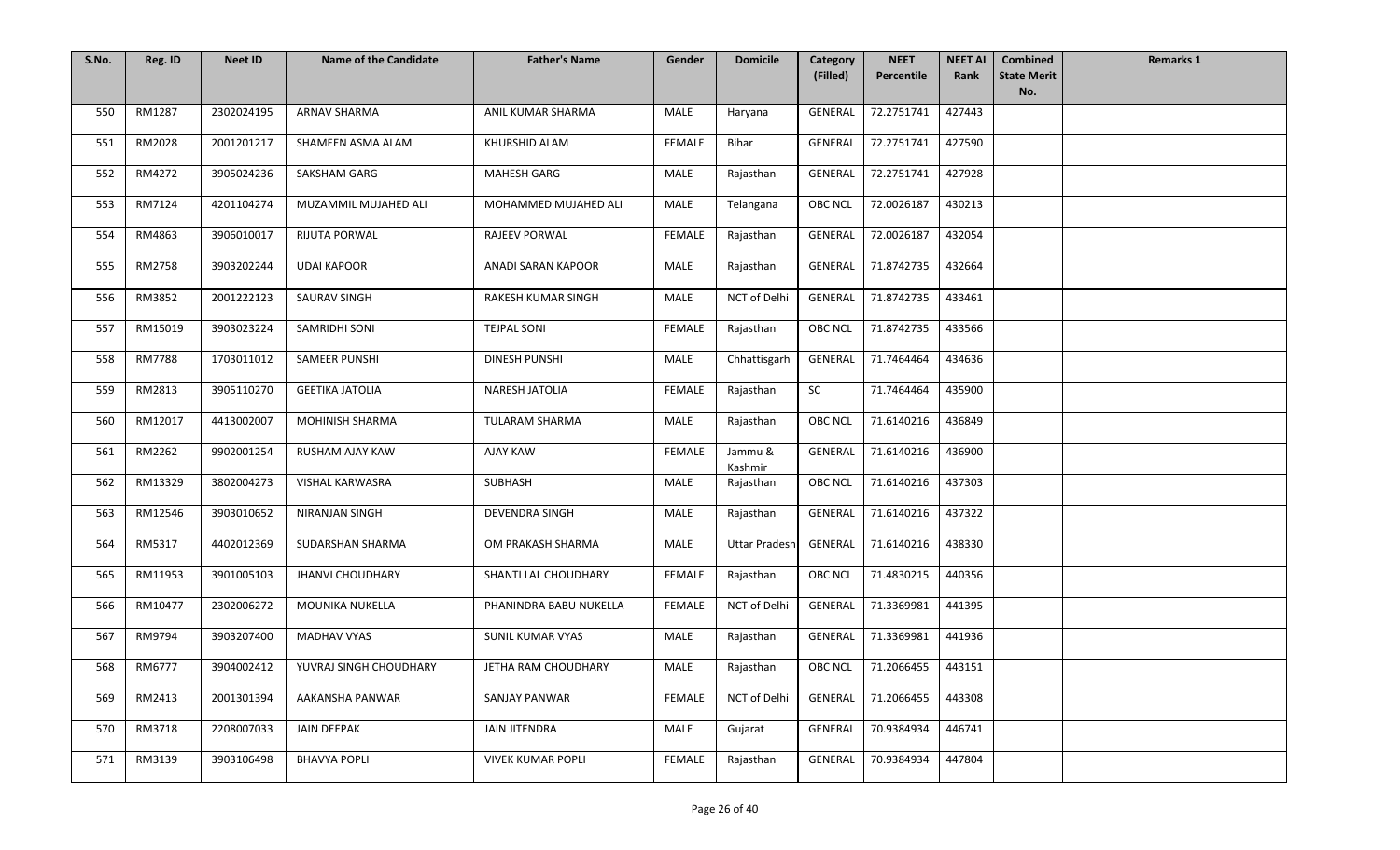| S.No. | Reg. ID | <b>Neet ID</b> | <b>Name of the Candidate</b>   | <b>Father's Name</b>             | Gender        | <b>Domicile</b>      | Category<br>(Filled) | <b>NEET</b><br>Percentile | <b>NEET AI</b><br>Rank | <b>Combined</b><br><b>State Merit</b> | <b>Remarks 1</b> |
|-------|---------|----------------|--------------------------------|----------------------------------|---------------|----------------------|----------------------|---------------------------|------------------------|---------------------------------------|------------------|
|       |         |                |                                |                                  |               |                      |                      |                           |                        | No.                                   |                  |
| 572   | RM13918 | 2001104508     | <b>ADITI YADAV</b>             | DHIRENDRA KUMAR YADAV            | <b>FEMALE</b> | NCT of Delhi         | GENERAL              | 70.8052916                | 449066                 |                                       |                  |
| 573   | RM4365  | 3903008616     | CHARUL SHARMA                  | SUDHANSHU KANKAR                 | FEMALE        | Rajasthan            | GENERAL              | 70.8052916                | 449335                 |                                       |                  |
| 574   | RM12424 | 3903013387     | AYUSHI SWARNKAR                | RAJENDRA SWARNKAR                | <b>FEMALE</b> | Rajasthan            | <b>GENERAL</b>       | 70.8052916                | 449858                 |                                       |                  |
| 575   | RM13628 | 3905015130     | SAUMYA RATNAKAR                | <b>RAMDAS RATNAKAR</b>           | <b>FEMALE</b> | Rajasthan            | SC                   | 70.8052916                | 450172                 |                                       |                  |
| 576   | RM10982 | 3107007221     | VEDASHRI VISHWANAND TAYADE     | VISHWANAND KASHINATH<br>TAYADE   | <b>FEMALE</b> | Maharashtra          | <b>GENERAL</b>       | 70.6525336                | 452160                 |                                       |                  |
| 577   | RM3507  | 2208004174     | SAINI VIKAS SH. RAJENDERPRASAD | <b>RAJENDER PRASAD</b>           | MALE          | Rajasthan            | <b>OBC NCL</b>       | 70.6525336                | 452793                 |                                       |                  |
| 578   | RM8779  | 2301004070     | <b>DHRUV DHINGRA</b>           | ANUJ DHINGRA                     | MALE          | Haryana              | <b>GENERAL</b>       | 70.5205621                | 453956                 |                                       |                  |
| 579   | RM1331  | 2602001855     | <b>SUBHRA PANIGRAHI</b>        | MRUTYUNJAYA NARAYAN<br>PANIGRAHI | <b>FEMALE</b> | Odisha               | GENERAL              | 70.5205621                | 454060                 |                                       |                  |
| 580   | RM13166 | 3904001399     | HIMANSHI CHAUHAN               | <b>DURGESH CHAUHAN</b>           | <b>FEMALE</b> | Rajasthan            | SC                   | 70.5205621                | 454624                 |                                       |                  |
| 581   | RM2721  | 3903019401     | <b>RAVINA</b>                  | <b>HARLAL SINGH KHICHAR</b>      | <b>FEMALE</b> | Rajasthan            | <b>OBC NCL</b>       | 70.3830217                | 457270                 |                                       |                  |
| 582   | RM5446  | 4416004053     | <b>RUBAB EHTSHAM KHAN</b>      | EHTSHAM HUSSAIN KHAN             | <b>FEMALE</b> | <b>Uttar Pradesh</b> | <b>GENERAL</b>       | 70.2427615                | 458759                 |                                       |                  |
| 583   | RM10594 | 2201007420     | ABHAY TAMAKUWALA               | VIRENDRA TAMAKUWALA              | MALE          | Gujarat              | GENERAL              | 70.2427615                | 459463                 |                                       |                  |
| 584   | RM7677  | 3906003338     | <b>VATTSAL TANWAR</b>          | <b>RAVI TANWAR</b>               | MALE          | Rajasthan            | GENERAL              | 69.9449514                | 461874                 |                                       |                  |
| 585   | RM1841  | 1502304611     | NEHA RAJ                       | <b>BHRIGU ASHRAM RAM</b>         | FEMALE        | Rajasthan            | SC                   | 69.9449514                | 462265                 |                                       |                  |
| 586   | RM8584  | 3903012194     | ASHWANI KUMAR SAINI            | DHEERENDRA KUMAR SAINI           | MALE          | Rajasthan            | OBC NCL              | 69.9449514                | 462369                 |                                       |                  |
| 587   | RM12878 | 3904101282     | DEEPIKA BHATI                  | <b>KANARAM BHATI</b>             | FEMALE        | Rajasthan            | <b>OBC NCL</b>       | 69.8084471                | 464716                 |                                       |                  |
| 588   | RM12894 | 3903003313     | PALAK SAVSANI                  | <b>MAHESH BHAI SAVSANI</b>       | <b>FEMALE</b> | Rajasthan            | OBC NCL              | 69.8084471                | 465626                 |                                       |                  |
| 589   | RM1858  | 3904005411     | <b>AKSHAT BOTHRA</b>           | RAVINDRA KUMAR BOTHRA            | MALE          | Rajasthan            | <b>GENERAL</b>       | 69.8084471                | 465738                 |                                       |                  |
| 590   | RM13832 | 2001214027     | ABEER CHAWLA                   | AMIT CHAWLA                      | MALE          | NCT of Delhi         | GENERAL              | 69.8084471                | 466207                 |                                       |                  |
| 591   | RM13279 | 3901004215     | SAHAJ KAUR GURDATTA            | <b>BALJEET SINGH GURDATTA</b>    | FEMALE        | Rajasthan            | GENERAL              | 69.6742092                | 468027                 |                                       |                  |
| 592   | RM4496  | 2212001189     | MORBIYA AASHKA                 | HIMANSHU                         | FEMALE        | Gujarat              | <b>GENERAL</b>       | 69.5379638                | 469936                 |                                       |                  |
| 593   | RM13718 | 2301001080     | ANANYA SIKKA                   | <b>KAWAL SIKKA</b>               | FEMALE        | Haryana              | GENERAL              | 69.5379638                | 470101                 |                                       |                  |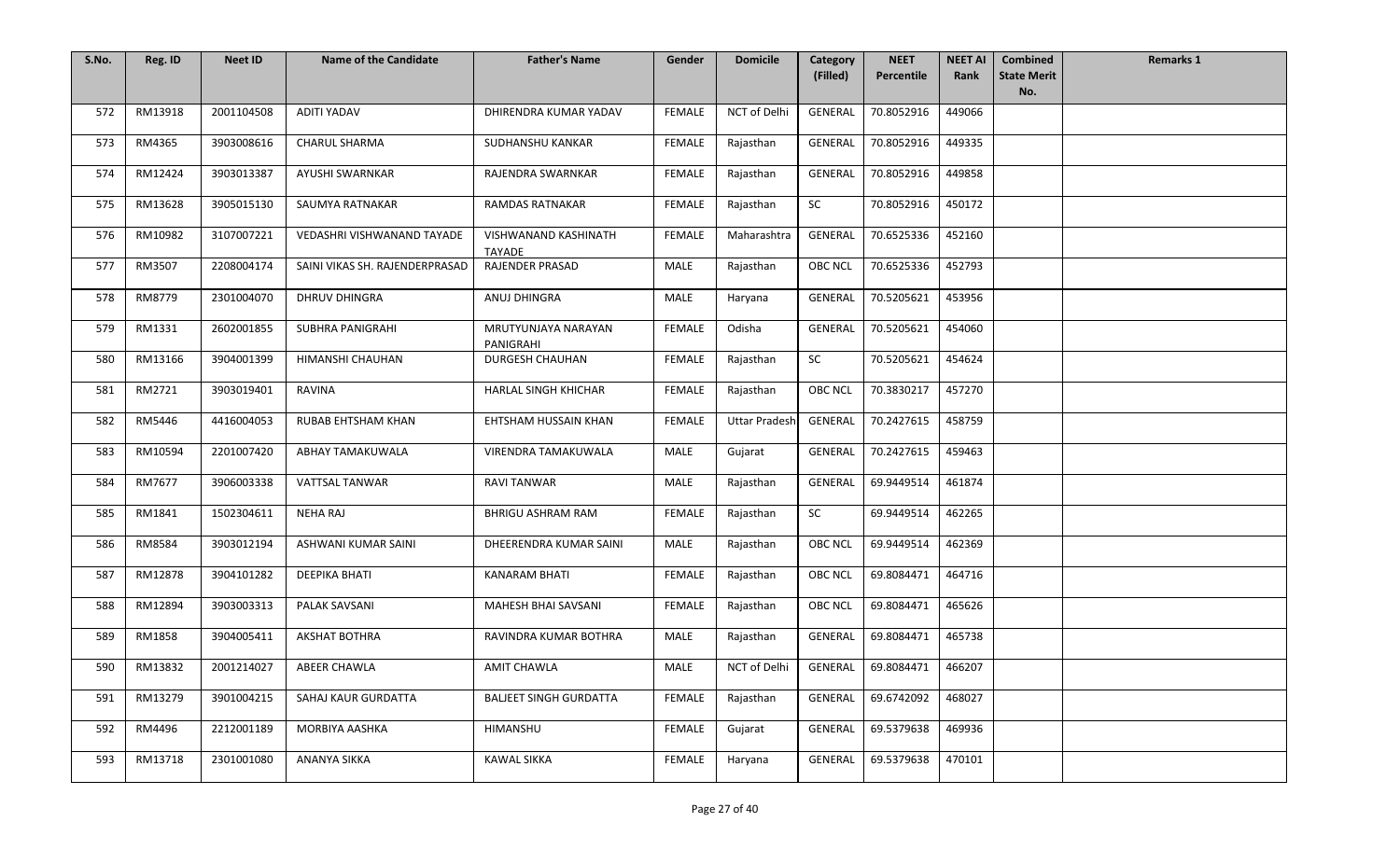| S.No. | Reg. ID | <b>Neet ID</b> | <b>Name of the Candidate</b> | <b>Father's Name</b>  | Gender        | <b>Domicile</b>      | Category<br>(Filled) | <b>NEET</b><br>Percentile | <b>NEET AI</b><br>Rank | <b>Combined</b><br><b>State Merit</b> | <b>Remarks 1</b> |
|-------|---------|----------------|------------------------------|-----------------------|---------------|----------------------|----------------------|---------------------------|------------------------|---------------------------------------|------------------|
|       |         |                |                              |                       |               |                      |                      |                           |                        | No.                                   |                  |
| 594   | RM14927 | 4410004342     | <b>HARSH SIROHI</b>          | <b>VIJAY SIROHI</b>   | MALE          | <b>Uttar Pradesh</b> | GENERAL              | 69.3911634                | 470612                 |                                       |                  |
| 595   | RM1799  | 2001103221     | DEEPALI GAUR                 | RAJESH KUMAR GAUR     | <b>FEMALE</b> | NCT of Delhi         | GENERAL              | 69.3911634                | 470731                 |                                       |                  |
| 596   | RM12950 | 3903008096     | <b>AMAN MITTAL</b>           | <b>HEMANT MITTAL</b>  | MALE          | Rajasthan            | <b>GENERAL</b>       | 69.3911634                | 472394                 |                                       |                  |
| 597   | RM13482 | 2501018012     | <b>ANKUR KOUSHAL</b>         | SUDESH KUMAR KOUSHAL  | <b>MALE</b>   | Jammu &<br>Kashmir   | SC                   | 69.2235764                | 473529                 |                                       |                  |
| 598   | RM1936  | 3903208556     | <b>BHAVYA SOLANKI</b>        | DEVRAJ SOLANKI        | MALE          | Rajasthan            | SC                   | 69.2235764                | 473753                 |                                       |                  |
| 599   | RM14134 | 2204002207     | JOSHI SHLOKA MALAYKUMAR      | MALAYKUMAR JOSHI      | <b>FEMALE</b> | Gujarat              | <b>GENERAL</b>       | 69.2235764                | 474652                 |                                       |                  |
| 600   | RM9931  | 3902005144     | MIHIR KUMAR SINGH MAHICH     | <b>SULTANA RAM</b>    | <b>MALE</b>   | Rajasthan            | SC                   | 69.0814383                | 477048                 |                                       |                  |
| 601   | RM4441  | 2001304385     | <b>ARYAN SRIVASTAVA</b>      | ANUPAM SRIVASTAVA     | MALE          | <b>Uttar Pradesh</b> | GENERAL              | 69.0814383                | 477174                 |                                       |                  |
| 602   | RM2533  | 2302003270     | TIRTH PRADHAN                | <b>SUSHIL PRADHAN</b> | MALE          | Haryana              | GENERAL              | 69.0814383                | 477181                 |                                       |                  |
| 603   | RM6616  | 2001208211     | KALLUM COLES TALWAR          | <b>VIVAN TALWAR</b>   | MALE          | NCT of Delhi         | <b>GENERAL</b>       | 68.9361272                | 478014                 |                                       |                  |
| 604   | RM3694  | 3902005045     | <b>DIVYANSH GUPTA</b>        | <b>RAKESH MANI</b>    | MALE          | Rajasthan            | GENERAL              | 68.9361272                | 479312                 |                                       |                  |
| 605   | RM3879  | 3906011273     | <b>FALGUNI BEGANI</b>        | RAJESH BEGANI         | FEMALE        | Rajasthan            | GENERAL              | 68.791917                 | 481404                 |                                       |                  |
| 606   | RM14095 | 3906002293     | POOJA BAIRWA                 | OM PRAKASH BAIRWA     | FEMALE        | Rajasthan            | SC                   | 68.645505                 | 482255                 |                                       |                  |
| 607   | RM6396  | 3903206100     | PRAKHAR MATHUR               | <b>VAIBHAV MATHUR</b> | MALE          | Rajasthan            | GENERAL              | 68.645505                 | 483671                 |                                       |                  |
| 608   | RM10627 | 2001225210     | <b>MAHI PANDA</b>            | RANJIT KUMAR PANDA    | <b>FEMALE</b> | NCT of Delhi         | GENERAL              | 68.4817387                | 486056                 |                                       |                  |
| 609   | RM13093 | 4410007509     | <b>SHASHWAT SINGH</b>        | <b>VED PRAKASH</b>    | MALE          | <b>Uttar Pradesh</b> | GENERAL              | 68.3377227                | 487976                 |                                       |                  |
| 610   | RM10858 | 3901015199     | <b>HARSH UDAI</b>            | KAILASH CHAND UDAI    | MALE          | Rajasthan            | SC                   | 68.1955846                | 489566                 |                                       |                  |
| 611   | RM12829 | 4409012054     | <b>KANIKA THAKUR</b>         | <b>KAMAL THAKUR</b>   | <b>FEMALE</b> | <b>Uttar Pradesh</b> | GENERAL              | 68.04723                  | 491255                 |                                       |                  |
| 612   | RM11569 | 3906004156     | <b>VIVEK THAKUR</b>          | PRAVEEN KUMAR THAKUR  | MALE          | Rajasthan            | GENERAL              | 68.04723                  | 491926                 |                                       |                  |
| 613   | RM2825  | 3903002006     | <b>HEMANT JADAUN</b>         | DIGAMBER SINGH        | MALE          | Rajasthan            | GENERAL              | 68.04723                  | 492216                 |                                       |                  |
| 614   | RM10140 | 3904007317     | MS.KAVITA RANKAWAT           | <b>GHEVAR CHAND</b>   | <b>FEMALE</b> | Rajasthan            | <b>OBC NCL</b>       | 68.04723                  | 493159                 |                                       |                  |
| 615   | RM2946  | 9902001382     | ABHI SHARMA                  | RAKESH SHARMA         | MALE          | NCT of Delhi         | GENERAL              | 67.8922056                | 495543                 |                                       |                  |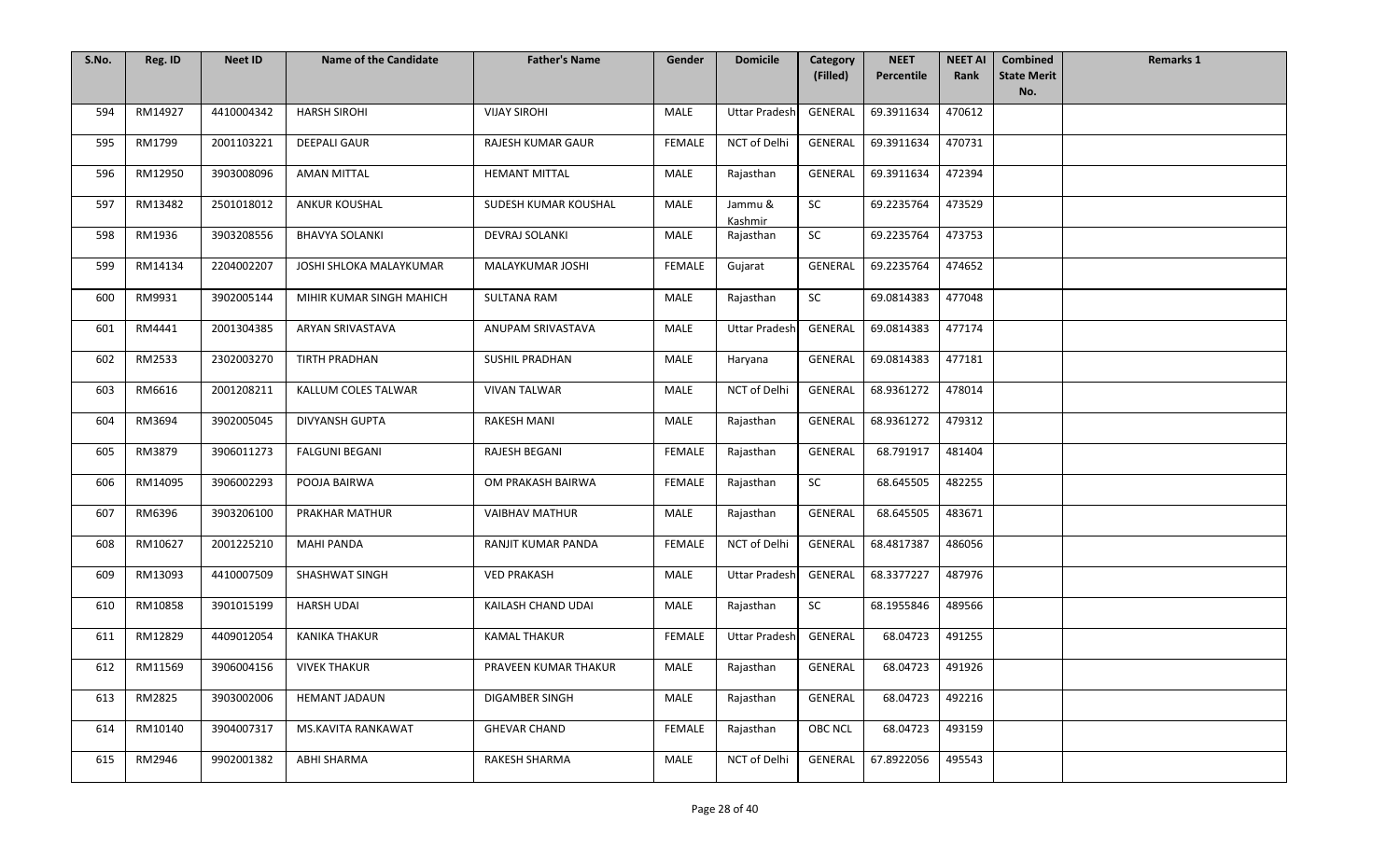| S.No. | Reg. ID | <b>Neet ID</b> | <b>Name of the Candidate</b>   | <b>Father's Name</b>              | Gender        | <b>Domicile</b>      | Category<br>(Filled) | <b>NEET</b><br>Percentile | <b>NEET AI</b><br>Rank | <b>Combined</b><br><b>State Merit</b> | <b>Remarks 1</b> |
|-------|---------|----------------|--------------------------------|-----------------------------------|---------------|----------------------|----------------------|---------------------------|------------------------|---------------------------------------|------------------|
|       |         |                |                                |                                   |               |                      |                      |                           |                        | No.                                   |                  |
| 616   | RM1500  | 2202001577     | ANJALI MANOJBHAI SHAH          | <b>MANOJBHAI SHAH</b>             | FEMALE        | Gujarat              | <b>GENERAL</b>       | 67.7241654                | 495916                 |                                       |                  |
| 617   | RM4396  | 3906005330     | PRAGYA REVASIA                 | MAHESH KUMAR                      | FEMALE        | Rajasthan            | SC                   | 67.7241654                | 496447                 |                                       |                  |
| 618   | RM11212 | 4416001551     | <b>ANJIKA VARSHNEY</b>         | DR RAM VARSHNEY                   | <b>FEMALE</b> | <b>Uttar Pradesh</b> | <b>GENERAL</b>       | 67.7241654                | 497342                 |                                       |                  |
| 619   | RM13803 | 3905121189     | KAILASH CHANDRA KHATIK         | PURAN MAL KHATIK                  | MALE          | Rajasthan            | SC                   | 67.4394359                | 501501                 |                                       |                  |
| 620   | RM5539  | 2201006174     | SINDHI SARAH IMDADALI          | <b>IMDADALI</b>                   | <b>FEMALE</b> | Gujarat              | <b>OBC NCL</b>       | 67.4394359                | 501531                 |                                       |                  |
| 621   | RM1671  | 2302016081     | PRIYANSH BHATNAGAR             | PRASHANT BHATNAGAR                | MALE          | Haryana              | <b>GENERAL</b>       | 67.4394359                | 501567                 |                                       |                  |
| 622   | RM8488  | 2302002110     | <b>RUPAL SHARMA</b>            | <b>OMPRAKASH SHARMA</b>           | FEMALE        | Rajasthan            | <b>GENERAL</b>       | 67.4394359                | 502327                 |                                       |                  |
| 623   | RM10828 | 3903203879     | AYAZ HUSSAIN                   | <b>AMJAD HUSSAIN</b>              | MALE          | Rajasthan            | <b>OBC NCL</b>       | 67.4394359                | 502489                 |                                       |                  |
| 624   | RM13755 | 3906009300     | MUSKAN AGARWAL                 | SANJAY AGARWAL                    | <b>FEMALE</b> | Rajasthan            | <b>GENERAL</b>       | 67.2922469                | 504846                 |                                       |                  |
| 625   | RM10143 | 2201002102     | PARTH BADGUJAR                 | SHRIDHAR BADGUJAR                 | MALE          | Gujarat              | <b>GENERAL</b>       | 67.1407193                | 505759                 |                                       |                  |
| 626   | RM12030 | 3802003239     | <b>DEEPANKUR BANSAL</b>        | RAJENDAR KUMAR BANSAL             | MALE          | Punjab               | <b>GENERAL</b>       | 67.1407193                | 506216                 |                                       |                  |
| 627   | RM7521  | 3902004060     | LIPAKSHI GIJWANI               | NAVNEET KUMAR GIJWANI             | FEMALE        | Rajasthan            | GENERAL              | 67.1407193                | 506872                 |                                       |                  |
| 628   | RM2556  | 3113002087     | <b>BUDDHISAGAR GAURI PARAG</b> | <b>BUDDHISAGAR PARAG SHRIKANT</b> | FEMALE        | Maharashtra          | GENERAL              | 66.9644551                | 507494                 |                                       |                  |
| 629   | RM13941 | 3903104382     | <b>DIYA JOSHI</b>              | RISHI KUMAR SHARMA                | FEMALE        | Rajasthan            | GENERAL              | 66.9644551                | 509197                 |                                       |                  |
| 630   | RM10052 | 9902001097     | <b>ANJALI BISHNOI</b>          | <b>RAMESH BISHNOI</b>             | <b>FEMALE</b> | Rajasthan            | <b>GENERAL</b>       | 66.8148702                | 510962                 |                                       |                  |
| 631   | RM12872 | 2301008237     | SHREYANGI SINGH                | S S RAWAT                         | FEMALE        | Haryana              | <b>GENERAL</b>       | 66.6628245                | 512706                 |                                       |                  |
| 632   | RM2033  | 3805002002     | AMITESHWAR SINGH VIRMANI       | JATINDER PAL SINGH VIRMANI        | MALE          | Punjab               | GENERAL              | 66.6628245                | 513747                 |                                       |                  |
| 633   | RM10382 | 1702004297     | SHREYA NARA                    | <b>MAHINDAR NARA</b>              | FEMALE        | Chhattisgarh         | GENERAL              | 66.6628245                | 514098                 |                                       |                  |
| 634   | RM12532 | 2208001664     | <b>JADVANI HELLY</b>           | JADVANI SHAILESH                  | FEMALE        | Gujarat              |                      | GENERAL 66.5068935        | 516116                 |                                       |                  |
| 635   | RM5572  | 3901001238     | RITIKA HARCHANDANI             | DEEPAK KUMAR                      | FEMALE        | Rajasthan            | GENERAL              | 66.5068935                | 516764                 |                                       |                  |
| 636   | RM5552  | 3903117389     | <b>ARNAV CHAHAR</b>            | <b>RAMNIWAS</b>                   | MALE          | Rajasthan            | <b>OBC NCL</b>       | 66.3453936                | 517456                 |                                       |                  |
| 637   | RM12006 | 2303002351     | NAVREET GHOTRA                 | SARPAL SINGH                      | FEMALE        | Haryana              | GENERAL              | 66.3453936                | 517945                 |                                       |                  |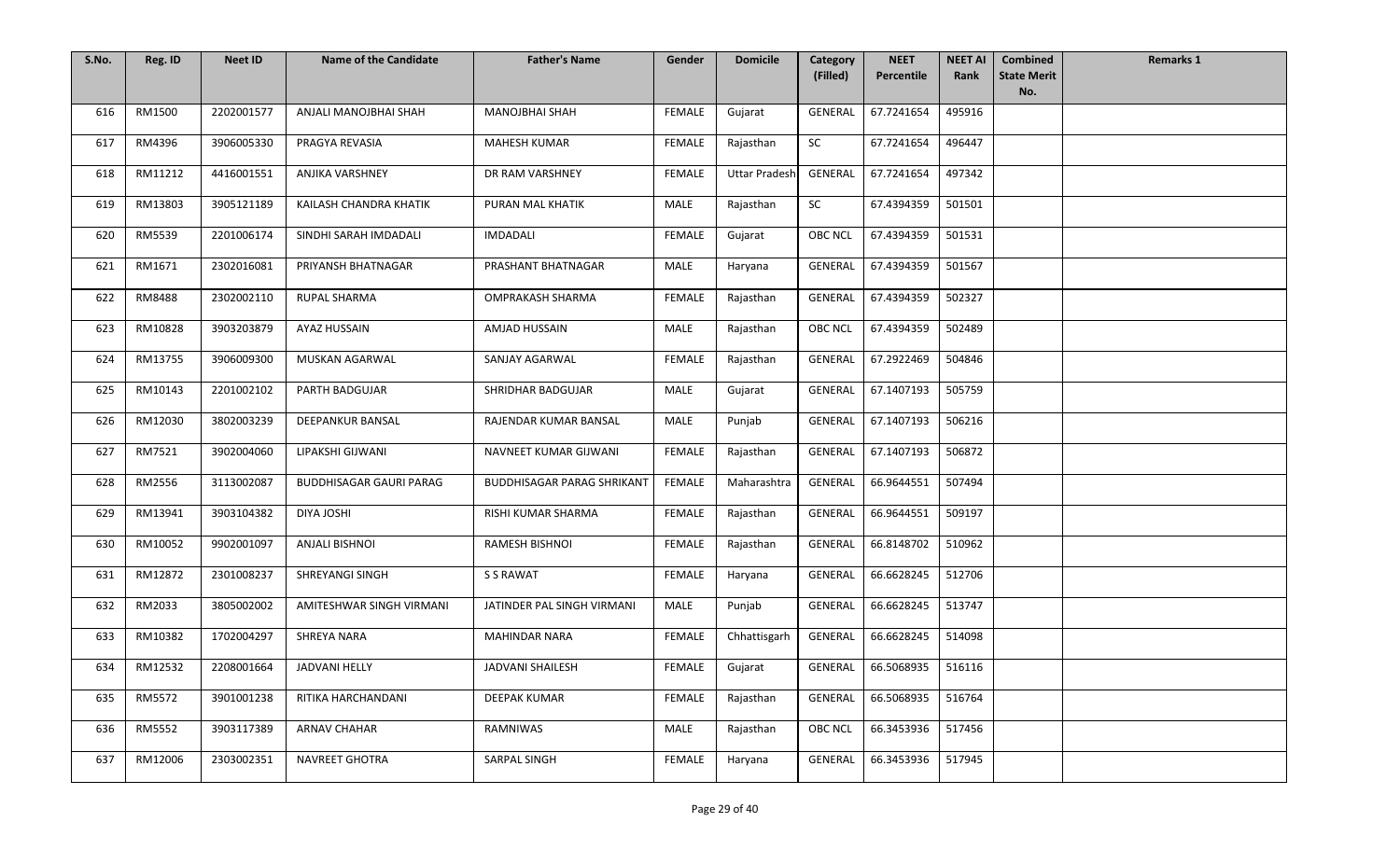| S.No. | Reg. ID | <b>Neet ID</b> | <b>Name of the Candidate</b> | <b>Father's Name</b>    | Gender        | <b>Domicile</b>      | Category       | <b>NEET</b> | <b>NEET AI</b> | <b>Combined</b>           | <b>Remarks 1</b> |
|-------|---------|----------------|------------------------------|-------------------------|---------------|----------------------|----------------|-------------|----------------|---------------------------|------------------|
|       |         |                |                              |                         |               |                      | (Filled)       | Percentile  | Rank           | <b>State Merit</b><br>No. |                  |
| 638   | RM1794  | 9902001831     | <b>NISHIT PATHAK</b>         | <b>RANDHIR PATHAK</b>   | MALE          | Maharashtra          | <b>GENERAL</b> | 66.3453936  | 519079         |                           |                  |
| 639   | RM1343  | 3903007657     | ABHILASHA                    | SAMPAT SINGH            | FEMALE        | Rajasthan            | GENERAL        | 66.1640137  | 520284         |                           |                  |
| 640   | RM3049  | 2001301388     | <b>VANSHALI TUSHIR</b>       | SOMDATT                 | FEMALE        | Haryana              | <b>GENERAL</b> | 66.1640137  | 521562         |                           |                  |
| 641   | RM1364  | 3905013320     | <b>INAYA JAHANGIR</b>        | <b>JAHANGIR</b>         | <b>FEMALE</b> | Rajasthan            | <b>GENERAL</b> | 66.1640137  | 522128         |                           |                  |
| 642   | RM2012  | 4112002612     | S SANJAY                     | <b>S SENTHIL</b>        | MALE          | Tamil Nadu           | GENERAL        | 66.0116443  | 522581         |                           |                  |
| 643   | RM12071 | 3905003241     | SUDHANSHU GAUTAM             | ARUN KUMAR SHARMA       | MALE          | Rajasthan            | GENERAL        | 66.0116443  | 523176         |                           |                  |
| 644   | RM5783  | 1502221062     | SAMEERA ARSHAD               | <b>ARSHAD HUSSAIN</b>   | <b>FEMALE</b> | Bihar                | <b>GENERAL</b> | 66.0116443  | 523582         |                           |                  |
| 645   | RM14056 | 1702005163     | <b>ARCHIT BANSAL</b>         | RAJESH KUMAR AGRAWAL    | MALE          | Chhattisgarh         | GENERAL        | 65.8563609  | 525799         |                           |                  |
| 646   | RM7571  | 2001118012     | <b>VIDUSHEE MANCHANDA</b>    | <b>ASHISH MANCHANDA</b> | <b>FEMALE</b> | NCT of Delhi         | <b>GENERAL</b> | 65.8563609  | 526085         |                           |                  |
| 647   | RM7632  | 3903208030     | KAUSHAL SINGHAL              | <b>MANISH SINGHAL</b>   | MALE          | Rajasthan            | <b>GENERAL</b> | 65.8563609  | 526219         |                           |                  |
| 648   | RM2507  | 3903009123     | <b>ADITI MITTAL</b>          | LAXMI NARAYAN MITTAL    | <b>FEMALE</b> | Rajasthan            | <b>GENERAL</b> | 65.8563609  | 526813         |                           |                  |
| 649   | RM10800 | 3903130285     | PARTHIK SAINI                | NATHU LAL SAINI         | MALE          | Rajasthan            | OBC NCL        | 65.8563609  | 527212         |                           |                  |
| 650   | RM11319 | 3905007359     | <b>ACHIEVE SHARMA</b>        | ANIL KUMAR SHARMA       | MALE          | Rajasthan            | GENERAL        | 65.6997824  | 527559         |                           |                  |
| 651   | RM3363  | 4406001517     | <b>VANSHIKA BHATIA</b>       | <b>RAVI BHATIA</b>      | <b>FEMALE</b> | <b>Uttar Pradesh</b> | GENERAL        | 65.6997824  | 527933         |                           |                  |
| 652   | RM3928  | 4502003061     | <b>ANIRUDH PATHAK</b>        | PRASHANT PATHAK         | MALE          | Uttarakhand          | GENERAL        | 65.5347856  | 530742         |                           |                  |
| 653   | RM5787  | 2208003017     | MISTRY PALAK DARSHANKUMAR    | DARSHANKUMAR            | FEMALE        | Gujarat              | <b>OBC NCL</b> | 65.5347856  | 531766         |                           |                  |
| 654   | RM2426  | 3906003349     | PARVANI PANWAR               | RANVIJAY SINGH PANWAR   | FEMALE        | Rajasthan            | GENERAL        | 65.3437572  | 534731         |                           |                  |
| 655   | RM1126  | 2001004066     | HARI WADHAWAN                | JITENDER WADHAWAN       | MALE          | NCT of Delhi         | GENERAL        | 65.1847827  | 537280         |                           |                  |
| 656   | RM12907 | 3904002053     | <b>AAYUSH KHICHI</b>         | <b>TRILOK KHICHI</b>    | MALE          | Rajasthan            | SC             | 65.0247074  | 538147         |                           |                  |
| 657   | RM12344 | 3906001319     | <b>CHIRAG KANTIWAL</b>       | <b>BHARAT KANTIWAL</b>  | MALE          | Rajasthan            | SC             | 64.8678051  | 540261         |                           |                  |
| 658   | RM4099  | 3903210348     | <b>RASHI BAHETY</b>          | <b>RAKESH BAHETY</b>    | <b>FEMALE</b> | West Bengal          | GENERAL        | 64.8678051  | 540606         |                           |                  |
| 659   | RM6466  | 4401001765     | RINI AGARWAL                 | NIKHIL AGRAWAL          | FEMALE        | Rajasthan            | GENERAL        | 64.8678051  | 541995         |                           |                  |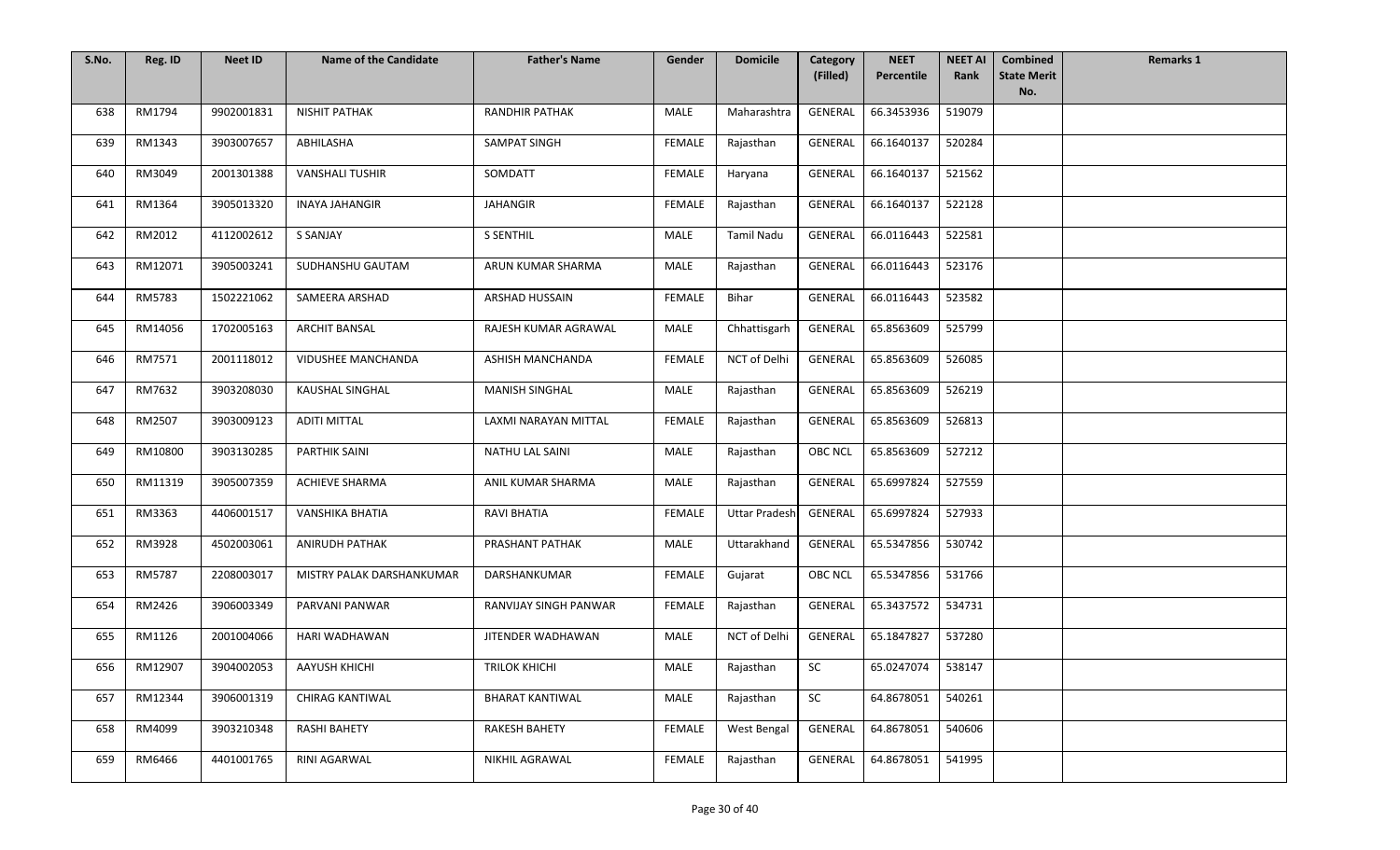| S.No. | Reg. ID | <b>Neet ID</b> | <b>Name of the Candidate</b> | <b>Father's Name</b>   | Gender        | <b>Domicile</b>      | Category       | <b>NEET</b>      | <b>NEET AI</b> | <b>Combined</b>           | <b>Remarks 1</b> |
|-------|---------|----------------|------------------------------|------------------------|---------------|----------------------|----------------|------------------|----------------|---------------------------|------------------|
|       |         |                |                              |                        |               |                      | (Filled)       | Percentile       | Rank           | <b>State Merit</b><br>No. |                  |
| 660   | RM13938 | 3110102025     | KHUSHI NIKHIL SHAH           | <b>NIKHIL</b>          | FEMALE        | Maharashtra          | GENERAL        | 64.7079241       | 543074         |                           |                  |
| 661   | RM3552  | 2304004021     | SIMRANJEET KAUR DUA          | JOGINDER SINGH DUA     | <b>FEMALE</b> | Haryana              | <b>GENERAL</b> | 64.5190973       | 545602         |                           |                  |
| 662   | RM1705  | 2205007226     | PATEL RISHI                  | SURESHKUMAR            | MALE          | Gujarat              | GENERAL        | 64.5190973       | 546249         |                           |                  |
| 663   | RM15010 | 3903101838     | <b>TRIPTI SAINI</b>          | ANOOP KUMAR SAINI      | <b>FEMALE</b> | Rajasthan            | <b>OBC NCL</b> | 64.5190973       | 546974         |                           |                  |
| 664   | RM5303  | 4405007023     | <b>SUHANI MISHRA</b>         | MANOJ KUMAR MISHRA     | FEMALE        | <b>Uttar Pradesh</b> | GENERAL        | 64.358763        | 548256         |                           |                  |
| 665   | RM1769  | 3903009356     | <b>HARJYOT KOCHAR</b>        | TARUNDEEP SINGH KOCHAR | FEMALE        | Rajasthan            | GENERAL        | 64.1938958       | 550581         |                           |                  |
| 666   | RM7220  | 4501003018     | <b>ASTHA JAIN</b>            | <b>RACHIT JAIN</b>     | FEMALE        | Uttarakhand          | GENERAL        | 64.1938958       | 551412         |                           |                  |
| 667   | RM4485  | 3110014083     | <b>KIRTI KHANT</b>           | <b>KANTILAL KHANT</b>  | FEMALE        | Rajasthan            | ST             | 64.0309065       | 553335         |                           |                  |
| 668   | RM6064  | 3903103303     | <b>WAFA RABBANI</b>          | NAIMUDDIN              | <b>FEMALE</b> | Rajasthan            | <b>GENERAL</b> | 64.0309065       | 553708         |                           |                  |
| 669   | RM7653  | 9902002051     | <b>HUZAIR KHAN</b>           | <b>QAISAR KHAN</b>     | MALE          | Rajasthan            | GENERAL        | 64.0309065       | 554377         |                           |                  |
| 670   | RM2523  | 2001310045     | <b>BOAZ LAL</b>              | ASHEESH LAL            | MALE          | NCT of Delhi         | GENERAL        | 64.0309065       | 554729         |                           |                  |
| 671   | RM9856  | 1502319415     | KAREENA                      | <b>BABLU KUMAR</b>     | FEMALE        | Bihar                | SC             | 64.0309065       | 555426         |                           |                  |
| 672   | RM6449  | 3002001157     | <b>KRISHNA BANSAL</b>        | PANKAJ BANSAL          | MALE          | Rajasthan            | <b>GENERAL</b> | 63.8614416       | 555895         |                           |                  |
| 673   | RM12892 | 4403014014     | SEJAL KHATRI                 | <b>VIKRAM LAL</b>      | <b>FEMALE</b> | <b>Uttar Pradesh</b> | GENERAL        | 63.8614416       | 556405         |                           |                  |
| 674   | RM5638  | 2001312130     | <b>KRISH SHARMA</b>          | <b>VINAY SHARMA</b>    | MALE          | NCT of Delhi         | GENERAL        | 63.8614416       | 557985         |                           |                  |
| 675   | RM5414  | 3903211115     | <b>TISHA SINGH</b>           | <b>TARUN SINGH</b>     | <b>FEMALE</b> | Rajasthan            | <b>OBC NCL</b> | 63.671255        | 559550         |                           |                  |
| 676   | RM5431  | 2303001308     | MUSKAN                       | <b>KRISHAN KUMAR</b>   | FEMALE        | Haryana              | GENERAL        | 63.671255        | 560344         |                           |                  |
| 677   | RM4975  | 3903028204     | RAJ PAWAN                    | JAGDISH PRASAD         | MALE          | Rajasthan            | OBC NCL        | 63.671255        | 560469         |                           |                  |
| 678   | RM12934 | 2208001798     | KHUSHI GANDHI                | <b>MANISH GANDHI</b>   | FEMALE        | Gujarat              | OBC CL         | 63.671255 560771 |                |                           |                  |
| 679   | RM1054  | 3905012262     | <b>JHILMIL TOMAR</b>         | PRATAP SINGH TOMAR     | FEMALE        | Rajasthan            | GENERAL        | 63.3397074       | 564684         |                           |                  |
| 680   | RM14145 | 4607006093     | AMALINA JANA                 | KAJALBARAN JANA        | <b>FEMALE</b> | West Bengal          | GENERAL        | 63.3397074       | 565085         |                           |                  |
| 681   | RM4213  | 2001201617     | DUSHYANT YADAV               | RAM NIWAS YADAV        | MALE          | Rajasthan            | <b>OBC NCL</b> | 63.3397074       | 565439         |                           |                  |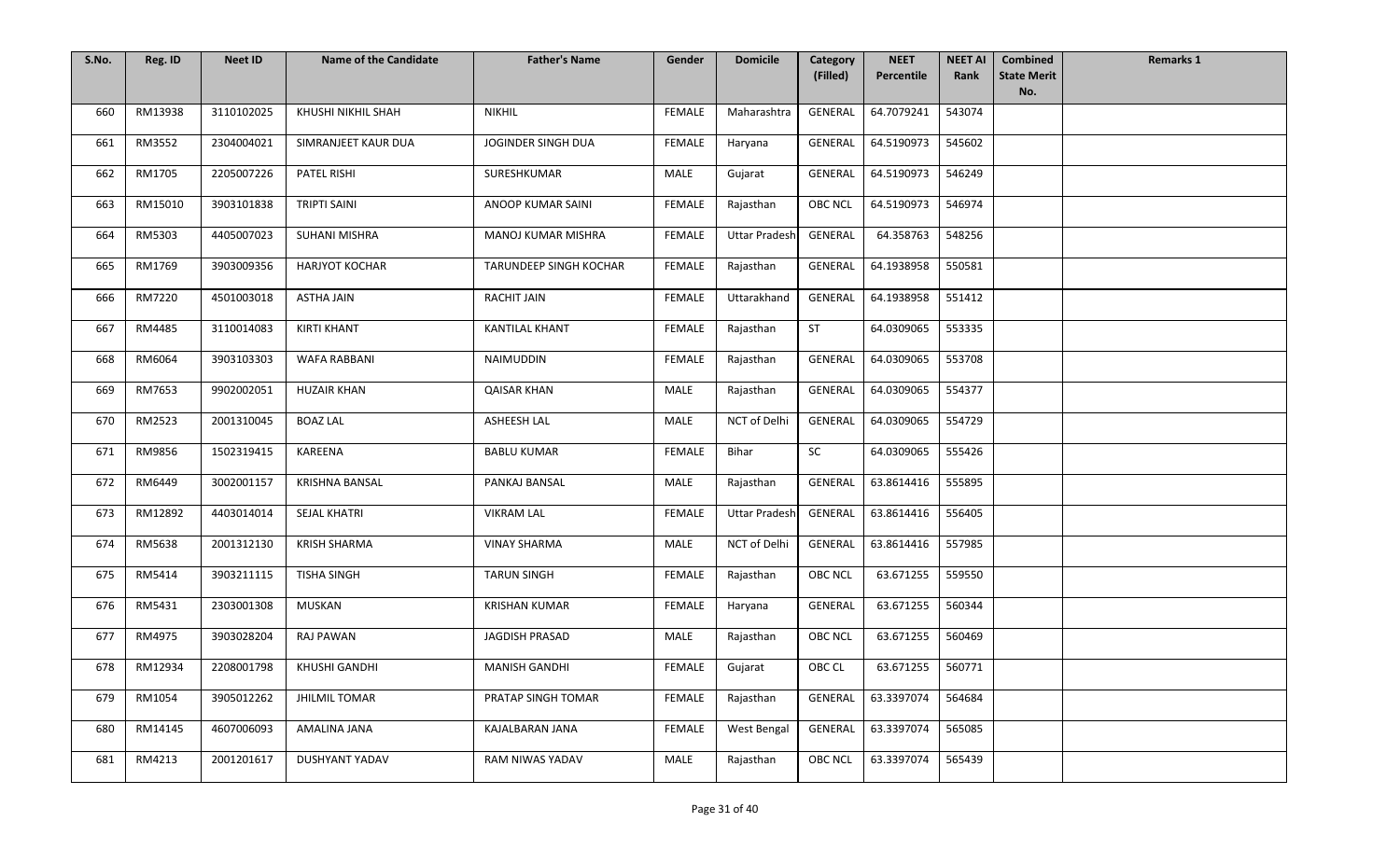| S.No. | Reg. ID | <b>Neet ID</b> | <b>Name of the Candidate</b> | <b>Father's Name</b>        | Gender        | <b>Domicile</b>     | Category<br>(Filled) | <b>NEET</b><br>Percentile | <b>NEET AI</b><br>Rank | <b>Combined</b><br><b>State Merit</b> | <b>Remarks 1</b> |
|-------|---------|----------------|------------------------------|-----------------------------|---------------|---------------------|----------------------|---------------------------|------------------------|---------------------------------------|------------------|
|       |         |                |                              |                             |               |                     |                      |                           |                        | No.                                   |                  |
| 682   | RM4578  | 1601003142     | <b>SAUVIK SURI</b>           | <b>HITENDER SURI</b>        | MALE          | Punjab              | GENERAL              | 63.1684294                | 566166                 |                                       |                  |
| 683   | RM10079 | 4401007417     | NIRBHAY SINGH KUSHWAHA       | SHIV CHARAN SINGH           | <b>MALE</b>   | Rajasthan           | GENERAL              | 63.1684294                | 568520                 |                                       |                  |
| 684   | RM1809  | 2303001707     | <b>ADITYA PARMAR</b>         | <b>RAMESH PARMAR</b>        | MALE          | Haryana             | <b>GENERAL</b>       | 62.9904168                | 570422                 |                                       |                  |
| 685   | RM3149  | 2001225118     | SIDDHARTH RANA               | <b>ANIL KUMAR</b>           | <b>MALE</b>   | Haryana             | <b>GENERAL</b>       | 62.9904168                | 571371                 |                                       |                  |
| 686   | RM10265 | 3904003085     | PRANEH SHARMA                | PRAVEEN SHARMA              | MALE          | Rajasthan           | GENERAL              | 62.7918768                | 572084                 |                                       |                  |
| 687   | RM14205 | 3903010278     | <b>ALISHA VERMA</b>          | DR. KANHAIYA LAL VERMA      | FEMALE        | Rajasthan           | SC                   | 62.7918768                | 572576                 |                                       |                  |
| 688   | RM3547  | 2302022055     | SANJANA                      | <b>NARENDER KUMAR</b>       | FEMALE        | Haryana             | <b>GENERAL</b>       | 62.7918768                | 572986                 |                                       |                  |
| 689   | RM2029  | 2001315331     | SOUMALYA GHOSH               | SANTANU GHOSH               | MALE          | West Bengal         | GENERAL              | 62.6222825                | 575270                 |                                       |                  |
| 690   | RM13725 | 2001302641     | PRAGYA PRAKASH               | <b>FANI BHUSHAN PRAKASH</b> | <b>FEMALE</b> | <b>NCT of Delhi</b> | <b>GENERAL</b>       | 62.6222825                | 575910                 |                                       |                  |
| 691   | RM9742  | 3804002609     | <b>RIYA GUPTA</b>            | <b>SANJAY GUPTA</b>         | FEMALE        | Punjab              | <b>GENERAL</b>       | 62.6222825                | 576102                 |                                       |                  |
| 692   | RM11100 | 4410002122     | NAFISHA ALI KHAN             | <b>RUSTAM KHAN</b>          | <b>FEMALE</b> | Bihar               | <b>GENERAL</b>       | 62.4458888                | 577237                 |                                       |                  |
| 693   | RM7489  | 2001102579     | DHAIRYA PAHWA                | DINESH PAHWA                | MALE          | Rajasthan           | GENERAL              | 62.4458888                | 578043                 |                                       |                  |
| 694   | RM9775  | 3903102248     | <b>KONIKA BISWAS</b>         | SANTOSH KUMAR BISWAS        | FEMALE        | Rajasthan           | GENERAL              | 62.4458888                | 579323                 |                                       |                  |
| 695   | RM14096 | 3906006058     | <b>NIKHIL DAMOR</b>          | SANJAY KUMAR DAMOR          | <b>MALE</b>   | Rajasthan           | <b>ST</b>            | 62.2784961                | 580005                 |                                       |                  |
| 696   | RM11985 | 3803001501     | SEHAJBEER BHANDAL            | PARMINDER SINGH BHANDAL     | <b>FEMALE</b> | Punjab              | <b>GENERAL</b>       | 62.2784961                | 580870                 |                                       |                  |
| 697   | RM14166 | 3903003055     | <b>AQIB ALI</b>              | MOHAMMAD AKBAR              | MALE          | Rajasthan           | GENERAL              | 62.2784961                | 580951                 |                                       |                  |
| 698   | RM12911 | 2001108462     | <b>STUTI KHERA</b>           | NEERAJ KHERA                | <b>FEMALE</b> | NCT of Delhi        | GENERAL              | 62.2784961                | 581682                 |                                       |                  |
| 699   | RM4419  | 3903205405     | ROHIT CHANDWANI              | PRAKASH CHANDWANI           | MALE          | Rajasthan           | GENERAL              | 62.2784961                | 582465                 |                                       |                  |
| 700   | RM1615  | 4411009271     | MD KAIF                      | LATE IMTIYAZ AHMAD          | MALE          | Uttar Pradesh       | <b>OBC NCL</b>       | 62.1023614                | 582565                 |                                       |                  |
| 701   | RM14557 | 2001220340     | <b>KANISHKA JHA</b>          | NAVIN KUMAR JHA             | FEMALE        | NCT of Delhi        | GENERAL              | 62.1023614                | 584579                 |                                       |                  |
| 702   | RM13835 | 3903203538     | SHIVANGI SINSINWAR           | ANIL SINSINWAR              | FEMALE        | Rajasthan           | <b>GENERAL</b>       | 61.8878916                | 585386                 |                                       |                  |
| 703   | RM11710 | 2001314378     | SHAILY SHARMA                | SANJAY KUMAR SHARMA         | FEMALE        | NCT of Delhi        | GENERAL              | 61.8878916                | 586190                 |                                       |                  |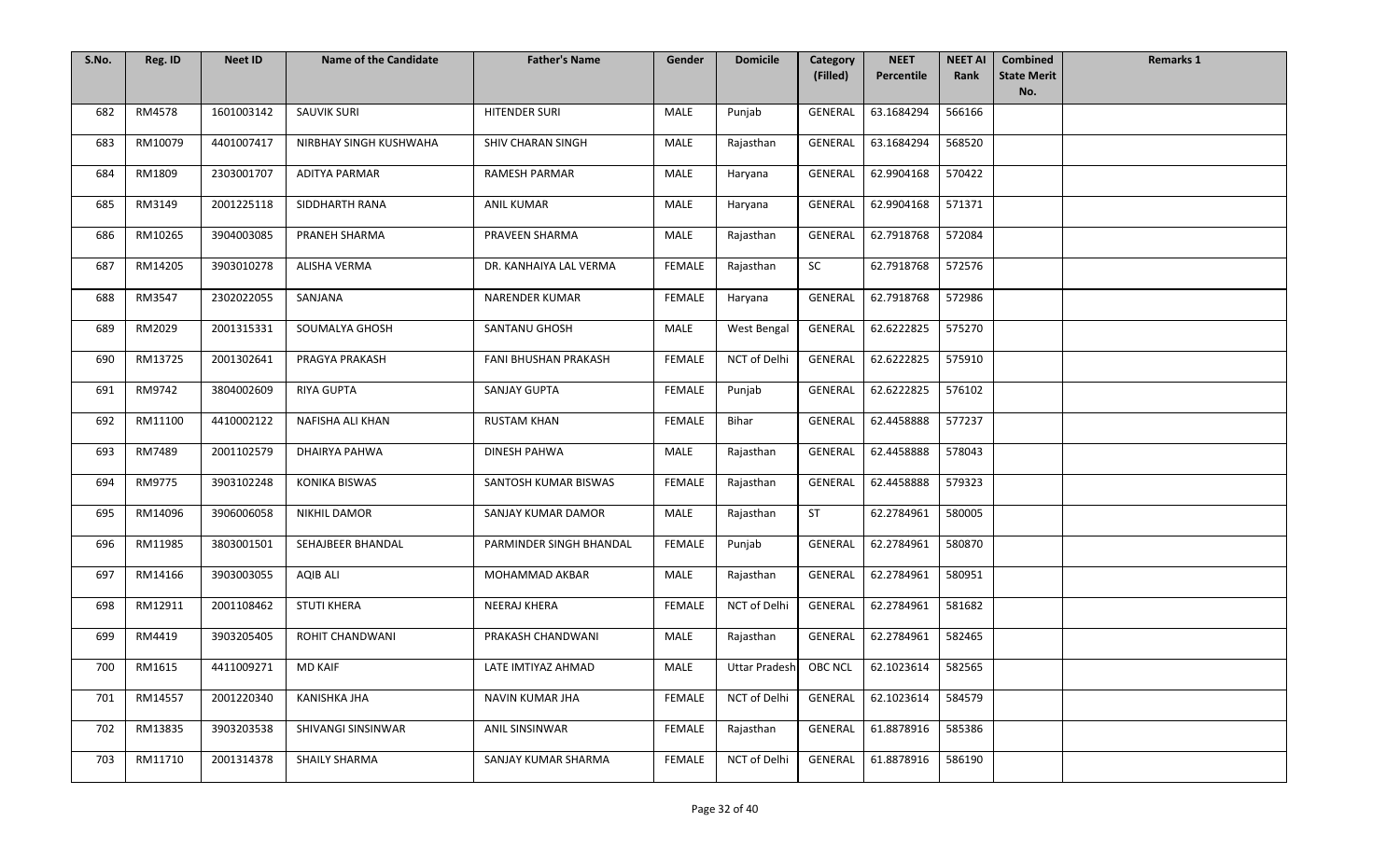| S.No. | Reg. ID | <b>Neet ID</b> | <b>Name of the Candidate</b> | <b>Father's Name</b>        | Gender        | <b>Domicile</b>      | Category<br>(Filled) | <b>NEET</b><br>Percentile | <b>NEET AI</b><br>Rank | <b>Combined</b><br><b>State Merit</b> | <b>Remarks 1</b> |
|-------|---------|----------------|------------------------------|-----------------------------|---------------|----------------------|----------------------|---------------------------|------------------------|---------------------------------------|------------------|
|       |         |                |                              |                             |               |                      |                      |                           |                        | No.                                   |                  |
| 704   | RM2146  | 1502301260     | <b>BANSHIDHAR KANTH</b>      | DR. BASHISTHA KUMAR KANTH   | <b>MALE</b>   | Other                | GENERAL              | 61.8878916                | 588505                 |                                       |                  |
| 705   | RM4415  | 4402010114     | <b>HARSHAL SINGH</b>         | SHIV RAJ SINGH              | MALE          | <b>Uttar Pradesh</b> | GENERAL              | 61.5360756                | 593171                 |                                       |                  |
| 706   | RM7704  | 3903102784     | MITUL DULET                  | <b>MOHAN SINGH DULET</b>    | MALE          | Rajasthan            | ST                   | 61.5360756                | 593415                 |                                       |                  |
| 707   | RM10593 | 3904101636     | <b>VISHVAAS CHOUDHARY</b>    | JOGENDRA SANGWA             | MALE          | Rajasthan            | OBC NCL              | 61.3555375                | 594329                 |                                       |                  |
| 708   | RM12773 | 2001005503     | AKASH KALRA                  | SUDARSHAN KALRA             | MALE          | NCT of Delhi         | <b>GENERAL</b>       | 61.3555375                | 594879                 |                                       |                  |
| 709   | RM1490  | 2702019162     | ANISH PAGADALA               | ASWINI KUMAR PAGADALA       | MALE          | Karnataka            | <b>GENERAL</b>       | 61.3555375                | 595443                 |                                       |                  |
| 710   | RM14748 | 3110112200     | AANYA NITIN RAWAT            | <b>NITIN RAWAT</b>          | FEMALE        | Maharashtra          | GENERAL              | 61.3555375                | 596323                 |                                       |                  |
| 711   | RM12642 | 2302009033     | ANJALI                       | <b>MANISH KUMAR</b>         | FEMALE        | Haryana              | OBC NCL              | 61.1718912                | 596884                 |                                       |                  |
| 712   | RM5791  | 3102016161     | SHREYA SATISH NALINDE        | SATISH                      | FEMALE        | Maharashtra          | <b>OBC NCL</b>       | 61.1718912                | 597967                 |                                       |                  |
| 713   | RM13515 | 3805002035     | <b>GEETRANJAN DHILLON</b>    | <b>GURMAIL SINGH</b>        | <b>FEMALE</b> | Punjab               | GENERAL              | 61.1718912                | 599300                 |                                       |                  |
| 714   | RM1618  | 2301002529     | AARUSHI GOYAL                | <b>GAJINDER KUMAR GOYAL</b> | FEMALE        | Haryana              | <b>GENERAL</b>       | 60.9536008                | 599858                 |                                       |                  |
| 715   | RM5892  | 3903231004     | SOURABH MEENA                | <b>KRIPA SHANKER MEENA</b>  | MALE          | Rajasthan            | ST                   | 60.9536008                | 600929                 |                                       |                  |
| 716   | RM2194  | 2302025138     | AASTHA YADAV                 | <b>VIKAS KUMAR</b>          | FEMALE        | Haryana              | <b>GENERAL</b>       | 60.772221                 | 604339                 |                                       |                  |
| 717   | RM14953 | 4409001203     | <b>MANSI CHAUHAN</b>         | SHRI YOGENDER CHAUHAN       | FEMALE        | <b>Uttar Pradesh</b> | GENERAL              | 60.772221                 | 604918                 |                                       |                  |
| 718   | RM1507  | 3904102139     | DAYANIDHI BHATI              | DEVENDRA SINGH BHATI        | FEMALE        | Rajasthan            | GENERAL              | 60.582941                 | 606043                 |                                       |                  |
| 719   | RM13633 | 2001104065     | PAWNI KAPOOR                 | <b>ANIL KAPOOR</b>          | <b>FEMALE</b> | NCT of Delhi         | GENERAL              | 60.582941                 | 606244                 |                                       |                  |
| 720   | RM5418  | 3903208521     | ANUJ YADAV                   | RAJ KUMAR YADAV             | MALE          | Rajasthan            | GENERAL              | 60.582941                 | 606706                 |                                       |                  |
| 721   | RM6402  | 3906016077     | KM RENU CHAUDHARY            | KEDAR NATH CHAUDHARY        | FEMALE        | <b>Uttar Pradesh</b> | SC                   | 60.3987766                | 609195                 |                                       |                  |
| 722   | RM10915 | 2301002136     | <b>BOBY</b>                  | <b>VINOD KUMAR</b>          | MALE          | Haryana              | GENERAL              | 60.2011432                | 612556                 |                                       |                  |
| 723   | RM13117 | 2001109153     | <b>VIRAZ BANSAL</b>          | PRAVEEN BANSAL              | MALE          | NCT of Delhi         | <b>GENERAL</b>       | 60.2011432                | 613383                 |                                       |                  |
| 724   | RM11463 | 4402005473     | RIDDHIMA SINGH               | RAJEEV YADAV                | <b>FEMALE</b> | <b>Uttar Pradesh</b> | GENERAL              | 60.2011432                | 613591                 |                                       |                  |
| 725   | RM3366  | 4403015425     | <b>JHANAVI TIRTH</b>         | <b>VINEET TIRTH</b>         | FEMALE        | <b>Uttar Pradesh</b> | GENERAL              | 60.2011432                | 613637                 |                                       |                  |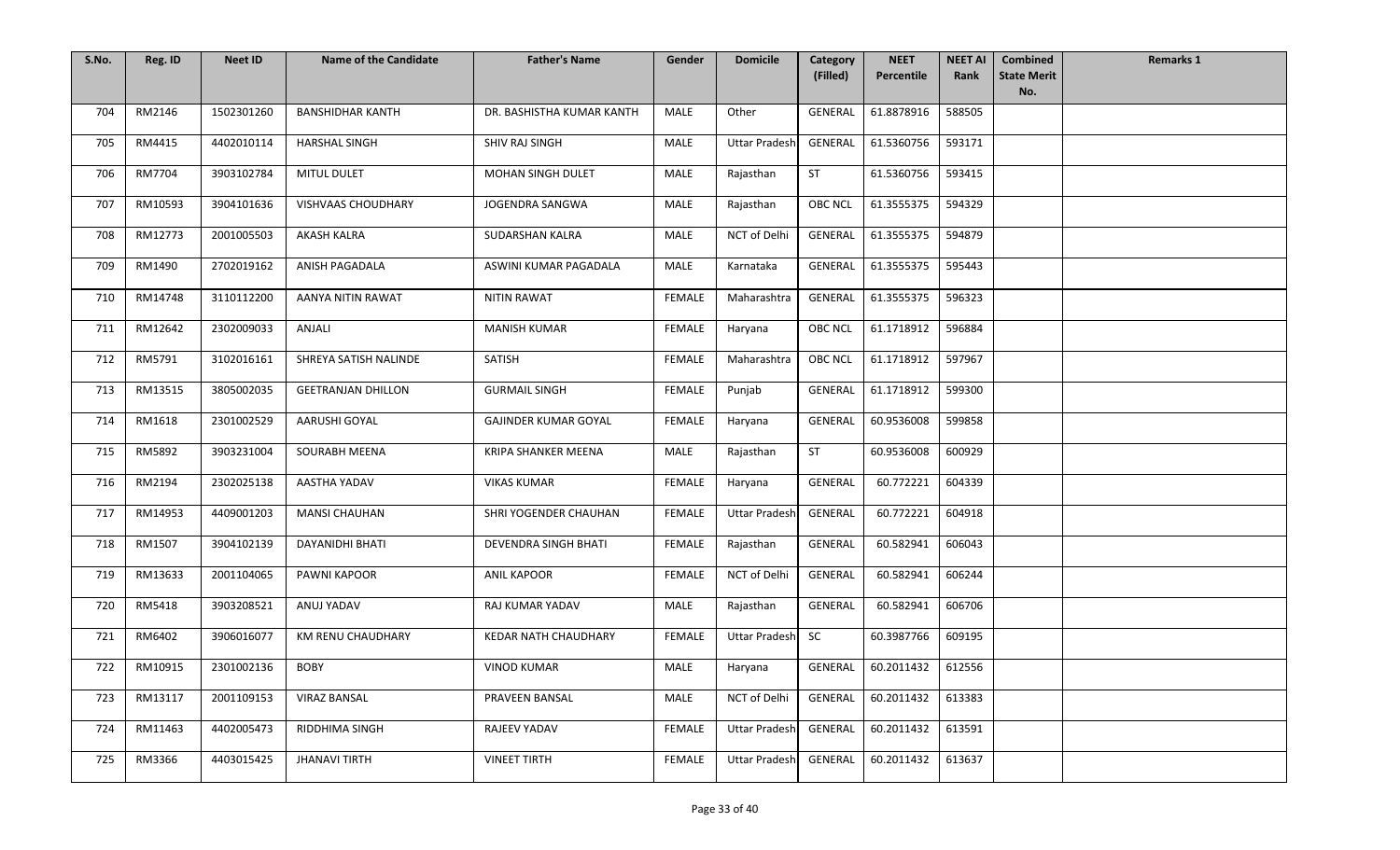| S.No. | Reg. ID | <b>Neet ID</b> | <b>Name of the Candidate</b> | <b>Father's Name</b>               | Gender        | <b>Domicile</b>      | Category       | <b>NEET</b>        | <b>NEET AI</b> | <b>Combined</b>           | <b>Remarks 1</b> |
|-------|---------|----------------|------------------------------|------------------------------------|---------------|----------------------|----------------|--------------------|----------------|---------------------------|------------------|
|       |         |                |                              |                                    |               |                      | (Filled)       | Percentile         | Rank           | <b>State Merit</b><br>No. |                  |
| 726   | RM11935 | 4408103256     | <b>AKANSHA SINGH</b>         | <b>VIRENDRA SINGH</b>              | <b>FEMALE</b> | <b>Uttar Pradesh</b> | GENERAL        | 59.9726862         | 614936         |                           |                  |
| 727   | RM12948 | 3802011277     | <b>KANISHAK GUPTA</b>        | <b>SHIV KUMAR</b>                  | <b>MALE</b>   | Rajasthan            | GENERAL        | 59.9726862         | 615798         |                           |                  |
| 728   | RM14042 | 2601003448     | <b>RAJAN KUMAR</b>           | SANJAY PRASAD                      | MALE          | <b>Bihar</b>         | <b>OBC NCL</b> | 59.9726862         | 617123         |                           |                  |
| 729   | RM12631 | 1601004100     | <b>ARIKSHIT SAINI</b>        | <b>ASHWANI KUMAR</b>               | MALE          | Punjab               | <b>OBC NCL</b> | 59.7817873         | 618862         |                           |                  |
| 730   | RM3187  | 3903010487     | NITIN SHROTRIYA              | SIYARAM SHARMA                     | MALE          | Rajasthan            | GENERAL        | 59.7817873         | 619053         |                           |                  |
| 731   | RM4055  | 2302024031     | AKRITI SHARMA                | <b>HETRAM SHARMA</b>               | <b>FEMALE</b> | Haryana              | <b>GENERAL</b> | 59.7817873         | 620701         |                           |                  |
| 732   | RM12791 | 2001302425     | UPANSHU KUMAR CHAUHAN        | VISHAL SINGH CHAUHAN               | MALE          | NCT of Delhi         | GENERAL        | 59.5881687         | 621125         |                           |                  |
| 733   | RM9741  | 2001318371     | PRAGATI                      | SATENDRA MOHAN                     | <b>FEMALE</b> | NCT of Delhi         | GENERAL        | 59.5881687         | 621900         |                           |                  |
| 734   | RM10938 | 2603007355     | <b>ROSHAN GUPTA</b>          | DR.SANJAY KUMAR                    | <b>MALE</b>   | Jharkhand            | <b>GENERAL</b> | 59.5881687         | 622292         |                           |                  |
| 735   | RM12667 | 3906005328     | FAIYAZ MOHAMMAD              | FIROJ MOHAMMAD                     | MALE          | Rajasthan            | <b>OBC NCL</b> | 59.5881687         | 622443         |                           |                  |
| 736   | RM3197  | 4409007533     | ANSHIKA GUPTA                | <b>ABHAY GUPTA</b>                 | <b>FEMALE</b> | <b>Uttar Pradesh</b> | GENERAL        | 59.5881687         | 624015         |                           |                  |
| 737   | RM12895 | 2603016284     | PRIYANSHU RAJ VERMA          | ANAND KISHORE VERMA                | MALE          | Jharkhand            | GENERAL        | 59.3925426         | 625323         |                           |                  |
| 738   | RM11509 | 3904012175     | PRIYADARSHINI                | <b>GORDHAN RATHORE</b>             | FEMALE        | Rajasthan            | <b>OBC NCL</b> | 59.3925426         | 626379         |                           |                  |
| 739   | RM14943 | 3903005650     | DHEERAJ SONI                 | <b>RAMESH KUMAR SONI</b>           | MALE          | Rajasthan            | <b>OBC NCL</b> | 59.3925426         | 626400         |                           |                  |
| 740   | RM1455  | 3903205087     | DIKSHA BHASKAR               | PAWAN BHASKAR                      | <b>FEMALE</b> | Rajasthan            | <b>SC</b>      | 59.1953625         | 627149         |                           |                  |
| 741   | RM12433 | 4403008136     | KHAN HASNATULLAH             | KHAN FARHATULLAH                   | MALE          | <b>Uttar Pradesh</b> | GENERAL        | 59.1953625         | 627319         |                           |                  |
| 742   | RM6295  | 3903102087     | <b>GORISHA VERMA</b>         | SATENDER KUMAR VERMA               | <b>FEMALE</b> | Rajasthan            | SC             | 59.1953625         | 627913         |                           |                  |
| 743   | RM9947  | 1502105371     | RITIKA KUMARI                | RAMESH KUMAR SINGH                 | FEMALE        | Bihar                | <b>OBC NCL</b> | 59.1953625         | 628879         |                           |                  |
| 744   | RM14216 | 2702107017     | MUHAMMED TAUHEED ANJUM       | NAVEED ANJUM AZMATHULLA<br>RAHAMAT | MALE          | Karnataka            |                | GENERAL 59.1953625 | 629882         |                           |                  |
| 745   | RM10595 | 4407005221     | AISHWARYA KHANUJA            | MANMEET SINGH KHANUJA              | FEMALE        | <b>Uttar Pradesh</b> | GENERAL        | 58.9507814         | 630957         |                           |                  |
| 746   | RM11245 | 3902002183     | <b>VIBHA KHATRI</b>          | <b>HARISH KHATRI</b>               | FEMALE        | Rajasthan            | <b>GENERAL</b> | 58.9507814         | 632001         |                           |                  |
| 747   | RM4117  | 1502101049     | ANKIT KUMAR SINGH            | <b>BIJAY KISHOR SINGH</b>          | MALE          | Bihar                | <b>OBC NCL</b> | 58.9507814         | 632629         |                           |                  |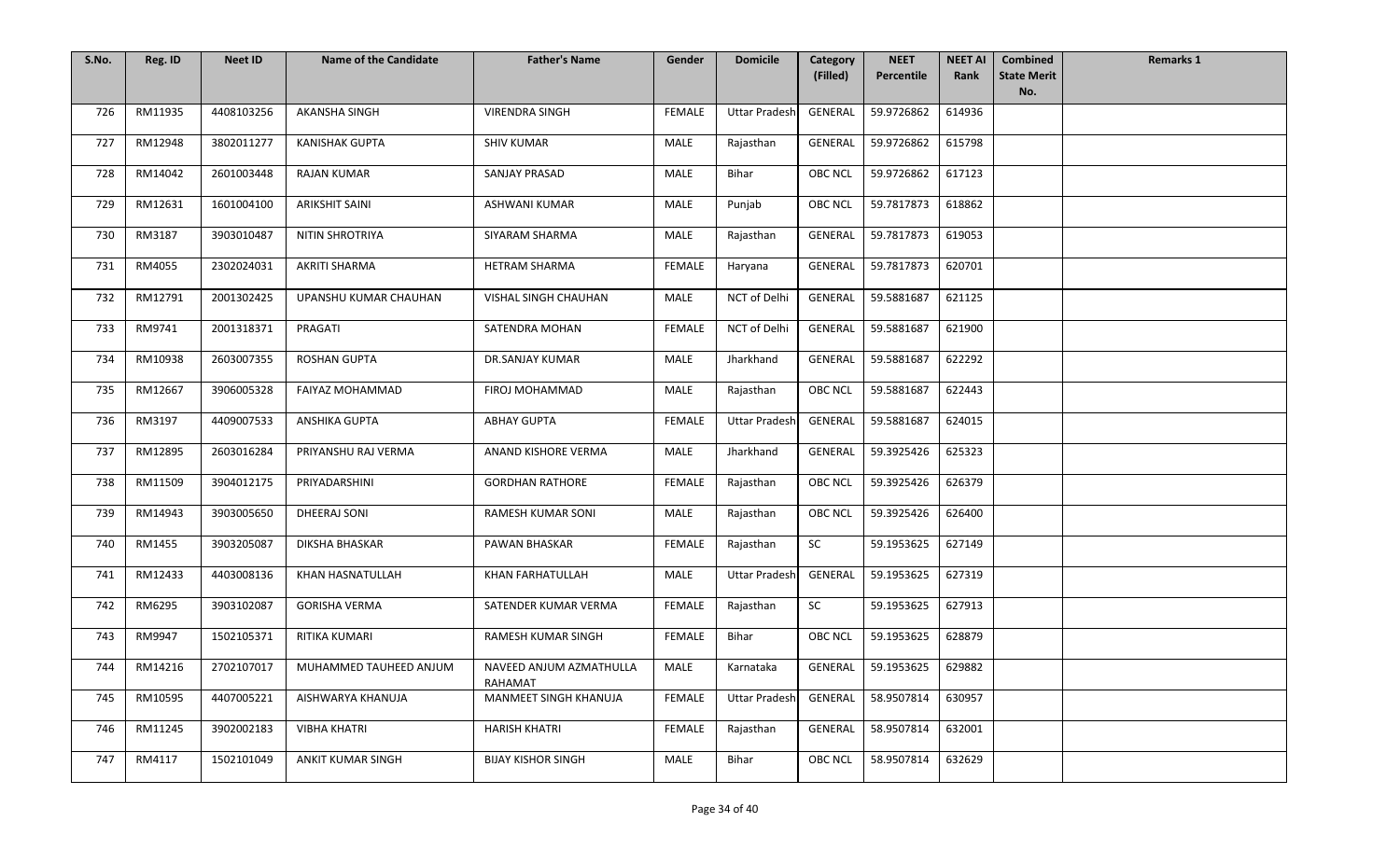| S.No. | Reg. ID | <b>Neet ID</b> | <b>Name of the Candidate</b>  | <b>Father's Name</b>     | Gender        | <b>Domicile</b>      | Category<br>(Filled) | <b>NEET</b><br>Percentile | <b>NEET AI</b><br>Rank | <b>Combined</b><br><b>State Merit</b> | <b>Remarks 1</b> |
|-------|---------|----------------|-------------------------------|--------------------------|---------------|----------------------|----------------------|---------------------------|------------------------|---------------------------------------|------------------|
|       |         |                |                               |                          |               |                      |                      |                           |                        | No.                                   |                  |
| 748   | RM11417 | 9902001722     | <b>PRATEEK DAS</b>            | PRADEEP KUMAR DASH       | MALE          | Odisha               | GENERAL              | 58.9507814                | 632866                 |                                       |                  |
| 749   | RM7534  | 4406003176     | NIDHI BHARTI                  | <b>MAN SINGH BHARTI</b>  | FEMALE        | <b>Uttar Pradesh</b> | <b>SC</b>            | 58.7528889                | 634117                 |                                       |                  |
| 750   | RM6581  | 3801007128     | SMRITI MAHESHWARY             | RISHI MAHESHWARY         | <b>FEMALE</b> | Punjab               | GENERAL              | 58.7528889                | 635492                 |                                       |                  |
| 751   | RM14479 | 3906014073     | <b>ROHIT MEENA</b>            | VIJAY PAL MEENA          | MALE          | Rajasthan            | ST                   | 58.7528889                | 635773                 |                                       |                  |
| 752   | RM1815  | 1901001194     | GARIMA MAHESH PHULWANI        | MAHESH TULSIDAS PHULWANI | <b>FEMALE</b> | Daman and<br>Diu     | GENERAL              | 58.5600473                | 637445                 |                                       |                  |
| 753   | RM11297 | 2209001109     | PANCHAL MANAN<br>KAMLESHKUMAR | KAMLESHKUMAR             | MALE          | Gujarat              | OBC NCL              | 58.5600473                | 639190                 |                                       |                  |
| 754   | RM1082  | 1402114187     | <b>FARHANA SULTANA</b>        | <b>HARUNUR RASHID</b>    | FEMALE        | Assam                | GENERAL              | 58.1580459                | 643754                 |                                       |                  |
| 755   | RM12527 | 3903202565     | DIMPLE JETHANI                | DILIP KUMAR JETHANI      | FEMALE        | Rajasthan            | GENERAL              | 58.1580459                | 645990                 |                                       |                  |
| 756   | RM13394 | 4405107348     | AYUSHI SHUKLA                 | DWARIKA NATH SHUKLA      | <b>FEMALE</b> | <b>Uttar Pradesh</b> | GENERAL              | 57.9061474                | 646295                 |                                       |                  |
| 757   | RM14624 | 3906008319     | PRAKHAR PATIDAR               | <b>RAKESH PATIDAR</b>    | MALE          | Rajasthan            | GENERAL              | 57.9061474                | 647251                 |                                       |                  |
| 758   | RM7591  | 4411012071     | <b>ATUL DUBEY</b>             | ARUN KUMAR DUBEY         | MALE          | <b>Uttar Pradesh</b> | GENERAL              | 57.9061474                | 649040                 |                                       |                  |
| 759   | RM4169  | 1402110174     | SILPI DAS                     | <b>KANAILAL DAS</b>      | <b>FEMALE</b> | Assam                | <b>SC</b>            | 57.7039811                | 650592                 |                                       |                  |
| 760   | RM7596  | 4401003049     | <b>AAKRATI SINGHAL</b>        | MAHESH CHAND SINGHAL     | FEMALE        | <b>Uttar Pradesh</b> | GENERAL              | 57.7039811                | 652864                 |                                       |                  |
| 761   | RM6514  | 2001105501     | SATWIK SHARMA                 | SOMDUTT SHARMA           | MALE          | NCT of Delhi         | GENERAL              | 57.7039811                | 653162                 |                                       |                  |
| 762   | RM1511  | 2001009359     | AKSHAY AGGARWAL               | AJAY KUMAR AGGARWAL      | MALE          | NCT of Delhi         | GENERAL              | 57.4937851                | 653339                 |                                       |                  |
| 763   | RM11795 | 4501001137     | <b>DEVANK OBEROI</b>          | <b>DEEPAK OBEROI</b>     | MALE          | Uttarakhand          | <b>GENERAL</b>       | 57.4937851                | 654624                 |                                       |                  |
| 764   | RM9504  | 1502313276     | PRAGYA NANDINI                | PRANESH                  | FEMALE        | Bihar                | <b>GENERAL</b>       | 57.2899999                | 657535                 |                                       |                  |
| 765   | RM7456  | 4404005275     | <b>NANDINI BATRA</b>          | OM PRAKASH BATRA         | <b>FEMALE</b> | <b>Uttar Pradesh</b> | GENERAL              | 57.2899999                | 657594                 |                                       |                  |
| 766   | RM13840 | 3114011087     | RISHIMA JAIN                  | <b>TARUN JAIN</b>        | FEMALE        | Madhya<br>Pradesh    | GENERAL              | 57.2899999                | 657596                 |                                       |                  |
| 767   | RM2823  | 3906002128     | <b>KAJAL MEENA</b>            | RAM KARAN MEENA          | FEMALE        | Rajasthan            | <b>ST</b>            | 57.2899999                | 658724                 |                                       |                  |
| 768   | RM12361 | 3903001848     | UTKARSH RAHAR                 | SANJEEV RAHAR            | MALE          | Rajasthan            | GENERAL              | 57.0779907                | 661730                 |                                       |                  |
| 769   | RM14540 | 4403009396     | MADHUK MAHESHWARI             | PEEYUSH MAHESHWARI       | MALE          | <b>Uttar Pradesh</b> | GENERAL              | 57.0779907                | 662597                 |                                       |                  |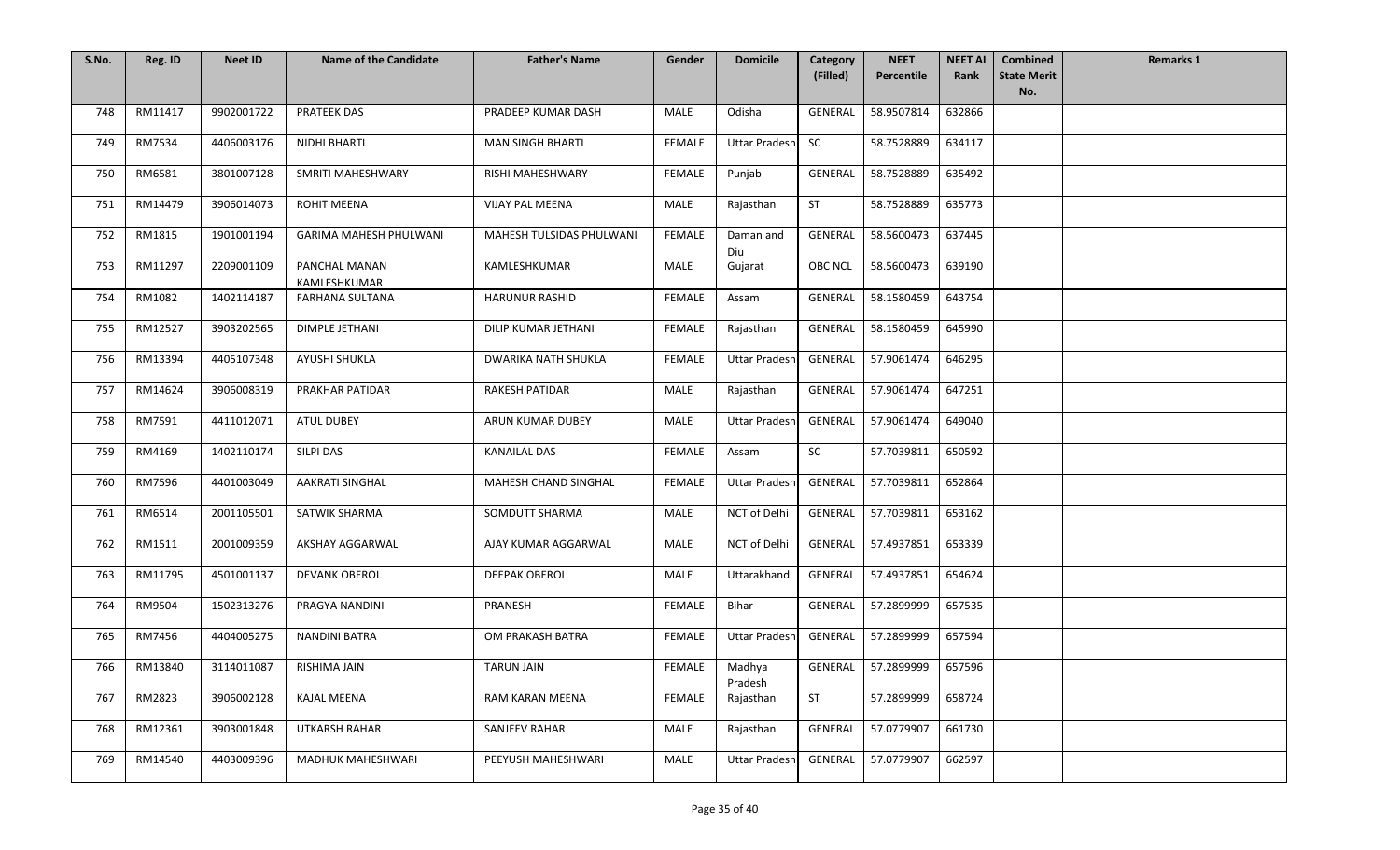| S.No. | Reg. ID | <b>Neet ID</b> | <b>Name of the Candidate</b>  | <b>Father's Name</b>       | Gender        | <b>Domicile</b>      | Category<br>(Filled) | <b>NEET</b><br>Percentile | <b>NEET AI</b><br>Rank | <b>Combined</b><br><b>State Merit</b> | <b>Remarks 1</b> |
|-------|---------|----------------|-------------------------------|----------------------------|---------------|----------------------|----------------------|---------------------------|------------------------|---------------------------------------|------------------|
|       |         |                |                               |                            |               |                      |                      |                           |                        | No.                                   |                  |
| 770   | RM2016  | 3905016076     | <b>HARSHIT</b>                | RAJKUMAR                   | MALE          | Rajasthan            | <b>OBC NCL</b>       | 56.8070542                | 664187                 |                                       |                  |
| 771   | RM11346 | 2001104204     | <b>VASNEEM KAUR</b>           | <b>INDERJEET SINGH</b>     | FEMALE        | NCT of Delhi         | GENERAL              | 56.8070542                | 664971                 |                                       |                  |
| 772   | RM9218  | 2208007063     | <b>BHAVARE SAURABH BHAJAN</b> | <b>BHAVARE BHAJAN DAJI</b> | MALE          | Maharashtra          | ST                   | 56.8070542                | 665845                 |                                       |                  |
| 773   | RM9157  | 2206018607     | PATEL ARYA SHAILESHKUMAR      | SHAILESHKUMAR              | <b>MALE</b>   | Gujarat              | <b>GENERAL</b>       | 56.5957574                | 668024                 |                                       |                  |
| 774   | RM1922  | 4413002341     | ANSHIKA AGRAWAL               | PANKAJ AGRAWAL             | FEMALE        | <b>Uttar Pradesh</b> | GENERAL              | 56.5957574                | 668345                 |                                       |                  |
| 775   | RM6108  | 2001208296     | VAADIM FARAHIM CHAUDHARY      | FARAHIM HUSAIN CHAUDHARY   | MALE          | NCT of Delhi         | GENERAL              | 56.384072                 | 671003                 |                                       |                  |
| 776   | RM14737 | 2001204698     | <b>KUMAR NISHU</b>            | NEERAJ KUMAR               | MALE          | Bihar                | <b>GENERAL</b>       | 56.384072                 | 672177                 |                                       |                  |
| 777   | RM9044  | 2001318056     | <b>PREET RATHI</b>            | RAMESH KUMAR RATHI         | MALE          | Haryana              | <b>GENERAL</b>       | 56.384072                 | 672300                 |                                       |                  |
| 778   | RM14810 | 3906029034     | PRAGATI AMLIYAR               | <b>RAKESH AMLIYAR</b>      | <b>FEMALE</b> | Rajasthan            | <b>ST STA</b>        | 56.384072                 | 672768                 |                                       |                  |
| 779   | RM2794  | 4413001439     | <b>ARJUN KATIYAR</b>          | ALOK KUMAR KATIYAR         | MALE          | <b>Uttar Pradesh</b> | GENERAL              | 55.9469731                | 676986                 |                                       |                  |
| 780   | RM14995 | 3802008353     | SHEETAL                       | RAMPRATAP                  | <b>FEMALE</b> | Rajasthan            | GENERAL              | 55.9469731                | 680195                 |                                       |                  |
| 781   | RM9623  | 3905005120     | RADHIKA PEEYUSH PAREEK        | PEEYUSH PAREEK             | <b>FEMALE</b> | Rajasthan            | GENERAL              | 55.6617256                | 683355                 |                                       |                  |
| 782   | RM13775 | 1502019300     | <b>SHABNAM KUMARI</b>         | KISHAN KUMAR DAS           | FEMALE        | Bihar                | SC                   | 55.6617256                | 683413                 |                                       |                  |
| 783   | RM1430  | 2301004319     | SOPHIA BHARDWAJ               | HITESH BHARDWAJ            | FEMALE        | Haryana              | GENERAL              | 55.6617256                | 683638                 |                                       |                  |
| 784   | RM2079  | 3901007308     | <b>ROSHAN SHARMA</b>          | SHARWAN KUMAR SHARMA       | MALE          | Rajasthan            | <b>GENERAL</b>       | 55.6617256                | 684581                 |                                       |                  |
| 785   | RM4345  | 2001320347     | DEEPSHIKHA SINGH              | SHYAM JEE SINGH            | FEMALE        | Other                | <b>GENERAL</b>       | 55.4443418                | 685074                 |                                       |                  |
| 786   | RM12995 | 3904103127     | SHAKSHI JOSHI                 | <b>DEEPAK JOSHI</b>        | FEMALE        | Rajasthan            | GENERAL              | 55.4443418                | 685915                 |                                       |                  |
| 787   | RM11230 | 4410009301     | <b>SWETA MEHTA</b>            | RAMCHANDRA MEHTA           | <b>FEMALE</b> | Jharkhand            | GENERAL              | 55.4443418                | 687061                 |                                       |                  |
| 788   | RM9057  | 3906001778     | YUVRAJ BHATI                  | <b>CHHAGAN LAL BHATI</b>   | MALE          | Rajasthan            | <b>SC</b>            | 55.4443418                | 687361                 |                                       |                  |
| 789   | RM6050  | 4411001811     | <b>VAIBHAVI BASU</b>          | <b>SUSHIL KUMAR</b>        | FEMALE        | <b>Uttar Pradesh</b> | <b>SC</b>            | 55.4443418                | 687808                 |                                       |                  |
| 790   | RM4310  | 2801020280     | SANJANA ANIL                  | ANIL KUMAR                 | FEMALE        | Kerala               | GENERAL              | 55.2285121                | 688332                 |                                       |                  |
| 791   | RM13278 | 2209003408     | MEENA ANJANA SUKHRAM          | <b>SUKHRAM MEENA</b>       | FEMALE        | Rajasthan            | <b>ST</b>            | 55.2285121                | 688458                 |                                       |                  |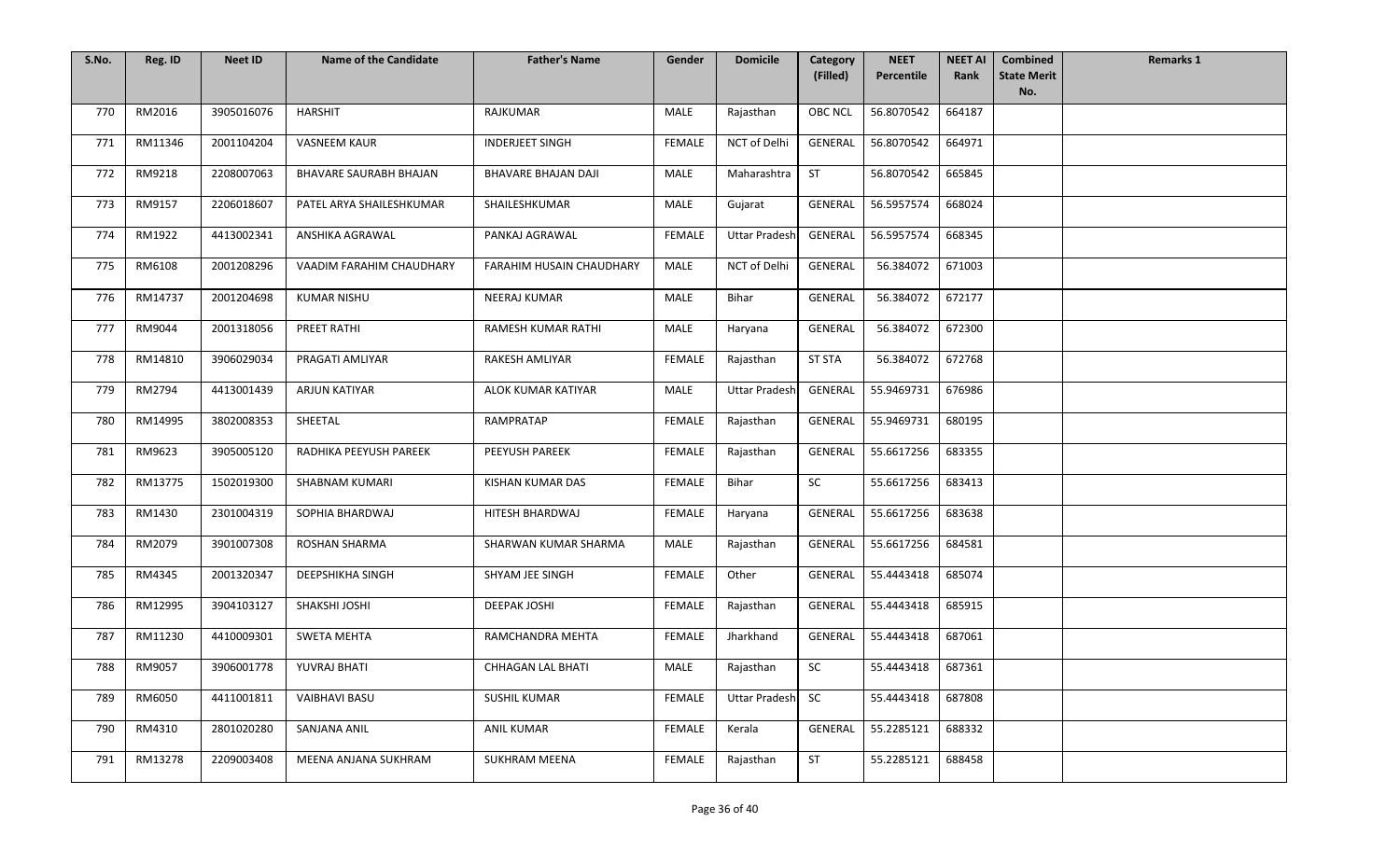| S.No. | Reg. ID | <b>Neet ID</b> | <b>Name of the Candidate</b> | <b>Father's Name</b>  | Gender        | <b>Domicile</b>      | Category<br>(Filled) | <b>NEET</b><br>Percentile | <b>NEET AI</b><br>Rank | <b>Combined</b><br><b>State Merit</b> | <b>Remarks 1</b> |
|-------|---------|----------------|------------------------------|-----------------------|---------------|----------------------|----------------------|---------------------------|------------------------|---------------------------------------|------------------|
|       |         |                |                              |                       |               |                      |                      |                           |                        | No.                                   |                  |
| 792   | RM11462 | 3903202459     | MIMANSHA JAIN                | MANISH KUMAR JAIN     | FEMALE        | Rajasthan            | <b>GENERAL</b>       | 55.2285121                | 690506                 |                                       |                  |
| 793   | RM9942  | 3903135213     | <b>DINESH KUMAR</b>          | MAHESH KUMAR          | MALE          | Rajasthan            | <b>OBC NCL</b>       | 55.2285121                | 690951                 |                                       |                  |
| 794   | RM14701 | 3113101509     | TIPARE SHRADDHA SATISH       | SATISH                | FEMALE        | Maharashtra          | <b>OBC NCL</b>       | 55.0086028                | 691589                 |                                       |                  |
| 795   | RM5591  | 2602001149     | <b>AQSA JABEEN</b>           | SYED SABA ZAKI        | <b>FEMALE</b> | Odisha               | <b>GENERAL</b>       | 55.0086028                | 692036                 |                                       |                  |
| 796   | RM4616  | 2001020077     | SIYA YADAV                   | MUKESH KUMAR YADAV    | <b>FEMALE</b> | Rajasthan            | GENERAL              | 55.0086028                | 692782                 |                                       |                  |
| 797   | RM5292  | 3905107260     | SHAURYA MANDERNA             | <b>BALWAN SINGH</b>   | MALE          | Haryana              | <b>GENERAL</b>       | 55.0086028                | 692974                 |                                       |                  |
| 798   | RM5937  | 3906009083     | ASHIKA MAHESHWARI            | RAJENDRA KUMAR AGAL   | FEMALE        | Rajasthan            | <b>GENERAL</b>       | 55.0086028                | 693894                 |                                       |                  |
| 799   | RM5265  | 3903032204     | SALONI                       | LUXMINARAYAN          | <b>FEMALE</b> | Rajasthan            | SC                   | 55.0086028                | 694380                 |                                       |                  |
| 800   | RM4626  | 3906001717     | SAKSHI CHAWLA                | RAM PRASAD CHAWLA     | <b>FEMALE</b> | Rajasthan            | SC                   | 54.7870098                | 695448                 |                                       |                  |
| 801   | RM1387  | 4405003074     | SHASHWAT KUMAR               | <b>SHASHANK KUMAR</b> | MALE          | <b>Uttar Pradesh</b> | GENERAL              | 54.4832423                | 700140                 |                                       |                  |
| 802   | RM9153  | 3902008294     | SHAMA                        | MOHAMMED SALIM        | <b>FEMALE</b> | Rajasthan            | <b>OBC NCL</b>       | 54.4832423                | 700318                 |                                       |                  |
| 803   | RM14242 | 2304019379     | KHUSHI                       | <b>ANIL KUMAR</b>     | FEMALE        | Haryana              | GENERAL              | 54.2647576                | 704093                 |                                       |                  |
| 804   | RM6100  | 4416005463     | SHIWANI SHARMA               | <b>JAI PRAKASH</b>    | FEMALE        | <b>Uttar Pradesh</b> | GENERAL              | 54.2647576                | 704298                 |                                       |                  |
| 805   | RM7688  | 3903102485     | SHWETA SINGH                 | RAJENDER SINGH THAKAN | FEMALE        | Rajasthan            | <b>OBC NCL</b>       | 54.2647576                | 704476                 |                                       |                  |
| 806   | RM14798 | 1502217283     | RAJ NANDANI OBEROI           | PRAMOD KUMAR          | FEMALE        | Bihar                | <b>OBC NCL</b>       | 54.2647576                | 704895                 |                                       |                  |
| 807   | RM14838 | 1601004667     | <b>RAHUL SONI</b>            | MR.PARVEEN SONI       | MALE          | Rajasthan            | <b>OBC NCL</b>       | 53.8117936                | 710853                 |                                       |                  |
| 808   | RM3093  | 2001101225     | ATHARV AGGARWAL              | AKSHAY AGGARWAL       | MALE          | NCT of Delhi         | GENERAL              | 53.8117936                | 711197                 |                                       |                  |
| 809   | RM12904 | 2208005155     | JAY MAHARAJWALA              | RAJNIKANT MAHARJWALA  | MALE          | Gujarat              | OBC CL               | 53.8117936                | 711956                 |                                       |                  |
| 810   | RM2038  | 4410001267     | <b>KRISH AWANA</b>           | <b>SUNIL AWANA</b>    | MALE          | Uttar Pradesh        | <b>OBC NCL</b>       | 53.8117936                | 712491                 |                                       |                  |
| 811   | RM1119  | 4503002305     | ARYAN SHARMA                 | SHARAWAN KUMAR SHARMA | <b>MALE</b>   | Uttarakhand          | GENERAL              | 53.5712274                | 713676                 |                                       |                  |
| 812   | RM11437 | 4501011320     | ABHILAASHA VARMA             | <b>AMIT VARMA</b>     | <b>FEMALE</b> | Uttarakhand          | GENERAL              | 53.5712274                | 713716                 |                                       |                  |
| 813   | RM13445 | 1601004395     | VASUNDHARA SINGH HOODA       | KAMALDEEP SINGH HOODA | FEMALE        | Haryana              | GENERAL              | 53.5712274                | 714493                 |                                       |                  |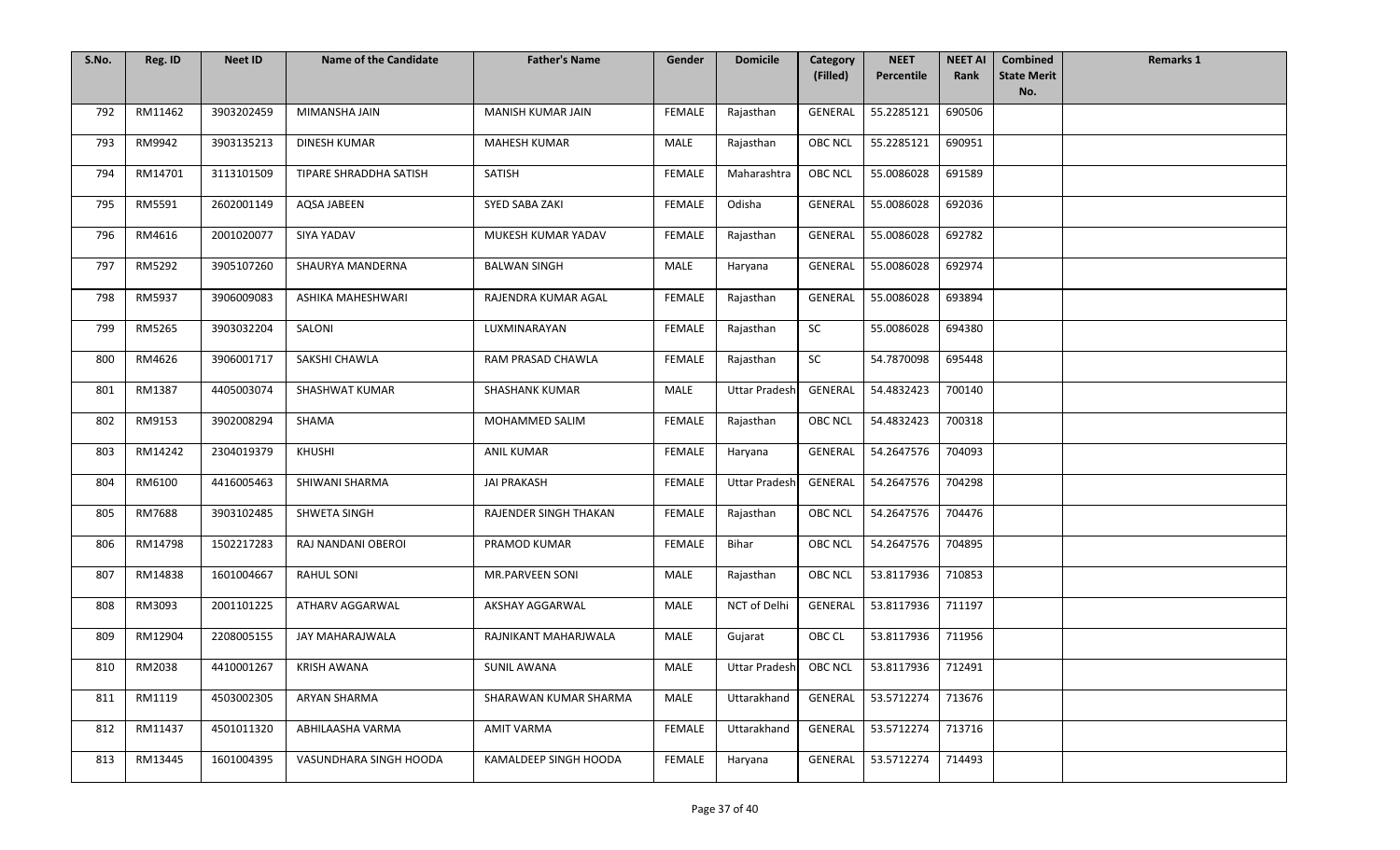| S.No. | Reg. ID | <b>Neet ID</b> | <b>Name of the Candidate</b>          | <b>Father's Name</b>                | Gender        | <b>Domicile</b>      | <b>Category</b><br>(Filled) | <b>NEET</b><br>Percentile | <b>NEET AI</b><br>Rank | <b>Combined</b><br><b>State Merit</b> | <b>Remarks 1</b> |
|-------|---------|----------------|---------------------------------------|-------------------------------------|---------------|----------------------|-----------------------------|---------------------------|------------------------|---------------------------------------|------------------|
|       |         |                |                                       |                                     |               |                      |                             |                           |                        | No.                                   |                  |
| 814   | RM12721 | 3903209221     | <b>TEJASWINI SHARMA</b>               | <b>BAL MUKUND ACHARYA</b>           | <b>FEMALE</b> | Rajasthan            | GENERAL                     | 53.5712274                | 714889                 |                                       |                  |
| 815   | RM9715  | 3903225280     | <b>HARINATH</b>                       | JAGDISH PRASAD                      | MALE          | Rajasthan            | <b>SC</b>                   | 53.5712274                | 715041                 |                                       |                  |
| 816   | RM13885 | 4408102758     | <b>NAMAN MISHRA</b>                   | RAJESH KUMAR MISHRA                 | MALE          | <b>Uttar Pradesh</b> | <b>GENERAL</b>              | 53.0274116                | 721954                 |                                       |                  |
| 817   | RM8731  | 3901007183     | <b>JATIN RATHI</b>                    | <b>BHAWANI SHANKAR</b>              | MALE          | Rajasthan            | GENERAL                     | 53.0274116                | 722859                 |                                       |                  |
| 818   | RM11299 | 1506002172     | <b>NIKHIL KUMAR</b>                   | <b>BIPIN KUMAR</b>                  | MALE          | Bihar                | GENERAL                     | 53.0274116                | 723119                 |                                       |                  |
| 819   | RM10188 | 2603016216     | <b>AVI ANIMESH</b>                    | AKHOURI SHASHANK SINHA              | MALE          | Jharkhand            | <b>GENERAL</b>              | 52.5525603                | 730797                 |                                       |                  |
| 820   | RM13653 | 3906007289     | <b>NEHA JATAV</b>                     | CHANDRA PRAKASH JATAV               | FEMALE        | Rajasthan            | SC                          | 52.5525603                | 730906                 |                                       |                  |
| 821   | RM10849 | 3903202183     | <b>MOHIT SHARMA</b>                   | AJAY SHARMA                         | MALE          | Rajasthan            | GENERAL                     | 52.290042                 | 733877                 |                                       |                  |
| 822   | RM3054  | 2302027199     | SHANTNU                               | <b>SUSHIL PRADHAN</b>               | MALE          | Haryana              | <b>GENERAL</b>              | 51.9553214                | 737180                 |                                       |                  |
| 823   | RM11691 | 3903042047     | ANSHUL SHARMA                         | MUKESH KUMAR SHARMA                 | MALE          | Rajasthan            | <b>GENERAL</b>              | 51.9553214                | 738778                 |                                       |                  |
| 824   | RM11664 | 3903005313     | SHANTANU SHEKHAWAT                    | DASHRATH SINGH SHEKHAWAT            | <b>FEMALE</b> | Rajasthan            | <b>GENERAL</b>              | 51.9553214                | 739496                 |                                       |                  |
| 825   | RM14090 | 3902001373     | HIMANI BISHNOI                        | <b>BISHAN DUTT BISHNOI</b>          | FEMALE        | Rajasthan            | OBC CL                      | 51.9553214                | 739669                 |                                       |                  |
| 826   | RM12814 | 2304004509     | <b>PURVI</b>                          | <b>NARENDER KUMAR</b>               | FEMALE        | Haryana              | <b>GENERAL</b>              | 51.720065                 | 742140                 |                                       |                  |
| 827   | RM2188  | 3901010153     | SHAILENDRA UDAI                       | RATAN LAL UDAI                      | MALE          | Rajasthan            | <b>SC</b>                   | 51.720065                 | 743418                 |                                       |                  |
| 828   | RM10080 | 2204007300     | CHAUDHARY MAHENDRABHAI<br>SHANKARBHAI | CHAUDHARY SHANKARBHAI<br>KOHALABHAI | MALE          | Gujarat              | GENERAL                     | 51.4710158                | 748914                 |                                       |                  |
| 829   | RM1644  | 3906008285     | <b>AANCHAL JAIN</b>                   | ANIL KUMAR JAIN                     | FEMALE        | Rajasthan            | <b>GENERAL</b>              | 51.2185993                | 751973                 |                                       |                  |
| 830   | RM2466  | 3006004113     | PRABHANSHU KUMAR TIWARI               | PRADEEP KUMAR TIWARI                | <b>MALE</b>   | Madhya<br>Pradesh    | GENERAL                     | 50.9553039                | 757011                 |                                       |                  |
| 831   | RM1788  | 3903004547     | <b>VANSHIK SAINI</b>                  | SOHAN LAL SAINI                     | MALE          | Rajasthan            | <b>GENERAL</b>              | 50.5918319                | 757492                 |                                       |                  |
| 832   | RM13246 | 3903222040     | POOJA                                 | NARSINGH                            | FEMALE        | Rajasthan            | OBC NCL                     | 50.5918319                | 759748                 |                                       |                  |
| 833   | RM5083  | 4416006379     | ADITYA GUPTA                          | <b>DEEPAK GUPTA</b>                 | MALE          | Rajasthan            | <b>GENERAL</b>              | 50.5918319                | 760702                 |                                       |                  |
| 834   | RM12495 | 2206002118     | VOHRA BIBIAYSHA FARUKBHAI             | <b>FARUKBHAI</b>                    | FEMALE        | Gujarat              | <b>GENERAL</b>              | 50.3363719                | 765010                 |                                       |                  |
| 835   | RM1467  | 3905014011     | NISHTHA GAUTAM                        | ANURAG GAUTAM                       | FEMALE        | <b>Uttar Pradesh</b> | GENERAL                     | 50.3363719                | 765521                 |                                       |                  |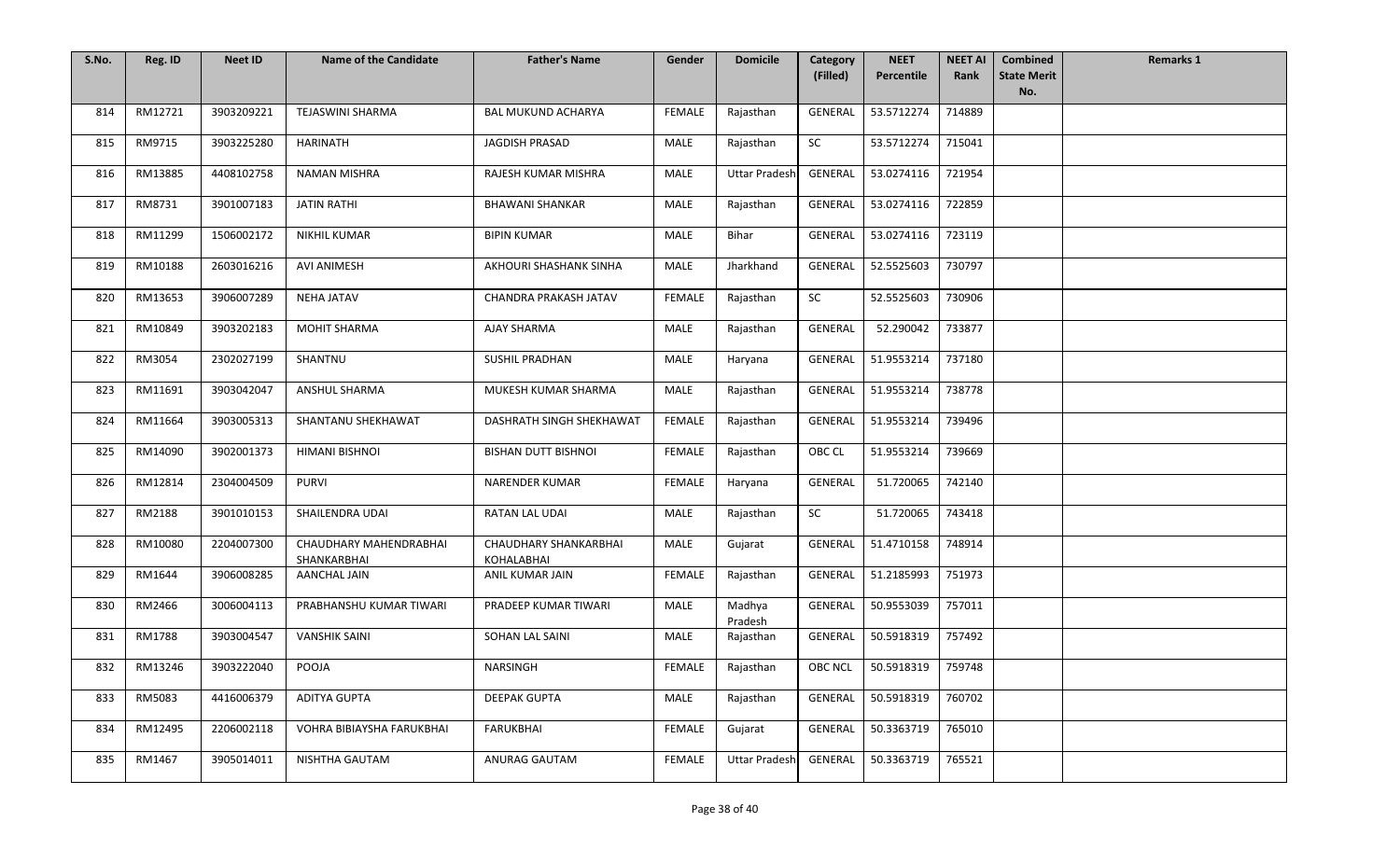| S.No. | Reg. ID | <b>Neet ID</b> | <b>Name of the Candidate</b>              | <b>Father's Name</b>                | Gender        | <b>Domicile</b>      | Category       | <b>NEET</b> | <b>NEET AI</b> | <b>Combined</b>           | <b>Remarks 1</b> |
|-------|---------|----------------|-------------------------------------------|-------------------------------------|---------------|----------------------|----------------|-------------|----------------|---------------------------|------------------|
|       |         |                |                                           |                                     |               |                      | (Filled)       | Percentile  | Rank           | <b>State Merit</b><br>No. |                  |
| 836   | RM13828 | 2302013319     | ABHISHEK                                  | <b>ASHOK KUMAR</b>                  | MALE          | Haryana              | <b>OBC NCL</b> | 50.3363719  | 766291         |                           |                  |
| 837   | RM2467  | 3903206422     | KHUSHI                                    | AJEET SINGH                         | FEMALE        | Rajasthan            | GENERAL        | 50.3363719  | 766449         |                           |                  |
| 838   | RM10688 | 3114007383     | <b>MANAN MACWAN</b>                       | <b>SANJAY MACWAN</b>                | MALE          | Maharashtra          | <b>GENERAL</b> | 50.0812356  | 769063         |                           |                  |
| 839   | RM10211 | 3903022289     | <b>KIRTI VERMA</b>                        | MUKESH VERMA                        | <b>FEMALE</b> | Rajasthan            | SC             | 49.5499177  | 777225         |                           |                  |
| 840   | RM8068  | 2001013299     | <b>KHUSHI PATEL</b>                       | <b>HARISH PATEL</b>                 | <b>FEMALE</b> | NCT of Delhi         | <b>OBC NCL</b> | 49.1655297  | 782842         |                           |                  |
| 841   | RM14968 | 3906024325     | PRASHANT KUMHAR                           | <b>HEERA LAL KUMHAR</b>             | MALE          | Rajasthan            | <b>OBC NCL</b> | 48.637838   | 791137         |                           |                  |
| 842   | RM11606 | 2001210281     | ABDULLAH                                  | MUKHTAR ALI                         | MALE          | NCT of Delhi         | <b>OBC NCL</b> | 48.637838   | 791510         |                           |                  |
| 843   | RM8002  | 2204004412     | PATEL MOHAMMADKAIS<br>ABDULRAHIM          | PATEL ABDULRAHIM                    | MALE          | Gujarat              | <b>OBC NCL</b> | 48.3610735  | 796974         |                           |                  |
| 844   | RM14460 | 4410002323     | <b>ISHIKA SINGH</b>                       | <b>SACHIN SINGH</b>                 | <b>FEMALE</b> | <b>Uttar Pradesh</b> | <b>OBC NCL</b> | 47.6597078  | 802717         |                           |                  |
| 845   | RM12306 | 3904007157     | <b>NANDINI PARIHAR</b>                    | <b>ASHOK PARIHAR</b>                | FEMALE        | Rajasthan            | SC             | 47.6597078  | 803902         |                           |                  |
| 846   | RM4866  | 3902008197     | DEEPANSHU BARUPAL                         | TARACHAND BARUPAL                   | MALE          | Rajasthan            | SC             | 47.6597078  | 807124         |                           |                  |
| 847   | RM14795 | 4403005216     | ZOYA KHALID SHAMSI                        | <b>KHALID USMAN</b>                 | FEMALE        | Uttarakhand          | <b>OBC NCL</b> | 47.3814539  | 809043         |                           |                  |
| 848   | RM2802  | 3903204859     | SIDHARTH SONI                             | DEENDAYAL SONI                      | MALE          | Rajasthan            | <b>OBC NCL</b> | 46.8221616  | 817945         |                           |                  |
| 849   | RM12652 | 2301005042     | <b>SWATI SINGH</b>                        | <b>BALBIR SINGH</b>                 | <b>FEMALE</b> | Haryana              | SC             | 46.8221616  | 820530         |                           |                  |
| 850   | RM13627 | 4405012282     | <b>JYOTI MAURYA</b>                       | OM PRAKASH MAURYA                   | FEMALE        | <b>Uttar Pradesh</b> | <b>OBC NCL</b> | 46.5172285  | 822043         |                           |                  |
| 851   | RM11497 | 4501002616     | <b>MAYANK</b>                             | <b>SANJAY SAINI</b>                 | MALE          | Uttarakhand          | <b>OBC NCL</b> | 46.5172285  | 824494         |                           |                  |
| 852   | RM3460  | 3903015278     | <b>PUSHKAR SINGH</b>                      | <b>SHIV SINGH</b>                   | MALE          | Rajasthan            | OBC NCL        | 46.0751434  | 829753         |                           |                  |
| 853   | RM9447  | 3903212153     | PIYUSH THUTHGAR                           | <b>NARESH KUMAR TAILOR</b>          | MALE          | Rajasthan            | <b>OBC NCL</b> | 46.0751434  | 831090         |                           |                  |
| 854   | RM11145 | 3903104001     | KHUSHI SHARMA                             | <b>BAJRANG SHARMA</b>               | FEMALE        | Rajasthan            | GENERAL        | 45.7825138  | 833193         |                           |                  |
| 855   | RM14922 | 2702005034     | ANAMIKA                                   | KRISHNA KUMAR SINGH                 | FEMALE        | Maharashtra          | <b>OBC NCL</b> | 45.199003   | 842733         |                           |                  |
| 856   | RM14645 | 3122010004     | KOTHAWADE AISHWARYA<br><b>BHALCHANDRA</b> | KOTHAWADE BHALCHANDRA<br>RAMCHANDRA | <b>FEMALE</b> | Maharashtra          | <b>OBC NCL</b> | 44.8883067  | 848047         |                           |                  |
| 857   | RM14290 | 3903007312     | KHUSHI SAINI                              | NEMI CHANDRA SAINI                  | FEMALE        | Rajasthan            | OBC NCL        | 44.4102176  | 852000         |                           |                  |